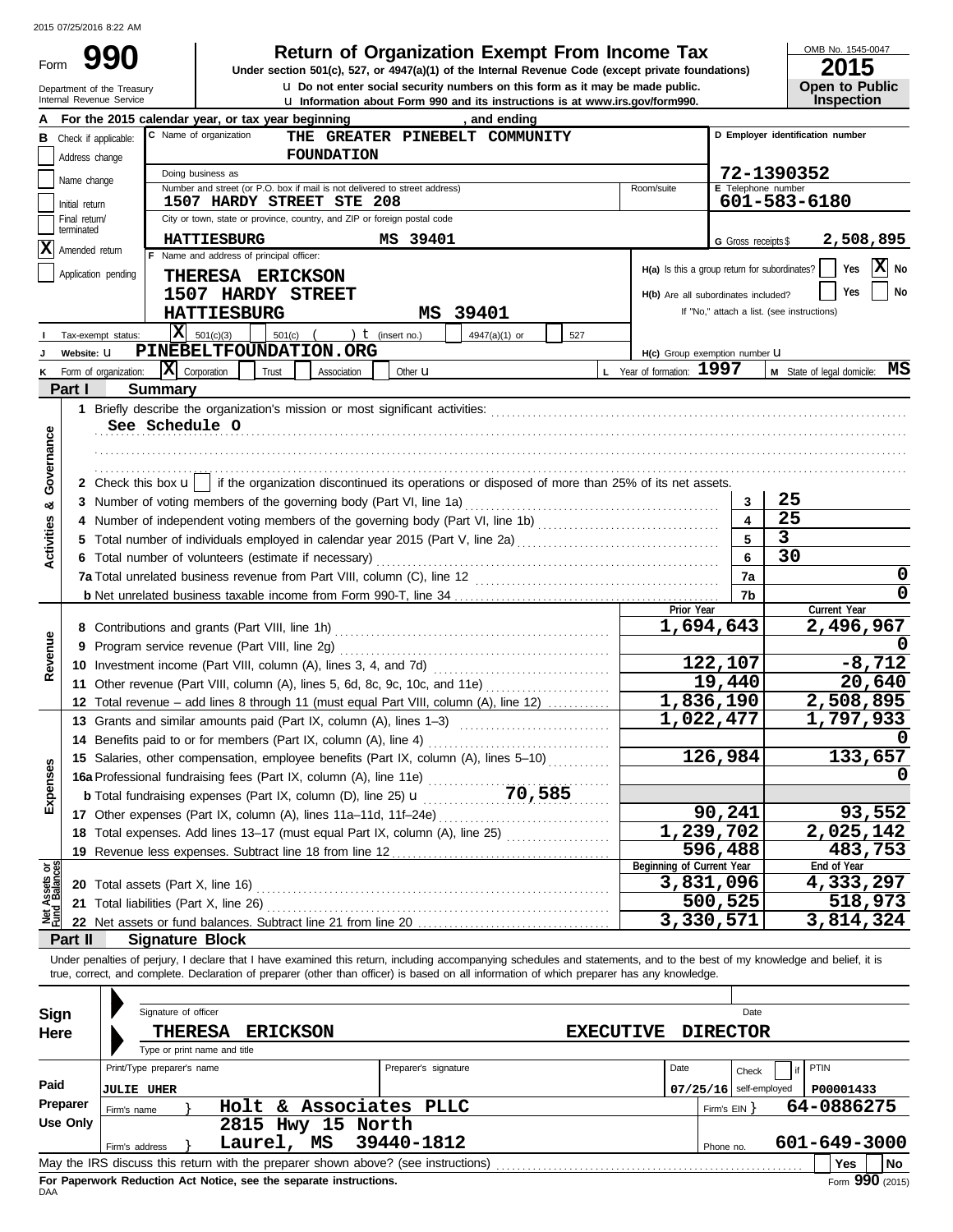|              | Form 990 (2015) THE GREATER PINEBELT COMMUNITY                                                                                 |                                                            | 72-1390352  | Page 2                                                     |
|--------------|--------------------------------------------------------------------------------------------------------------------------------|------------------------------------------------------------|-------------|------------------------------------------------------------|
|              | <b>Statement of Program Service Accomplishments</b><br>Part III                                                                |                                                            |             |                                                            |
|              | Check if Schedule O contains a response or note to any line in this Part III                                                   |                                                            |             | 図                                                          |
|              | 1 Briefly describe the organization's mission:                                                                                 |                                                            |             |                                                            |
|              | See Schedule O                                                                                                                 |                                                            |             |                                                            |
|              |                                                                                                                                |                                                            |             |                                                            |
|              |                                                                                                                                |                                                            |             |                                                            |
|              |                                                                                                                                |                                                            |             |                                                            |
| $\mathbf{2}$ | Did the organization undertake any significant program services during the year which were not listed on the                   |                                                            |             |                                                            |
|              | prior Form 990 or 990-EZ?                                                                                                      |                                                            |             | Yes $ \mathbf{X} $ No                                      |
|              | If "Yes," describe these new services on Schedule O.                                                                           |                                                            |             |                                                            |
| 3            | Did the organization cease conducting, or make significant changes in how it conducts, any program                             |                                                            |             |                                                            |
|              | services?                                                                                                                      |                                                            |             | Yes $ \mathbf{X} $ No                                      |
|              | If "Yes," describe these changes on Schedule O.                                                                                |                                                            |             |                                                            |
| 4            | Describe the organization's program service accomplishments for each of its three largest program services, as measured by     |                                                            |             |                                                            |
|              | expenses. Section 501(c)(3) and 501(c)(4) organizations are required to report the amount of grants and allocations to others, |                                                            |             |                                                            |
|              | the total expenses, and revenue, if any, for each program service reported.                                                    |                                                            |             |                                                            |
|              |                                                                                                                                |                                                            |             |                                                            |
|              | ) (Expenses \$<br>4a (Code:                                                                                                    | 1,580,608 including grants of \$ $1,580,608$ ) (Revenue \$ |             |                                                            |
|              | CONTRIBUTIONS AND PROGRAM SERVICE DISBURSEMENTS FOR CHARITABLE PURPOSES.                                                       |                                                            |             |                                                            |
|              |                                                                                                                                |                                                            |             |                                                            |
|              |                                                                                                                                |                                                            |             |                                                            |
|              |                                                                                                                                |                                                            |             |                                                            |
|              |                                                                                                                                |                                                            |             |                                                            |
|              |                                                                                                                                |                                                            |             |                                                            |
|              |                                                                                                                                |                                                            |             |                                                            |
|              |                                                                                                                                |                                                            |             |                                                            |
|              |                                                                                                                                |                                                            |             |                                                            |
|              |                                                                                                                                |                                                            |             |                                                            |
|              |                                                                                                                                |                                                            |             |                                                            |
|              | 4b (Code:<br>) (Expenses \$<br>SCHOLARSHIPS.                                                                                   | 217, 325 including grants of \$ 217, 325 ) (Revenue \$     |             | THE FOUNDATIONS GRANTS SCHOLARSHIPS FOR STUDENTS ATTENDING |
|              | INSTITUTIONS OF HIGHER EDUCATION.                                                                                              |                                                            |             |                                                            |
|              |                                                                                                                                |                                                            |             |                                                            |
|              |                                                                                                                                |                                                            |             |                                                            |
|              |                                                                                                                                |                                                            |             |                                                            |
|              |                                                                                                                                |                                                            |             |                                                            |
|              |                                                                                                                                |                                                            |             |                                                            |
|              |                                                                                                                                |                                                            |             |                                                            |
|              |                                                                                                                                |                                                            |             |                                                            |
|              |                                                                                                                                |                                                            |             |                                                            |
|              |                                                                                                                                |                                                            |             |                                                            |
|              |                                                                                                                                |                                                            |             |                                                            |
|              | $(1)$ (Expenses \$<br>4c (Code:                                                                                                | $\ldots$ including grants of \$ $\ldots$                   |             | $\ldots$ ) (Revenue \$                                     |
|              |                                                                                                                                |                                                            |             |                                                            |
|              |                                                                                                                                |                                                            |             |                                                            |
|              |                                                                                                                                |                                                            |             |                                                            |
|              |                                                                                                                                |                                                            |             |                                                            |
|              |                                                                                                                                |                                                            |             |                                                            |
|              |                                                                                                                                |                                                            |             |                                                            |
|              |                                                                                                                                |                                                            |             |                                                            |
|              |                                                                                                                                |                                                            |             |                                                            |
|              |                                                                                                                                |                                                            |             |                                                            |
|              |                                                                                                                                |                                                            |             |                                                            |
|              |                                                                                                                                |                                                            |             |                                                            |
|              |                                                                                                                                |                                                            |             |                                                            |
|              | 4d Other program services (Describe in Schedule O.)                                                                            |                                                            |             |                                                            |
|              | (Expenses \$                                                                                                                   |                                                            | (Revenue \$ |                                                            |
|              | 4e Total program service expenses u                                                                                            | including grants of \$<br>1,797,933                        |             |                                                            |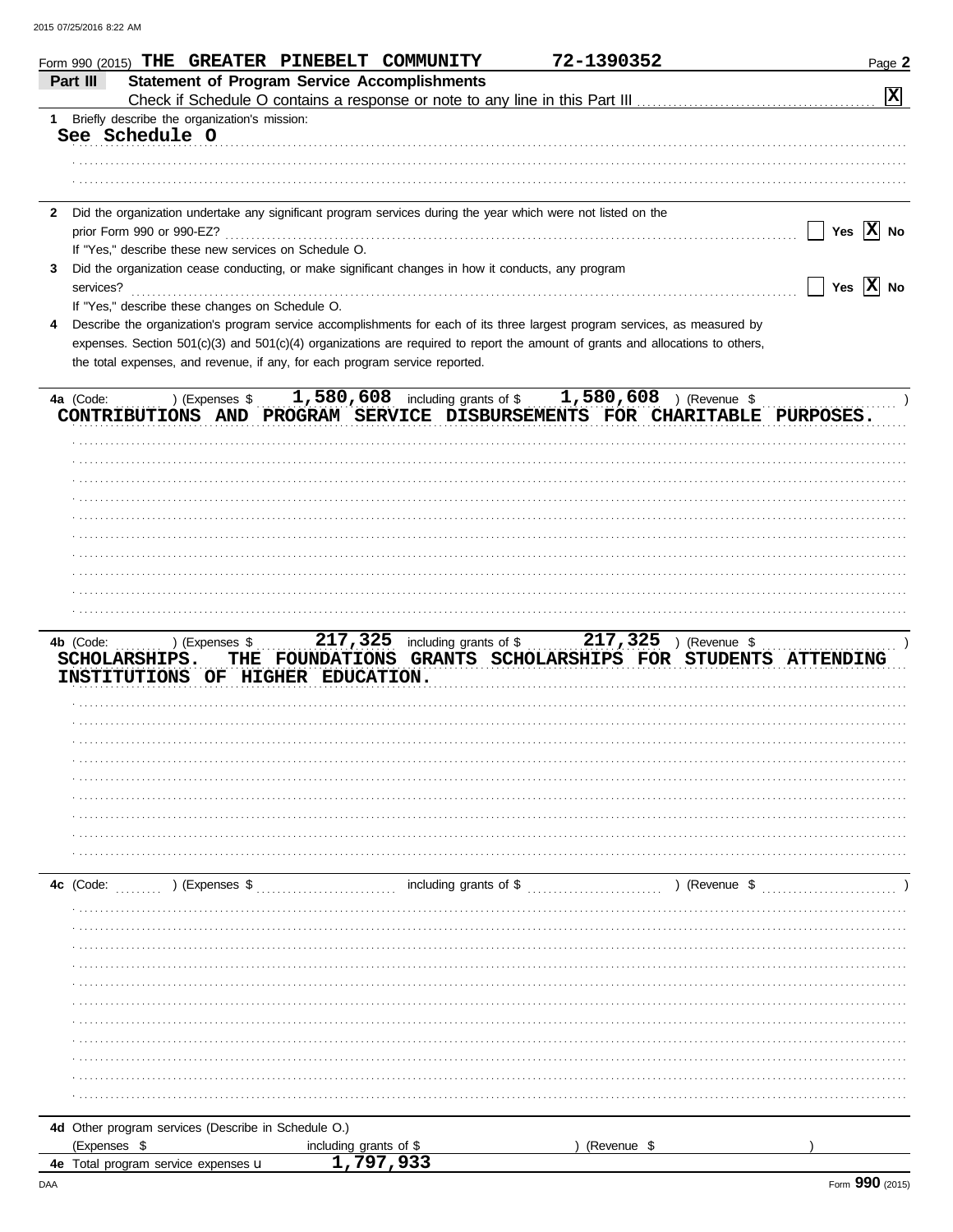| Form 990 (2015) | THE | <b>GREATER PINEBELT</b>                | <b>COMMUNITY</b> | $-1390352$ | $P$ ade $\sim$ |
|-----------------|-----|----------------------------------------|------------------|------------|----------------|
| Part IV         |     | <b>Checklist of Required Schedules</b> |                  |            |                |

|              |                                                                                                                                                                                                                                 |              | Yes | No          |
|--------------|---------------------------------------------------------------------------------------------------------------------------------------------------------------------------------------------------------------------------------|--------------|-----|-------------|
| 1            | Is the organization described in section $501(c)(3)$ or $4947(a)(1)$ (other than a private foundation)? If "Yes,"                                                                                                               |              |     |             |
|              | complete Schedule A                                                                                                                                                                                                             | 1            | X   |             |
| $\mathbf{2}$ |                                                                                                                                                                                                                                 | $\mathbf{2}$ | X   |             |
| 3            | Did the organization engage in direct or indirect political campaign activities on behalf of or in opposition to<br>candidates for public office? If "Yes," complete Schedule C, Part I                                         |              |     | X           |
| 4            | Section 501(c)(3) organizations. Did the organization engage in lobbying activities, or have a section 501(h)                                                                                                                   | 3            |     |             |
|              | election in effect during the tax year? If "Yes," complete Schedule C, Part II                                                                                                                                                  | 4            |     | X           |
| 5            | Is the organization a section $501(c)(4)$ , $501(c)(5)$ , or $501(c)(6)$ organization that receives membership dues,                                                                                                            |              |     |             |
|              | assessments, or similar amounts as defined in Revenue Procedure 98-19? If "Yes," complete Schedule C,                                                                                                                           |              |     |             |
|              | Part III                                                                                                                                                                                                                        | 5            |     | X           |
| 6            | Did the organization maintain any donor advised funds or any similar funds or accounts for which donors                                                                                                                         |              |     |             |
|              | have the right to provide advice on the distribution or investment of amounts in such funds or accounts? If                                                                                                                     |              |     |             |
|              | "Yes," complete Schedule D, Part I                                                                                                                                                                                              | 6            | x   |             |
| 7            | Did the organization receive or hold a conservation easement, including easements to preserve open space,                                                                                                                       |              |     |             |
|              | the environment, historic land areas, or historic structures? If "Yes," complete Schedule D, Part II                                                                                                                            | 7            |     | X           |
| 8            | Did the organization maintain collections of works of art, historical treasures, or other similar assets? If "Yes,"                                                                                                             |              |     |             |
|              | complete Schedule D, Part III                                                                                                                                                                                                   | 8            |     | X           |
| 9            | Did the organization report an amount in Part X, line 21, for escrow or custodial account liability, serve as a                                                                                                                 |              |     |             |
|              | custodian for amounts not listed in Part X; or provide credit counseling, debt management, credit repair, or                                                                                                                    |              |     |             |
|              | debt negotiation services? If "Yes," complete Schedule D, Part IV                                                                                                                                                               | 9            |     | X           |
| 10           | Did the organization, directly or through a related organization, hold assets in temporarily restricted                                                                                                                         |              |     |             |
|              | endowments, permanent endowments, or quasi-endowments? If "Yes," complete Schedule D, Part V                                                                                                                                    | 10           | x   |             |
| 11           | If the organization's answer to any of the following questions is "Yes," then complete Schedule D, Parts VI,                                                                                                                    |              |     |             |
|              | VII, VIII, IX, or X as applicable.                                                                                                                                                                                              |              |     |             |
| a            | Did the organization report an amount for land, buildings, and equipment in Part X, line 10? If "Yes,"                                                                                                                          |              |     |             |
|              | complete Schedule D, Part VI                                                                                                                                                                                                    | 11a          | x   |             |
| b            | Did the organization report an amount for investments—other securities in Part X, line 12 that is 5% or more                                                                                                                    |              |     |             |
|              | of its total assets reported in Part X, line 16? If "Yes," complete Schedule D, Part VII                                                                                                                                        | 11b          |     | X           |
| c            | Did the organization report an amount for investments—program related in Part X, line 13 that is 5% or more                                                                                                                     |              |     | X           |
|              | of its total assets reported in Part X, line 16? If "Yes," complete Schedule D, Part VIII<br>Did the organization report an amount for other assets in Part X, line 15 that is 5% or more of its total assets                   | 11c          |     |             |
| d            | reported in Part X, line 16? If "Yes," complete Schedule D, Part IX                                                                                                                                                             | 11d          |     | X           |
|              |                                                                                                                                                                                                                                 | 11e          | х   |             |
| f            | Did the organization's separate or consolidated financial statements for the tax year include a footnote that addresses                                                                                                         |              |     |             |
|              | the organization's liability for uncertain tax positions under FIN 48 (ASC 740)? If "Yes," complete Schedule D, Part X                                                                                                          | 11f          |     | X           |
| 12a          | Did the organization obtain separate, independent audited financial statements for the tax year? If "Yes," complete                                                                                                             |              |     |             |
|              | Schedule D. Parts XI and XII                                                                                                                                                                                                    | 12a          | х   |             |
|              | <b>b</b> Was the organization included in consolidated, independent audited financial statements for the tax year? If                                                                                                           |              |     |             |
|              | "Yes," and if the organization answered "No" to line 12a, then completing Schedule D, Parts XI and XII is optional <i>[[[[[[[[[[[[[]]]</i>                                                                                      | 12b          |     | х           |
| 13           |                                                                                                                                                                                                                                 | 13           |     | $\mathbf x$ |
| 14a          |                                                                                                                                                                                                                                 | 14a          |     | X           |
| b            | Did the organization have aggregate revenues or expenses of more than \$10,000 from grantmaking,                                                                                                                                |              |     |             |
|              | fundraising, business, investment, and program service activities outside the United States, or aggregate                                                                                                                       |              |     |             |
|              | foreign investments valued at \$100,000 or more? If "Yes," complete Schedule F, Parts I and IV [11] match match match match and IV [11] match match match match match match match match match match match match match match mat | 14b          |     | X           |
| 15           | Did the organization report on Part IX, column (A), line 3, more than \$5,000 of grants or other assistance to or                                                                                                               |              |     |             |
|              |                                                                                                                                                                                                                                 | 15           |     | X           |
| 16           | Did the organization report on Part IX, column (A), line 3, more than \$5,000 of aggregate grants or other                                                                                                                      |              |     |             |
|              |                                                                                                                                                                                                                                 | 16           |     | X           |
| 17           | Did the organization report a total of more than \$15,000 of expenses for professional fundraising services on                                                                                                                  |              |     |             |
|              |                                                                                                                                                                                                                                 | 17           |     | X           |
| 18           | Did the organization report more than \$15,000 total of fundraising event gross income and contributions on                                                                                                                     |              |     |             |
| 19           |                                                                                                                                                                                                                                 | 18           |     | X           |
|              | Did the organization report more than \$15,000 of gross income from gaming activities on Part VIII, line 9a?                                                                                                                    | 19           |     | X           |
|              |                                                                                                                                                                                                                                 |              |     |             |

Form **990** (2015)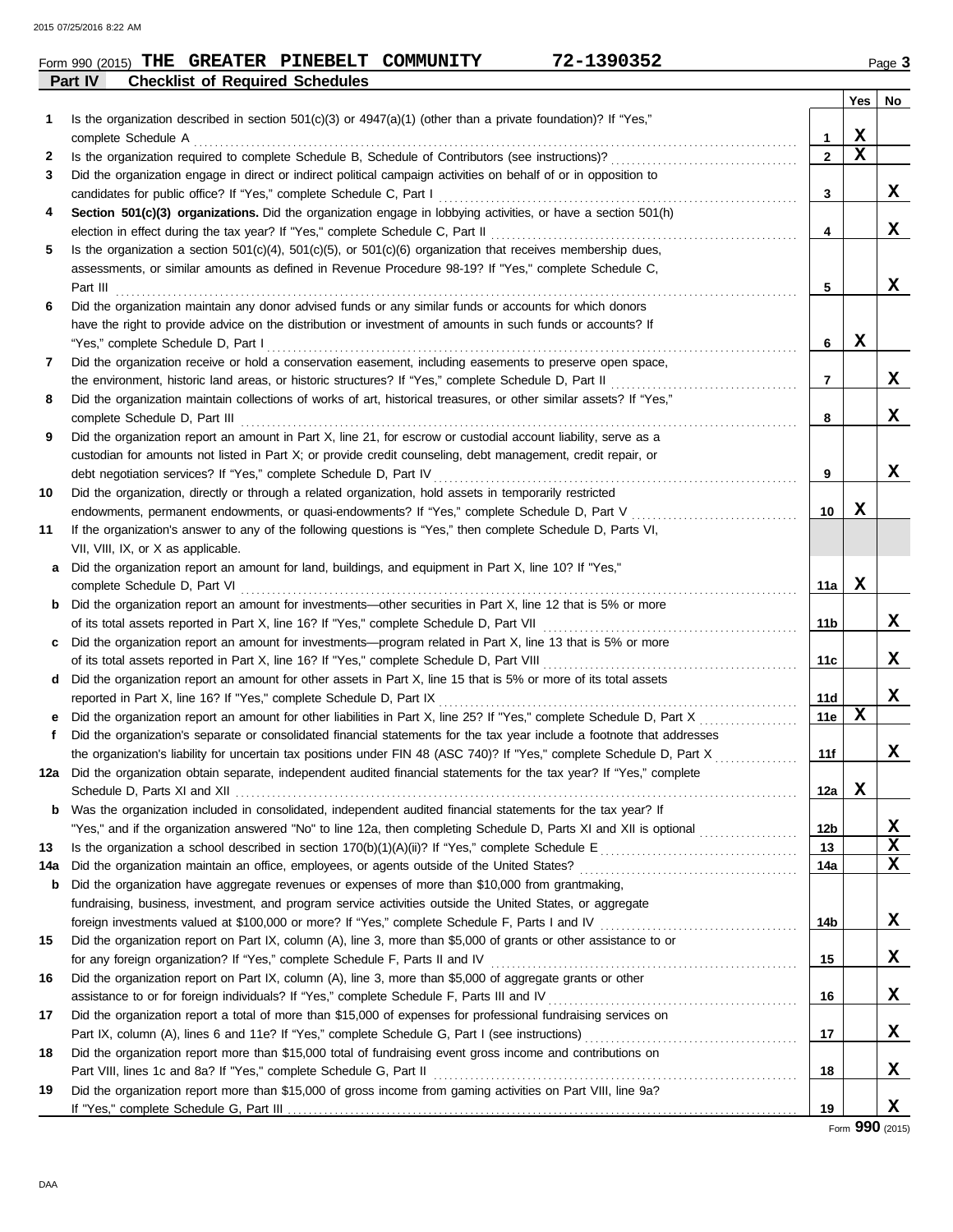**Part IV Checklist of Required Schedules** (continued)

|            |                                                                                                                  |                 | Yes | No              |
|------------|------------------------------------------------------------------------------------------------------------------|-----------------|-----|-----------------|
| 20a        | Did the organization operate one or more hospital facilities? If "Yes," complete Schedule H                      | <b>20a</b>      |     | x               |
| b          | If "Yes" to line 20a, did the organization attach a copy of its audited financial statements to this return?     | 20 <sub>b</sub> |     |                 |
| 21         | Did the organization report more than \$5,000 of grants or other assistance to any domestic organization or      |                 |     |                 |
|            | domestic government on Part IX, column (A), line 1? If "Yes," complete Schedule I, Parts I and II                | 21              | х   |                 |
| 22         | Did the organization report more than \$5,000 of grants or other assistance to or for domestic individuals on    |                 |     |                 |
|            | Part IX, column (A), line 2? If "Yes," complete Schedule I, Parts I and III                                      | 22              | X   |                 |
| 23         | Did the organization answer "Yes" to Part VII, Section A, line 3, 4, or 5 about compensation of the              |                 |     |                 |
|            | organization's current and former officers, directors, trustees, key employees, and highest compensated          |                 |     |                 |
|            | employees? If "Yes," complete Schedule J                                                                         | 23              |     | x               |
| 24a        | Did the organization have a tax-exempt bond issue with an outstanding principal amount of more than              |                 |     |                 |
|            | \$100,000 as of the last day of the year, that was issued after December 31, 2002? If "Yes," answer lines 24b    |                 |     |                 |
|            | through 24d and complete Schedule K. If "No," go to line 25a                                                     | 24a             |     | x               |
|            | Did the organization invest any proceeds of tax-exempt bonds beyond a temporary period exception?                | 24 <sub>b</sub> |     |                 |
| с          | Did the organization maintain an escrow account other than a refunding escrow at any time during the year        |                 |     |                 |
|            | to defease any tax-exempt bonds?                                                                                 | 24c             |     |                 |
| d          | Did the organization act as an "on behalf of" issuer for bonds outstanding at any time during the year?          | 24d             |     |                 |
| 25a        | Section 501(c)(3), 501(c)(4), and 501(c)(29) organizations. Did the organization engage in an excess benefit     |                 |     |                 |
|            | transaction with a disqualified person during the year? If "Yes," complete Schedule L, Part I                    | 25a             |     | x               |
| b          | Is the organization aware that it engaged in an excess benefit transaction with a disqualified person in a prior |                 |     |                 |
|            | year, and that the transaction has not been reported on any of the organization's prior Forms 990 or 990-EZ?     |                 |     |                 |
|            | If "Yes," complete Schedule L, Part I                                                                            | 25 <sub>b</sub> |     | x               |
| 26         | Did the organization report any amount on Part X, line 5, 6, or 22 for receivables from or payables to any       |                 |     |                 |
|            | current or former officers, directors, trustees, key employees, highest compensated employees, or                |                 |     |                 |
|            | disqualified persons? If "Yes," complete Schedule L, Part II                                                     | 26              |     | x               |
| 27         | Did the organization provide a grant or other assistance to an officer, director, trustee, key employee,         |                 |     |                 |
|            | substantial contributor or employee thereof, a grant selection committee member, or to a 35% controlled          |                 |     |                 |
|            | entity or family member of any of these persons? If "Yes," complete Schedule L, Part III                         | 27              |     | x               |
| 28         | Was the organization a party to a business transaction with one of the following parties (see Schedule L,        |                 |     |                 |
|            | Part IV instructions for applicable filing thresholds, conditions, and exceptions):                              |                 |     |                 |
| а          | A current or former officer, director, trustee, or key employee? If "Yes," complete Schedule L, Part IV          | 28a             |     | X               |
| b          | A family member of a current or former officer, director, trustee, or key employee? If "Yes," complete           |                 |     |                 |
|            | Schedule L, Part IV                                                                                              | 28 <sub>b</sub> |     | x               |
| c          | An entity of which a current or former officer, director, trustee, or key employee (or a family member thereof)  |                 |     |                 |
|            | was an officer, director, trustee, or direct or indirect owner? If "Yes," complete Schedule L, Part IV           | 28c             |     | X               |
| 29         | Did the organization receive more than \$25,000 in non-cash contributions? If "Yes," complete Schedule M         | 29              |     | X               |
| 30         | Did the organization receive contributions of art, historical treasures, or other similar assets, or qualified   |                 |     |                 |
|            | conservation contributions? If "Yes," complete Schedule M                                                        | 30              |     | X               |
| 31         | Did the organization liquidate, terminate, or dissolve and cease operations? If "Yes," complete Schedule N,      |                 |     |                 |
|            | Part I                                                                                                           | 31              |     | x               |
| 32         | Did the organization sell, exchange, dispose of, or transfer more than 25% of its net assets? If "Yes,"          |                 |     |                 |
|            |                                                                                                                  | 32              |     | X               |
| 33         | Did the organization own 100% of an entity disregarded as separate from the organization under Regulations       |                 |     |                 |
|            |                                                                                                                  | 33              |     | x               |
| 34         | Was the organization related to any tax-exempt or taxable entity? If "Yes," complete Schedule R, Parts II, III,  |                 |     |                 |
|            | or IV, and Part V, line 1                                                                                        | 34              |     | X               |
| <b>35a</b> |                                                                                                                  | 35a             |     | $\mathbf x$     |
|            |                                                                                                                  |                 |     |                 |
| b          | If "Yes" to line 35a, did the organization receive any payment from or engage in any transaction with a          | 35 <sub>b</sub> |     |                 |
|            |                                                                                                                  |                 |     |                 |
| 36         | Section 501(c)(3) organizations. Did the organization make any transfers to an exempt non-charitable             |                 |     |                 |
|            | related organization? If "Yes," complete Schedule R, Part V, line 2                                              | 36              |     | x               |
| 37         | Did the organization conduct more than 5% of its activities through an entity that is not a related organization |                 |     |                 |
|            | and that is treated as a partnership for federal income tax purposes? If "Yes," complete Schedule R,             |                 |     |                 |
|            | Part VI                                                                                                          | 37              |     | x               |
| 38         | Did the organization complete Schedule O and provide explanations in Schedule O for Part VI, lines 11b and       |                 |     |                 |
|            | 19? Note. All Form 990 filers are required to complete Schedule O.                                               | 38              | х   |                 |
|            |                                                                                                                  |                 |     | Form 990 (2015) |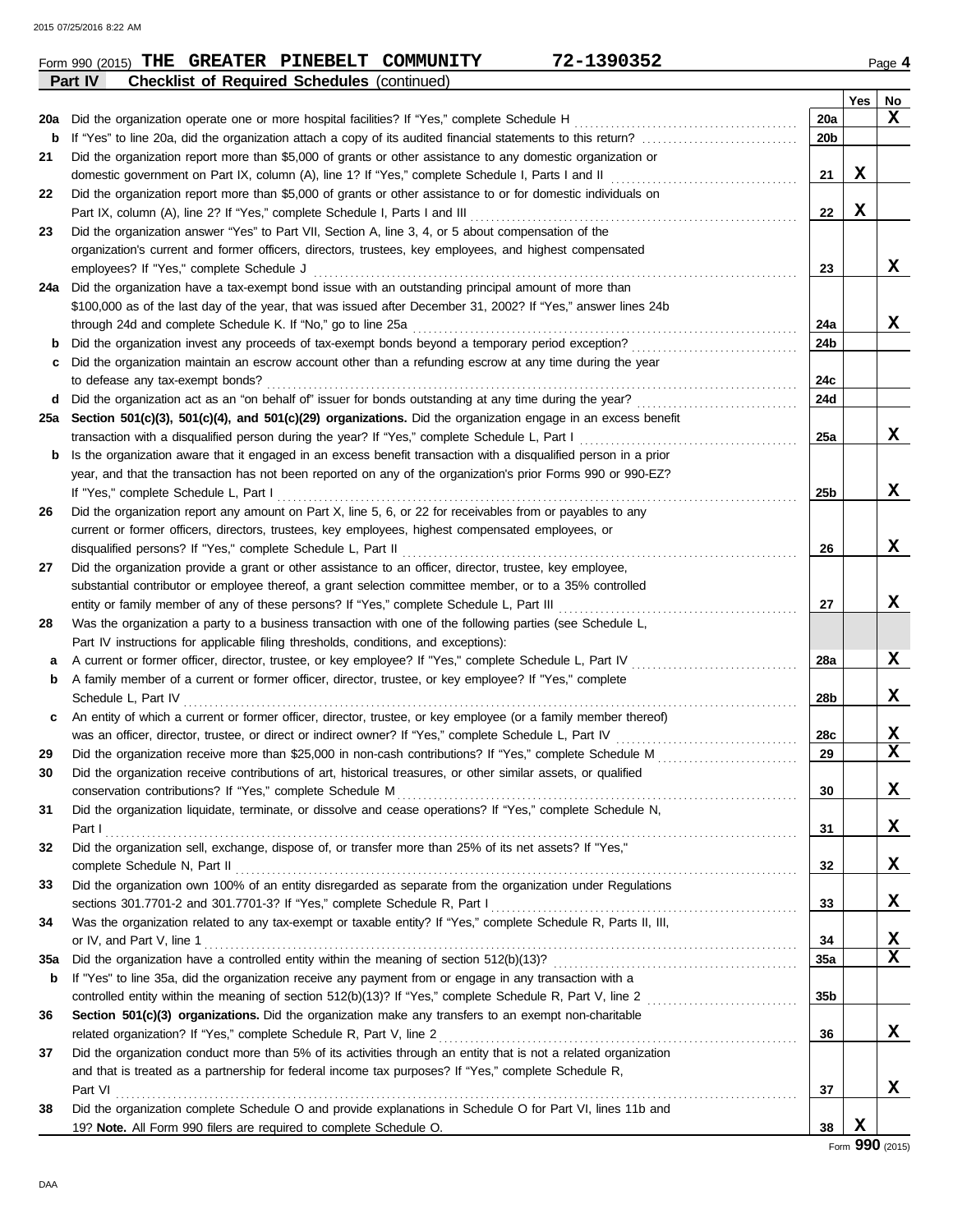|     | 72-1390352<br>Form 990 (2015) THE GREATER PINEBELT COMMUNITY                                                                       |                 |                                                      |                |     | Page 5      |
|-----|------------------------------------------------------------------------------------------------------------------------------------|-----------------|------------------------------------------------------|----------------|-----|-------------|
|     | Statements Regarding Other IRS Filings and Tax Compliance<br>Part V                                                                |                 |                                                      |                |     |             |
|     | Check if Schedule O contains a response or note to any line in this Part V                                                         |                 |                                                      |                |     |             |
|     |                                                                                                                                    |                 |                                                      |                | Yes | No          |
| 1а  | Enter the number reported in Box 3 of Form 1096. Enter -0- if not applicable                                                       | 1a              | $\mathbf{3}$<br>$\overline{0}$                       |                |     |             |
| b   | Enter the number of Forms W-2G included in line 1a. Enter -0- if not applicable                                                    | 1 <sub>b</sub>  |                                                      |                |     |             |
| c   | Did the organization comply with backup withholding rules for reportable payments to vendors and                                   |                 |                                                      |                |     |             |
|     | reportable gaming (gambling) winnings to prize winners?                                                                            |                 |                                                      | 1c             | X   |             |
| 2a  | Enter the number of employees reported on Form W-3, Transmittal of Wage and Tax                                                    |                 |                                                      |                |     |             |
|     | Statements, filed for the calendar year ending with or within the year covered by this return                                      | 2a              | 3                                                    |                |     |             |
| b   | If at least one is reported on line 2a, did the organization file all required federal employment tax returns?                     |                 |                                                      | 2b             | X   |             |
|     | Note. If the sum of lines 1a and 2a is greater than 250, you may be required to e-file (see instructions)                          |                 |                                                      |                |     |             |
| За  | Did the organization have unrelated business gross income of \$1,000 or more during the year?                                      |                 |                                                      | За             |     | x           |
| b   | If "Yes," has it filed a Form 990-T for this year? If "No" to line 3b, provide an explanation in Schedule O                        |                 |                                                      | 3b             |     |             |
| 4a  | At any time during the calendar year, did the organization have an interest in, or a signature or other authority                  |                 |                                                      |                |     |             |
|     | over, a financial account in a foreign country (such as a bank account, securities account, or other financial                     |                 |                                                      |                |     |             |
|     | account)?                                                                                                                          |                 |                                                      | 4a             |     | X           |
| b   | If "Yes," enter the name of the foreign country: u                                                                                 |                 |                                                      |                |     |             |
|     | See instructions for filing requirements for FinCEN Form 114, Report of Foreign Bank and Financial Accounts                        |                 |                                                      |                |     |             |
|     | (FBAR).                                                                                                                            |                 |                                                      |                |     |             |
| 5a  | Was the organization a party to a prohibited tax shelter transaction at any time during the tax year?                              |                 |                                                      | 5a             |     | X           |
| b   | Did any taxable party notify the organization that it was or is a party to a prohibited tax shelter transaction?                   |                 |                                                      | 5 <sub>b</sub> |     | $\mathbf x$ |
| c   | If "Yes" to line 5a or 5b, did the organization file Form 8886-T?                                                                  |                 |                                                      | 5c             |     |             |
| 6а  | Does the organization have annual gross receipts that are normally greater than \$100,000, and did the                             |                 |                                                      |                |     |             |
|     | organization solicit any contributions that were not tax deductible as charitable contributions?                                   |                 |                                                      | 6a             |     | X           |
| b   | If "Yes," did the organization include with every solicitation an express statement that such contributions or                     |                 |                                                      |                |     |             |
|     | gifts were not tax deductible?                                                                                                     |                 |                                                      | 6b             |     |             |
| 7   | Organizations that may receive deductible contributions under section 170(c).                                                      |                 |                                                      |                |     |             |
| a   | Did the organization receive a payment in excess of \$75 made partly as a contribution and partly for goods                        |                 |                                                      |                |     |             |
|     | and services provided to the payor?                                                                                                |                 |                                                      | 7a             |     |             |
| b   | If "Yes," did the organization notify the donor of the value of the goods or services provided?                                    |                 | <u> 1986 - Johann Stoff, Amerikaansk politiker (</u> | 7b             |     |             |
| с   | Did the organization sell, exchange, or otherwise dispose of tangible personal property for which it was                           |                 |                                                      |                |     |             |
|     | required to file Form 8282?                                                                                                        |                 |                                                      | 7c             |     |             |
| d   |                                                                                                                                    | 7d              |                                                      |                |     |             |
| е   | Did the organization receive any funds, directly or indirectly, to pay premiums on a personal benefit contract?                    |                 |                                                      | 7e             |     |             |
| f   | Did the organization, during the year, pay premiums, directly or indirectly, on a personal benefit contract?                       |                 |                                                      | 7f             |     |             |
|     | If the organization received a contribution of qualified intellectual property, did the organization file Form 8899 as required?   |                 |                                                      | 7g             |     |             |
|     | If the organization received a contribution of cars, boats, airplanes, or other vehicles, did the organization file a Form 1098-C? |                 |                                                      | 7h             |     |             |
| 8   | Sponsoring organizations maintaining donor advised funds. Did a donor advised fund maintained by the                               |                 |                                                      |                |     |             |
|     | sponsoring organization have excess business holdings at any time during the year?                                                 |                 |                                                      | 8              |     | X           |
| 9   | Sponsoring organizations maintaining donor advised funds.                                                                          |                 |                                                      |                |     |             |
| a   | Did the sponsoring organization make any taxable distributions under section 4966?                                                 |                 |                                                      | 9a             |     | X           |
| b   | Did the sponsoring organization make a distribution to a donor, donor advisor, or related person?                                  |                 |                                                      | 9b             |     | X           |
| 10  | Section 501(c)(7) organizations. Enter:                                                                                            |                 |                                                      |                |     |             |
| а   |                                                                                                                                    | 10a             |                                                      |                |     |             |
| b   | Gross receipts, included on Form 990, Part VIII, line 12, for public use of club facilities                                        | 10 <sub>b</sub> |                                                      |                |     |             |
| 11  | Section 501(c)(12) organizations. Enter:                                                                                           |                 |                                                      |                |     |             |
| а   | Gross income from members or shareholders                                                                                          | 11a             |                                                      |                |     |             |
| b   | Gross income from other sources (Do not net amounts due or paid to other sources                                                   |                 |                                                      |                |     |             |
|     | against amounts due or received from them.)                                                                                        | 11 <sub>b</sub> |                                                      |                |     |             |
| 12a | Section 4947(a)(1) non-exempt charitable trusts. Is the organization filing Form 990 in lieu of Form 1041?                         |                 |                                                      | 12a            |     |             |
| b   | If "Yes," enter the amount of tax-exempt interest received or accrued during the year <i>[[COSTERRY]</i>                           | 12b             |                                                      |                |     |             |
| 13  | Section 501(c)(29) qualified nonprofit health insurance issuers.                                                                   |                 |                                                      |                |     |             |
| a   | Is the organization licensed to issue qualified health plans in more than one state?                                               |                 |                                                      | 13а            |     |             |
|     | Note. See the instructions for additional information the organization must report on Schedule O.                                  |                 |                                                      |                |     |             |
| b   | Enter the amount of reserves the organization is required to maintain by the states in which                                       |                 |                                                      |                |     |             |
|     |                                                                                                                                    | 13 <sub>b</sub> |                                                      |                |     |             |
| c   | Enter the amount of reserves on hand                                                                                               | 13 <sub>c</sub> |                                                      |                |     |             |
| 14a | Did the organization receive any payments for indoor tanning services during the tax year?                                         |                 |                                                      | 14a            |     | X           |
|     |                                                                                                                                    |                 |                                                      | 14b            |     |             |
|     |                                                                                                                                    |                 |                                                      |                |     |             |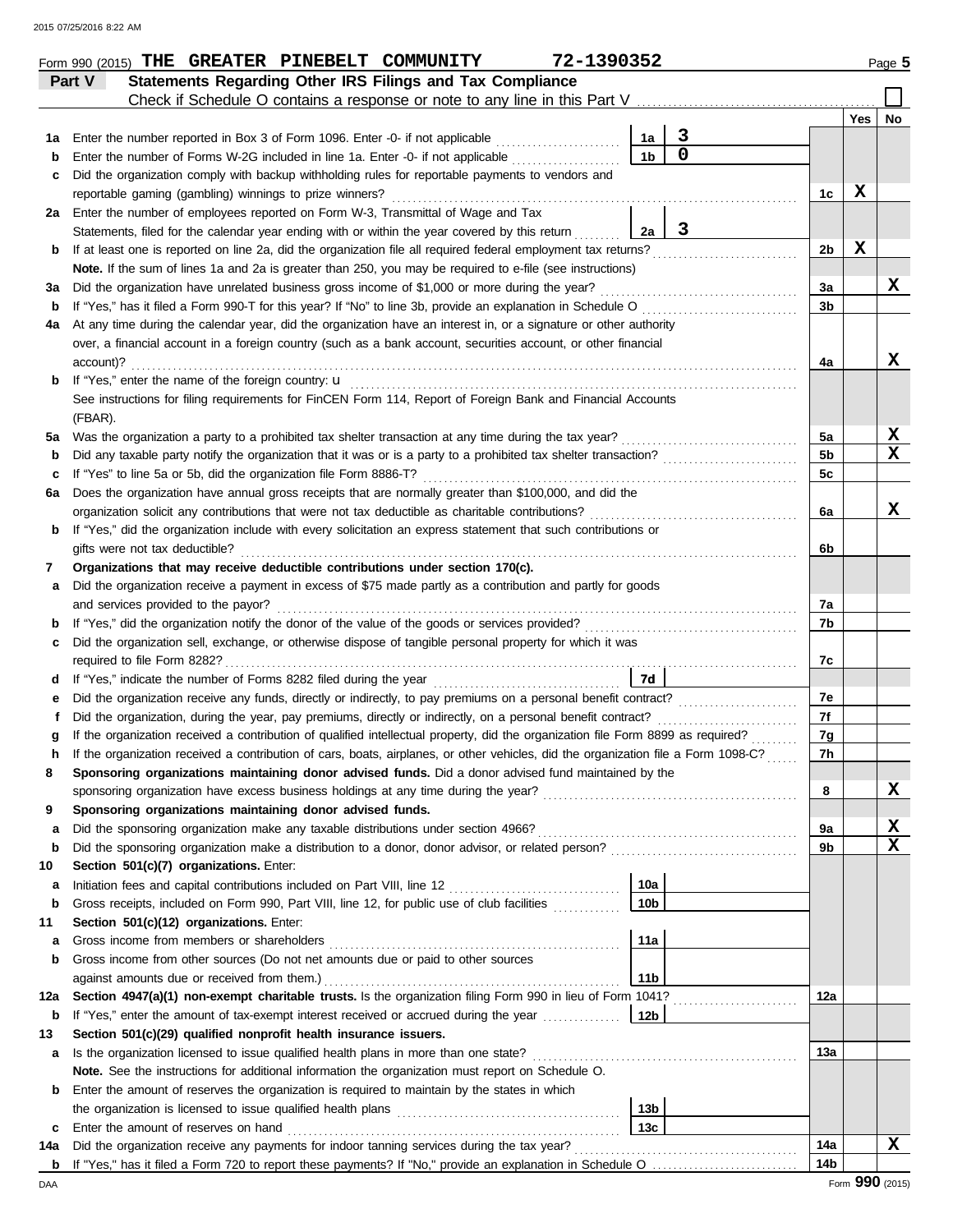| 1a<br>b<br>2<br>3 | Section A. Governing Body and Management<br>25<br>Enter the number of voting members of the governing body at the end of the tax year<br>1a<br>If there are material differences in voting rights among members of the governing body, or<br>if the governing body delegated broad authority to an executive committee or similar<br>committee, explain in Schedule O. |                 | Yes         | No          |
|-------------------|------------------------------------------------------------------------------------------------------------------------------------------------------------------------------------------------------------------------------------------------------------------------------------------------------------------------------------------------------------------------|-----------------|-------------|-------------|
|                   |                                                                                                                                                                                                                                                                                                                                                                        |                 |             |             |
|                   |                                                                                                                                                                                                                                                                                                                                                                        |                 |             |             |
|                   |                                                                                                                                                                                                                                                                                                                                                                        |                 |             |             |
|                   |                                                                                                                                                                                                                                                                                                                                                                        |                 |             |             |
|                   |                                                                                                                                                                                                                                                                                                                                                                        |                 |             |             |
|                   | 25<br>1b<br>Enter the number of voting members included in line 1a, above, who are independent                                                                                                                                                                                                                                                                         |                 |             |             |
|                   | Did any officer, director, trustee, or key employee have a family relationship or a business relationship with                                                                                                                                                                                                                                                         |                 |             |             |
|                   | any other officer, director, trustee, or key employee?                                                                                                                                                                                                                                                                                                                 | 2               |             | X           |
|                   | Did the organization delegate control over management duties customarily performed by or under the direct                                                                                                                                                                                                                                                              |                 |             |             |
|                   |                                                                                                                                                                                                                                                                                                                                                                        |                 |             | X           |
|                   | supervision of officers, directors, or trustees, or key employees to a management company or other person?                                                                                                                                                                                                                                                             | 3               |             | $\mathbf x$ |
| 4                 | Did the organization make any significant changes to its governing documents since the prior Form 990 was filed?                                                                                                                                                                                                                                                       | 4               |             | $\mathbf x$ |
| 5                 |                                                                                                                                                                                                                                                                                                                                                                        | 5               |             |             |
| 6                 | Did the organization have members or stockholders?                                                                                                                                                                                                                                                                                                                     | 6               |             | $\mathbf x$ |
| 7a                | Did the organization have members, stockholders, or other persons who had the power to elect or appoint                                                                                                                                                                                                                                                                |                 |             |             |
|                   | one or more members of the governing body?                                                                                                                                                                                                                                                                                                                             | 7а              |             | X           |
| b                 | Are any governance decisions of the organization reserved to (or subject to approval by) members,                                                                                                                                                                                                                                                                      |                 |             |             |
|                   | stockholders, or persons other than the governing body?                                                                                                                                                                                                                                                                                                                | 7b              |             | x           |
| 8                 | Did the organization contemporaneously document the meetings held or written actions undertaken during the year by the following:                                                                                                                                                                                                                                      |                 |             |             |
| а                 | The governing body?                                                                                                                                                                                                                                                                                                                                                    | 8a              | X           |             |
| b                 | Each committee with authority to act on behalf of the governing body?                                                                                                                                                                                                                                                                                                  | 8b              | X           |             |
| 9                 | Is there any officer, director, trustee, or key employee listed in Part VII, Section A, who cannot be reached at                                                                                                                                                                                                                                                       |                 |             |             |
|                   |                                                                                                                                                                                                                                                                                                                                                                        | 9               |             | x           |
|                   | Section B. Policies (This Section B requests information about policies not required by the Internal Revenue Code.)                                                                                                                                                                                                                                                    |                 |             |             |
|                   |                                                                                                                                                                                                                                                                                                                                                                        |                 | Yes         | No          |
| 10a               | Did the organization have local chapters, branches, or affiliates?                                                                                                                                                                                                                                                                                                     | 10a             |             | X           |
| b                 | If "Yes," did the organization have written policies and procedures governing the activities of such chapters,                                                                                                                                                                                                                                                         |                 |             |             |
|                   |                                                                                                                                                                                                                                                                                                                                                                        | 10b             |             |             |
| 11a               | Has the organization provided a complete copy of this Form 990 to all members of its governing body before filing the form?                                                                                                                                                                                                                                            | 11a             |             | X           |
| b                 | Describe in Schedule O the process, if any, used by the organization to review this Form 990.                                                                                                                                                                                                                                                                          |                 |             |             |
| 12a               | Did the organization have a written conflict of interest policy? If "No," go to line 13                                                                                                                                                                                                                                                                                | 12a             | X           |             |
|                   | Were officers, directors, or trustees, and key employees required to disclose annually interests that could give rise to conflicts?                                                                                                                                                                                                                                    | 12 <sub>b</sub> | X           |             |
| b                 |                                                                                                                                                                                                                                                                                                                                                                        |                 |             |             |
| c                 | Did the organization regularly and consistently monitor and enforce compliance with the policy? If "Yes,"                                                                                                                                                                                                                                                              |                 |             |             |
|                   | describe in Schedule O how this was done                                                                                                                                                                                                                                                                                                                               | 12c             | x           |             |
|                   | Did the organization have a written whistleblower policy?                                                                                                                                                                                                                                                                                                              | 13              | $\mathbf x$ |             |
| 14                |                                                                                                                                                                                                                                                                                                                                                                        | 14              | X           |             |
| 15                | Did the process for determining compensation of the following persons include a review and approval by                                                                                                                                                                                                                                                                 |                 |             |             |
|                   | independent persons, comparability data, and contemporaneous substantiation of the deliberation and decision?                                                                                                                                                                                                                                                          |                 |             |             |
| а                 |                                                                                                                                                                                                                                                                                                                                                                        | 15a             | X           |             |
| b                 | Other officers or key employees of the organization                                                                                                                                                                                                                                                                                                                    | 15b             |             | X           |
|                   | If "Yes" to line 15a or 15b, describe the process in Schedule O (see instructions).                                                                                                                                                                                                                                                                                    |                 |             |             |
| 16a               | Did the organization invest in, contribute assets to, or participate in a joint venture or similar arrangement                                                                                                                                                                                                                                                         |                 |             |             |
|                   | with a taxable entity during the year?                                                                                                                                                                                                                                                                                                                                 | 16a             |             | X           |
| b                 | If "Yes," did the organization follow a written policy or procedure requiring the organization to evaluate its                                                                                                                                                                                                                                                         |                 |             |             |
|                   | participation in joint venture arrangements under applicable federal tax law, and take steps to safeguard the                                                                                                                                                                                                                                                          |                 |             |             |
|                   |                                                                                                                                                                                                                                                                                                                                                                        | 16b             |             |             |
|                   | <b>Section C. Disclosure</b>                                                                                                                                                                                                                                                                                                                                           |                 |             |             |
| 17                | List the states with which a copy of this Form 990 is required to be filed $\mathbf u$ None                                                                                                                                                                                                                                                                            |                 |             |             |
|                   | Section 6104 requires an organization to make its Forms 1023 (or 1024 if applicable), 990, and 990-T (Section 501(c)(3)s only)                                                                                                                                                                                                                                         |                 |             |             |
| 18                |                                                                                                                                                                                                                                                                                                                                                                        |                 |             |             |
|                   | available for public inspection. Indicate how you made these available. Check all that apply.                                                                                                                                                                                                                                                                          |                 |             |             |
|                   | Another's website $ X $ Upon request<br>Other (explain in Schedule O)<br>Own website                                                                                                                                                                                                                                                                                   |                 |             |             |
|                   | Describe in Schedule O whether (and if so, how) the organization made its governing documents, conflict of interest policy, and                                                                                                                                                                                                                                        |                 |             |             |
| 19                |                                                                                                                                                                                                                                                                                                                                                                        |                 |             |             |
|                   | financial statements available to the public during the tax year.<br>State the name, address, and telephone number of the person who possesses the organization's books and records: u                                                                                                                                                                                 |                 |             |             |

**THE GREATER PINEBELT COMMUNITY 72-1390352**

**HATTIESBURG MS 39401 601-583-6180**

DAA Form **990** (2015)

Form 990 (2015) **THE GREATER PINEBELT COMMUNITY** 72-1390352 Page 6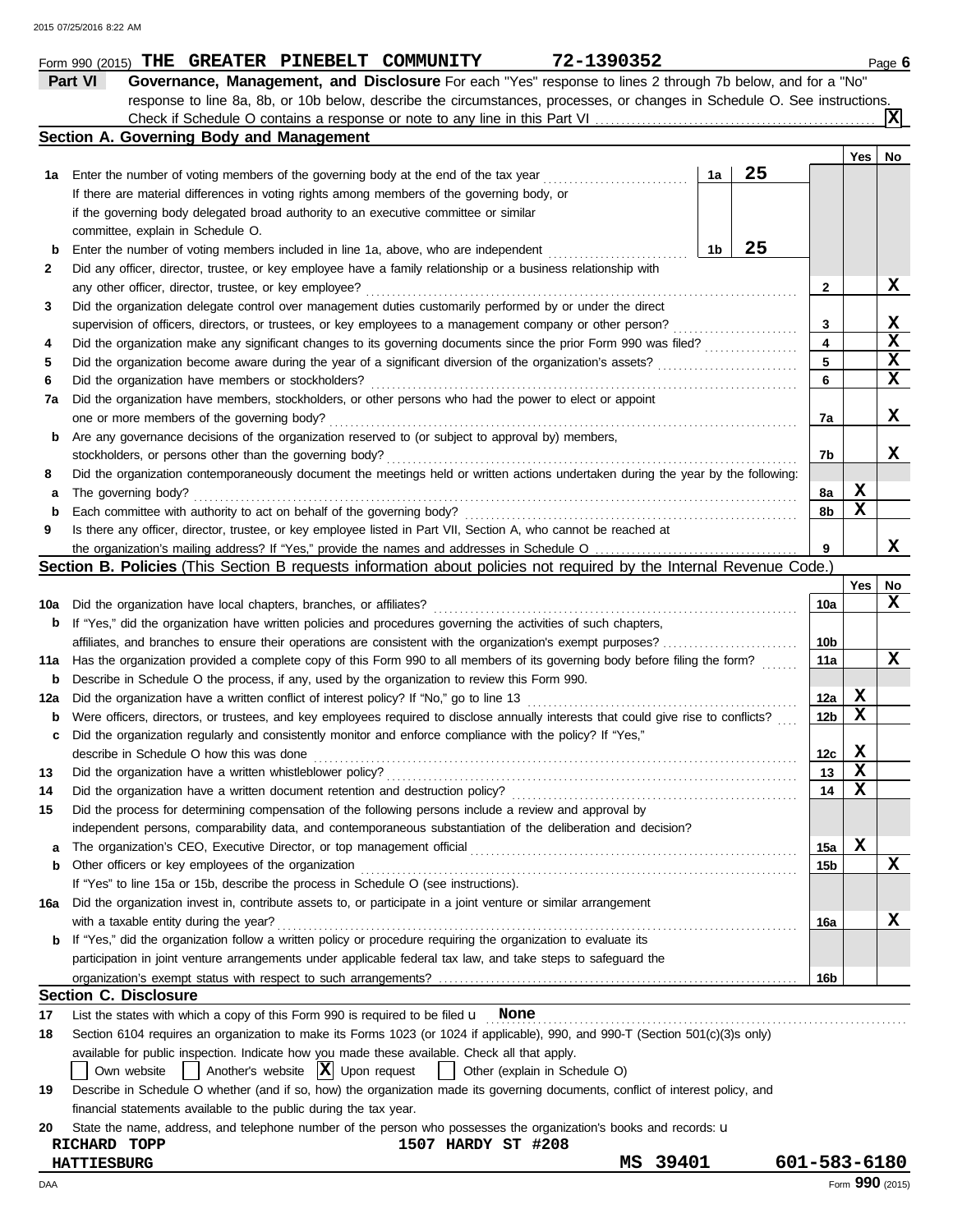|                          | Form 990 (2015) THE GREATER PINEBELT COMMUNITY                                                   |  |  | 72-1390352                                                                                                                                    | Page 7                                                                                           |  |  |  |  |
|--------------------------|--------------------------------------------------------------------------------------------------|--|--|-----------------------------------------------------------------------------------------------------------------------------------------------|--------------------------------------------------------------------------------------------------|--|--|--|--|
| Part VII                 |                                                                                                  |  |  |                                                                                                                                               | Compensation of Officers, Directors, Trustees, Key Employees, Highest Compensated Employees, and |  |  |  |  |
|                          | Independent Contractors                                                                          |  |  |                                                                                                                                               |                                                                                                  |  |  |  |  |
|                          | Check if Schedule O contains a response or note to any line in this Part VII <i>concerential</i> |  |  |                                                                                                                                               |                                                                                                  |  |  |  |  |
| Section A.               | Officers, Directors, Trustees, Key Employees, and Highest Compensated Employees                  |  |  |                                                                                                                                               |                                                                                                  |  |  |  |  |
| organization's tax year. |                                                                                                  |  |  | 1a Complete this table for all persons required to be listed. Report compensation for the calendar year ending with or within the             |                                                                                                  |  |  |  |  |
|                          | compensation. Enter -0- in columns (D), $(E)$ , and $(F)$ if no compensation was paid.           |  |  | • List all of the organization's <b>current</b> officers, directors, trustees (whether individuals or organizations), regardless of amount of |                                                                                                  |  |  |  |  |
|                          |                                                                                                  |  |  | • List all of the organization's current key employees if any See instructions for definition of "key employee"                               |                                                                                                  |  |  |  |  |

tion's **current** key employees, if any. See instructions for definition of "key employee.

who received reportable compensation (Box 5 of Form W-2 and/or Box 7 of Form 1099-MISC) of more than \$100,000 from the organization and any related organizations. **•** List all of the organization's **current** key employees, if any. See instructions for definition of "key employee."<br>• List the organization's five **current** highest compensated employees (other than an officer, director **•**

■ List all of the organization's **former** officers, key employees, and highest compensated employees who received more than<br> **•** 00.000 of reportable compensation from the ergonization and any related ergonizations \$100,000 of reportable compensation from the organization and any related organizations.

■ List all of the organization's **former directors or trustees** that received, in the capacity as a former director or trustee of the property is a former director or trustee of the property of the organization and any re organization, more than \$10,000 of reportable compensation from the organization and any related organizations. List persons in the following order: individual trustees or directors; institutional trustees; officers; key employees; highest

compensated employees; and former such persons.

 $\overline{X}$  Check this box if neither the organization nor any related organization compensated any current officer, director, or trustee.

| (A)<br>Name and Title | (B)<br>Average<br>hours per<br>week<br>(list any               | (C)<br>Position<br>(do not check more than one<br>box, unless person is both an<br>officer and a director/trustee) |                       |                |              |                                 |               | (D)<br>Reportable<br>compensation<br>from<br>the | (E)<br>Reportable<br>compensation from<br>related<br>organizations<br>(W-2/1099-MISC) | (F)<br>Estimated<br>amount of<br>other<br>compensation   |
|-----------------------|----------------------------------------------------------------|--------------------------------------------------------------------------------------------------------------------|-----------------------|----------------|--------------|---------------------------------|---------------|--------------------------------------------------|---------------------------------------------------------------------------------------|----------------------------------------------------------|
|                       | hours for<br>related<br>organizations<br>below dotted<br>line) | Individual trustee<br>or director                                                                                  | Institutional trustee | <b>Officer</b> | Key employee | Highest compensated<br>employee | <b>Former</b> | organization<br>(W-2/1099-MISC)                  |                                                                                       | from the<br>organization<br>and related<br>organizations |
| (1) TERRI BELL        | 0.00                                                           |                                                                                                                    |                       |                |              |                                 |               |                                                  |                                                                                       |                                                          |
| VICE-PRESIDENT        | 0.00                                                           | $\mathbf x$                                                                                                        |                       | $\mathbf x$    |              |                                 |               | 0                                                | 0                                                                                     | $\mathbf 0$                                              |
| (2) DAVID FORTENBERRY |                                                                |                                                                                                                    |                       |                |              |                                 |               |                                                  |                                                                                       |                                                          |
|                       | 0.00                                                           |                                                                                                                    |                       |                |              |                                 |               |                                                  |                                                                                       |                                                          |
| PRESIDENT             | 0.00                                                           | $\mathbf x$                                                                                                        |                       | $\mathbf x$    |              |                                 |               | 0                                                | 0                                                                                     | $\mathbf 0$                                              |
| (3) RICHARD TOPP      | 0.00                                                           |                                                                                                                    |                       |                |              |                                 |               |                                                  |                                                                                       |                                                          |
| <b>TREASURER</b>      | 0.00                                                           | $\mathbf x$                                                                                                        |                       | $\mathbf x$    |              |                                 |               | 0                                                | 0                                                                                     | $\mathbf 0$                                              |
| (4) PAUL LAUGHLIN     |                                                                |                                                                                                                    |                       |                |              |                                 |               |                                                  |                                                                                       |                                                          |
|                       | 0.00                                                           |                                                                                                                    |                       |                |              |                                 |               |                                                  |                                                                                       |                                                          |
| <b>SECRETARY</b>      | 0.00                                                           | $\mathbf x$                                                                                                        |                       | $\mathbf x$    |              |                                 |               | 0                                                | 0                                                                                     | 0                                                        |
| (5)                   |                                                                |                                                                                                                    |                       |                |              |                                 |               |                                                  |                                                                                       |                                                          |
|                       |                                                                |                                                                                                                    |                       |                |              |                                 |               |                                                  |                                                                                       |                                                          |
| (6)                   |                                                                |                                                                                                                    |                       |                |              |                                 |               |                                                  |                                                                                       |                                                          |
| (7)                   |                                                                |                                                                                                                    |                       |                |              |                                 |               |                                                  |                                                                                       |                                                          |
|                       |                                                                |                                                                                                                    |                       |                |              |                                 |               |                                                  |                                                                                       |                                                          |
| (8)                   |                                                                |                                                                                                                    |                       |                |              |                                 |               |                                                  |                                                                                       |                                                          |
|                       |                                                                |                                                                                                                    |                       |                |              |                                 |               |                                                  |                                                                                       |                                                          |
| (9)                   |                                                                |                                                                                                                    |                       |                |              |                                 |               |                                                  |                                                                                       |                                                          |
|                       |                                                                |                                                                                                                    |                       |                |              |                                 |               |                                                  |                                                                                       |                                                          |
| (10)                  |                                                                |                                                                                                                    |                       |                |              |                                 |               |                                                  |                                                                                       |                                                          |
| (11)                  |                                                                |                                                                                                                    |                       |                |              |                                 |               |                                                  |                                                                                       |                                                          |
|                       |                                                                |                                                                                                                    |                       |                |              |                                 |               |                                                  |                                                                                       |                                                          |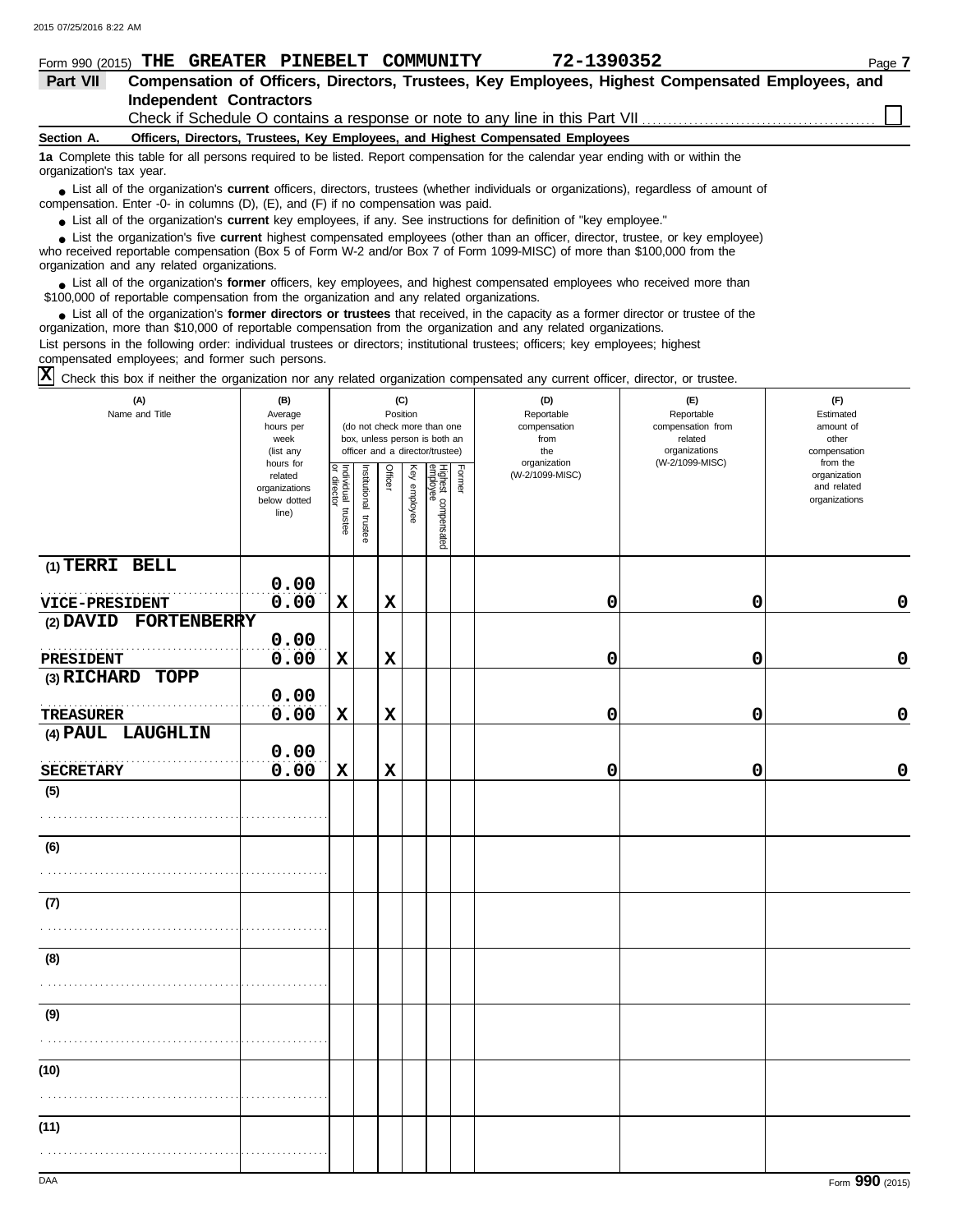| Form 990 (2015)<br>Part VII | THE GREATER PINEBELT COMMUNITY                                                                |                                                                |                                      |                          |                 |              |                                                                                                 |        | 72-1390352<br>Section A. Officers, Directors, Trustees, Key Employees, and Highest Compensated Employees (continued)                                                                                                                                                                                                             |                                                                                                                                                                                                                                     |                                                                    | Page 8          |
|-----------------------------|-----------------------------------------------------------------------------------------------|----------------------------------------------------------------|--------------------------------------|--------------------------|-----------------|--------------|-------------------------------------------------------------------------------------------------|--------|----------------------------------------------------------------------------------------------------------------------------------------------------------------------------------------------------------------------------------------------------------------------------------------------------------------------------------|-------------------------------------------------------------------------------------------------------------------------------------------------------------------------------------------------------------------------------------|--------------------------------------------------------------------|-----------------|
|                             | (A)<br>Name and title                                                                         | (B)<br>Average<br>hours per<br>week<br>(list any               |                                      |                          | (C)<br>Position |              | (do not check more than one<br>box, unless person is both an<br>officer and a director/trustee) |        | (D)<br>Reportable<br>compensation<br>from<br>the<br>organization                                                                                                                                                                                                                                                                 | (F)<br>Reportable<br>compensation from<br>related<br>organizations<br>(W-2/1099-MISC)                                                                                                                                               | (F)<br>Estimated<br>amount of<br>other<br>compensation<br>from the |                 |
|                             |                                                                                               | hours for<br>related<br>organizations<br>below dotted<br>line) | Individual<br>or director<br>trustee | Institutional<br>trustee | Officer         | Key employee | Highest compensated<br>employee                                                                 | Former | (W-2/1099-MISC)                                                                                                                                                                                                                                                                                                                  |                                                                                                                                                                                                                                     | organization<br>and related<br>organizations                       |                 |
|                             |                                                                                               |                                                                |                                      |                          |                 |              |                                                                                                 |        |                                                                                                                                                                                                                                                                                                                                  |                                                                                                                                                                                                                                     |                                                                    |                 |
|                             |                                                                                               |                                                                |                                      |                          |                 |              |                                                                                                 |        |                                                                                                                                                                                                                                                                                                                                  |                                                                                                                                                                                                                                     |                                                                    |                 |
|                             |                                                                                               |                                                                |                                      |                          |                 |              |                                                                                                 |        |                                                                                                                                                                                                                                                                                                                                  |                                                                                                                                                                                                                                     |                                                                    |                 |
|                             |                                                                                               |                                                                |                                      |                          |                 |              |                                                                                                 |        |                                                                                                                                                                                                                                                                                                                                  |                                                                                                                                                                                                                                     |                                                                    |                 |
|                             |                                                                                               |                                                                |                                      |                          |                 |              |                                                                                                 |        |                                                                                                                                                                                                                                                                                                                                  |                                                                                                                                                                                                                                     |                                                                    |                 |
|                             |                                                                                               |                                                                |                                      |                          |                 |              |                                                                                                 |        |                                                                                                                                                                                                                                                                                                                                  |                                                                                                                                                                                                                                     |                                                                    |                 |
|                             |                                                                                               |                                                                |                                      |                          |                 |              |                                                                                                 |        |                                                                                                                                                                                                                                                                                                                                  |                                                                                                                                                                                                                                     |                                                                    |                 |
|                             |                                                                                               |                                                                |                                      |                          |                 |              |                                                                                                 |        |                                                                                                                                                                                                                                                                                                                                  |                                                                                                                                                                                                                                     |                                                                    |                 |
| d                           | c Total from continuation sheets to Part VII, Section A                                       |                                                                |                                      |                          |                 |              |                                                                                                 | u<br>u |                                                                                                                                                                                                                                                                                                                                  |                                                                                                                                                                                                                                     |                                                                    |                 |
| $\mathbf{2}$                | reportable compensation from the organization $\bf{u}$ 0                                      |                                                                |                                      |                          |                 |              |                                                                                                 |        | Total number of individuals (including but not limited to those listed above) who received more than \$100,000 of                                                                                                                                                                                                                |                                                                                                                                                                                                                                     |                                                                    |                 |
| 3<br>4                      |                                                                                               |                                                                |                                      |                          |                 |              |                                                                                                 |        | Did the organization list any former officer, director, or trustee, key employee, or highest compensated<br>For any individual listed on line 1a, is the sum of reportable compensation and other compensation from the<br>organization and related organizations greater than \$150,000? If "Yes," complete Schedule J for such | individual <b>construction in the construction of the construction</b> in the construction of the construction of the construction of the construction of the construction of the construction of the construction of the construct | Yes<br>3<br>4                                                      | No<br>x<br>x    |
| 5                           |                                                                                               |                                                                |                                      |                          |                 |              |                                                                                                 |        | Did any person listed on line 1a receive or accrue compensation from any unrelated organization or individual                                                                                                                                                                                                                    |                                                                                                                                                                                                                                     | 5                                                                  | X               |
| 1                           | Section B. Independent Contractors                                                            |                                                                |                                      |                          |                 |              |                                                                                                 |        | Complete this table for your five highest compensated independent contractors that received more than \$100,000 of                                                                                                                                                                                                               | compensation from the organization. Report compensation for the calendar year ending with or within the organization's tax year.                                                                                                    |                                                                    |                 |
|                             |                                                                                               | (A)<br>Name and business address                               |                                      |                          |                 |              |                                                                                                 |        |                                                                                                                                                                                                                                                                                                                                  | (B)<br>Description of services                                                                                                                                                                                                      | (C)<br>Compensation                                                |                 |
|                             |                                                                                               |                                                                |                                      |                          |                 |              |                                                                                                 |        |                                                                                                                                                                                                                                                                                                                                  |                                                                                                                                                                                                                                     |                                                                    |                 |
|                             |                                                                                               |                                                                |                                      |                          |                 |              |                                                                                                 |        |                                                                                                                                                                                                                                                                                                                                  |                                                                                                                                                                                                                                     |                                                                    |                 |
| $\mathbf{2}$                | Total number of independent contractors (including but not limited to those listed above) who |                                                                |                                      |                          |                 |              |                                                                                                 |        |                                                                                                                                                                                                                                                                                                                                  |                                                                                                                                                                                                                                     |                                                                    |                 |
| DAA                         | received more than $$100,000$ of compensation from the organization $\mathbf u$               |                                                                |                                      |                          |                 |              |                                                                                                 |        |                                                                                                                                                                                                                                                                                                                                  | 0                                                                                                                                                                                                                                   |                                                                    | Form 990 (2015) |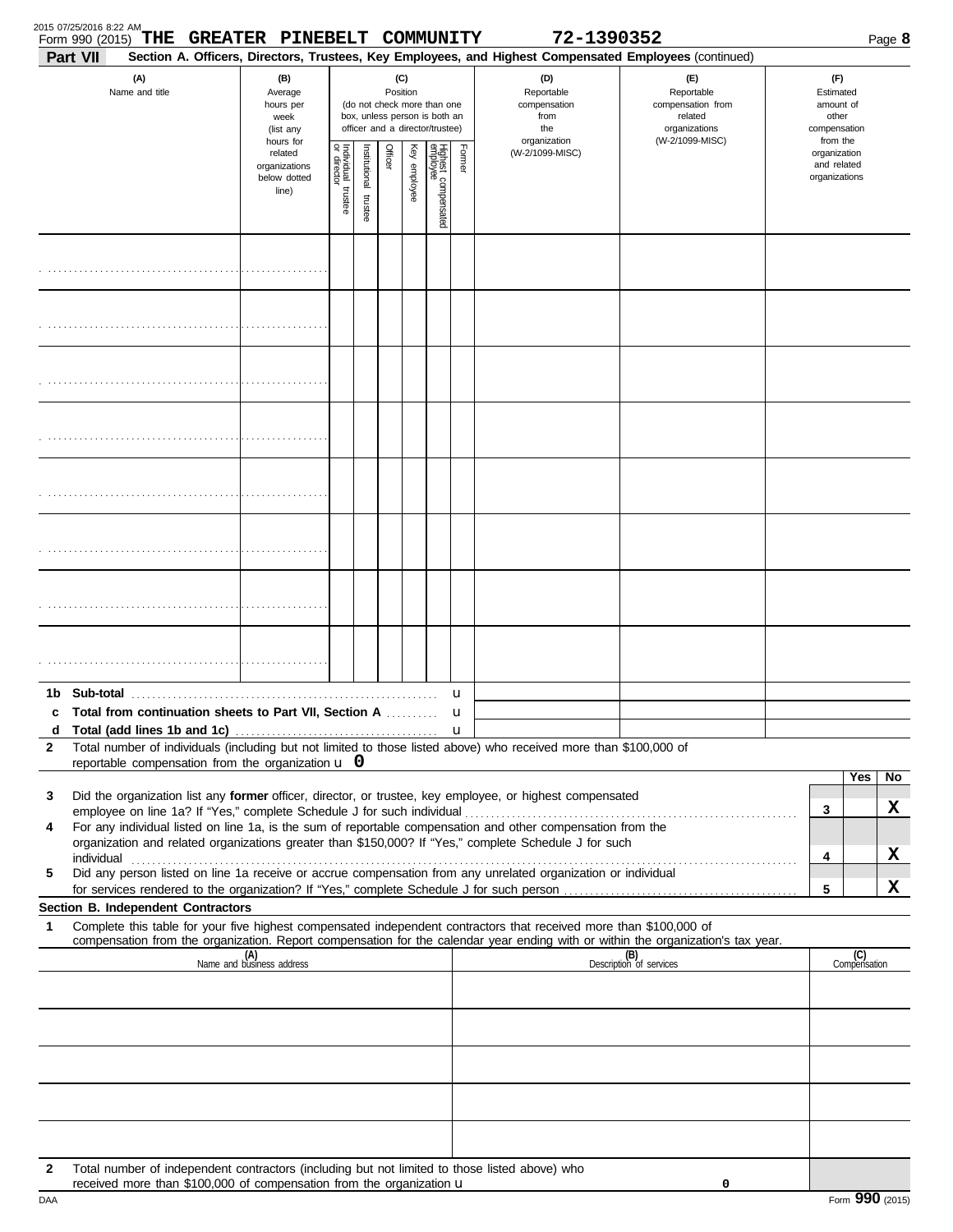## **Form 990 (2015) THE GREATER PINEBELT COMMUNITY 72-1390352** Page 9

## **Part VIII Statement of Revenue**

|  |  |  | . - |  |  |
|--|--|--|-----|--|--|
|  |  |  |     |  |  |

|                                                                  |         | Check if Schedule O contains a response or note to any line in this Part VIII       |                |                   |                      |                                                    |                                         |                                                                  |
|------------------------------------------------------------------|---------|-------------------------------------------------------------------------------------|----------------|-------------------|----------------------|----------------------------------------------------|-----------------------------------------|------------------------------------------------------------------|
|                                                                  |         |                                                                                     |                |                   | (A)<br>Total revenue | (B)<br>Related or<br>exempt<br>function<br>revenue | (C)<br>Unrelated<br>business<br>revenue | (D)<br>Revenue<br>excluded from tax<br>under sections<br>512-514 |
|                                                                  |         | 1a Federated campaigns<br>1.1.1.1                                                   | 1a             |                   |                      |                                                    |                                         |                                                                  |
|                                                                  |         | <b>b</b> Membership dues<br>.                                                       | 1b             |                   |                      |                                                    |                                         |                                                                  |
|                                                                  |         | c Fundraising events<br>.                                                           | 1 <sub>c</sub> |                   |                      |                                                    |                                         |                                                                  |
|                                                                  |         | d Related organizations<br>.                                                        | 1d             |                   |                      |                                                    |                                         |                                                                  |
|                                                                  |         | <b>e</b> Government grants (contributions)                                          | 1e             |                   |                      |                                                    |                                         |                                                                  |
| <b>Contributions, Gifts, Grants</b><br>and Other Similar Amounts |         | f All other contributions, gifts, grants,<br>and similar amounts not included above | 1f             | 2,496,967         |                      |                                                    |                                         |                                                                  |
|                                                                  |         | g Noncash contributions included in lines 1a-1f:                                    | \$             | .                 | 2,496,967            |                                                    |                                         |                                                                  |
|                                                                  |         |                                                                                     |                | Busn. Code        |                      |                                                    |                                         |                                                                  |
|                                                                  | 2a      |                                                                                     |                |                   |                      |                                                    |                                         |                                                                  |
|                                                                  | b       |                                                                                     |                |                   |                      |                                                    |                                         |                                                                  |
|                                                                  | с       |                                                                                     |                |                   |                      |                                                    |                                         |                                                                  |
| Service Revenue                                                  | d       |                                                                                     |                |                   |                      |                                                    |                                         |                                                                  |
|                                                                  |         |                                                                                     |                |                   |                      |                                                    |                                         |                                                                  |
| Program                                                          |         | f All other program service revenue                                                 |                |                   |                      |                                                    |                                         |                                                                  |
|                                                                  |         |                                                                                     |                |                   |                      |                                                    |                                         |                                                                  |
|                                                                  | 3       | Investment income (including dividends, interest,                                   |                |                   |                      |                                                    |                                         |                                                                  |
|                                                                  |         |                                                                                     |                | u                 | $-8,712$             | $-8,712$                                           |                                         |                                                                  |
|                                                                  | 4       | Income from investment of tax-exempt bond proceeds u                                |                |                   |                      |                                                    |                                         |                                                                  |
|                                                                  | 5       |                                                                                     |                |                   |                      |                                                    |                                         |                                                                  |
|                                                                  |         | (i) Real                                                                            |                | (ii) Personal     |                      |                                                    |                                         |                                                                  |
|                                                                  | 6а      | Gross rents                                                                         |                |                   |                      |                                                    |                                         |                                                                  |
|                                                                  | b       | Less: rental exps.                                                                  |                |                   |                      |                                                    |                                         |                                                                  |
|                                                                  | c       | Rental inc. or (loss)                                                               |                |                   |                      |                                                    |                                         |                                                                  |
|                                                                  | d       |                                                                                     |                |                   |                      |                                                    |                                         |                                                                  |
|                                                                  |         | <b>7a</b> Gross amount from<br>(i) Securities                                       |                | (ii) Other        |                      |                                                    |                                         |                                                                  |
|                                                                  |         | sales of assets<br>other than inventory                                             |                |                   |                      |                                                    |                                         |                                                                  |
|                                                                  | b       | Less: cost or other                                                                 |                |                   |                      |                                                    |                                         |                                                                  |
|                                                                  |         | basis & sales exps.                                                                 |                |                   |                      |                                                    |                                         |                                                                  |
|                                                                  | c       | Gain or (loss)                                                                      |                |                   |                      |                                                    |                                         |                                                                  |
|                                                                  | d       |                                                                                     |                |                   |                      |                                                    |                                         |                                                                  |
|                                                                  |         | 8a Gross income from fundraising events                                             |                |                   |                      |                                                    |                                         |                                                                  |
| Φ                                                                |         | (not including \$                                                                   |                |                   |                      |                                                    |                                         |                                                                  |
| Revenu                                                           |         | of contributions reported on line 1c).                                              |                |                   |                      |                                                    |                                         |                                                                  |
|                                                                  |         | See Part IV, line 18                                                                | a              |                   |                      |                                                    |                                         |                                                                  |
| Other                                                            |         | <b>b</b> Less: direct expenses                                                      |                |                   |                      |                                                    |                                         |                                                                  |
|                                                                  |         | c Net income or (loss) from fundraising events  u                                   |                |                   |                      |                                                    |                                         |                                                                  |
|                                                                  |         | 9a Gross income from gaming activities.                                             |                |                   |                      |                                                    |                                         |                                                                  |
|                                                                  |         | See Part IV, line 19 $\ldots$                                                       | a              |                   |                      |                                                    |                                         |                                                                  |
|                                                                  |         | <b>b</b> Less: direct expenses                                                      |                |                   |                      |                                                    |                                         |                                                                  |
|                                                                  |         | c Net income or (loss) from gaming activities  u                                    |                |                   |                      |                                                    |                                         |                                                                  |
|                                                                  |         | 10a Gross sales of inventory, less                                                  |                |                   |                      |                                                    |                                         |                                                                  |
|                                                                  |         | returns and allowances                                                              |                |                   |                      |                                                    |                                         |                                                                  |
|                                                                  |         | .<br><b>b</b> Less: cost of goods sold                                              | а<br>b         |                   |                      |                                                    |                                         |                                                                  |
|                                                                  |         | <b>c</b> Net income or (loss) from sales of inventory $\mathbf{u}$                  |                |                   |                      |                                                    |                                         |                                                                  |
|                                                                  |         | Miscellaneous Revenue                                                               |                | <b>Busn. Code</b> |                      |                                                    |                                         |                                                                  |
|                                                                  | 11a     | MISCELLANEOUS INCOME                                                                |                |                   | 13,609               | 13,609                                             |                                         |                                                                  |
|                                                                  |         |                                                                                     |                |                   | 7,031                | 7,031                                              |                                         |                                                                  |
|                                                                  | b       | MANAGMENT FEES                                                                      |                |                   |                      |                                                    |                                         |                                                                  |
|                                                                  | c<br>d  | All other revenue                                                                   |                |                   |                      |                                                    |                                         |                                                                  |
|                                                                  |         |                                                                                     |                | $\mathbf{u}$      | 20,640               |                                                    |                                         |                                                                  |
|                                                                  | е<br>12 | Total revenue. See instructions.                                                    |                | $\mathbf{u}$      | 2,508,895            | 11,928                                             | 0                                       | 0                                                                |
|                                                                  |         |                                                                                     |                |                   |                      |                                                    |                                         |                                                                  |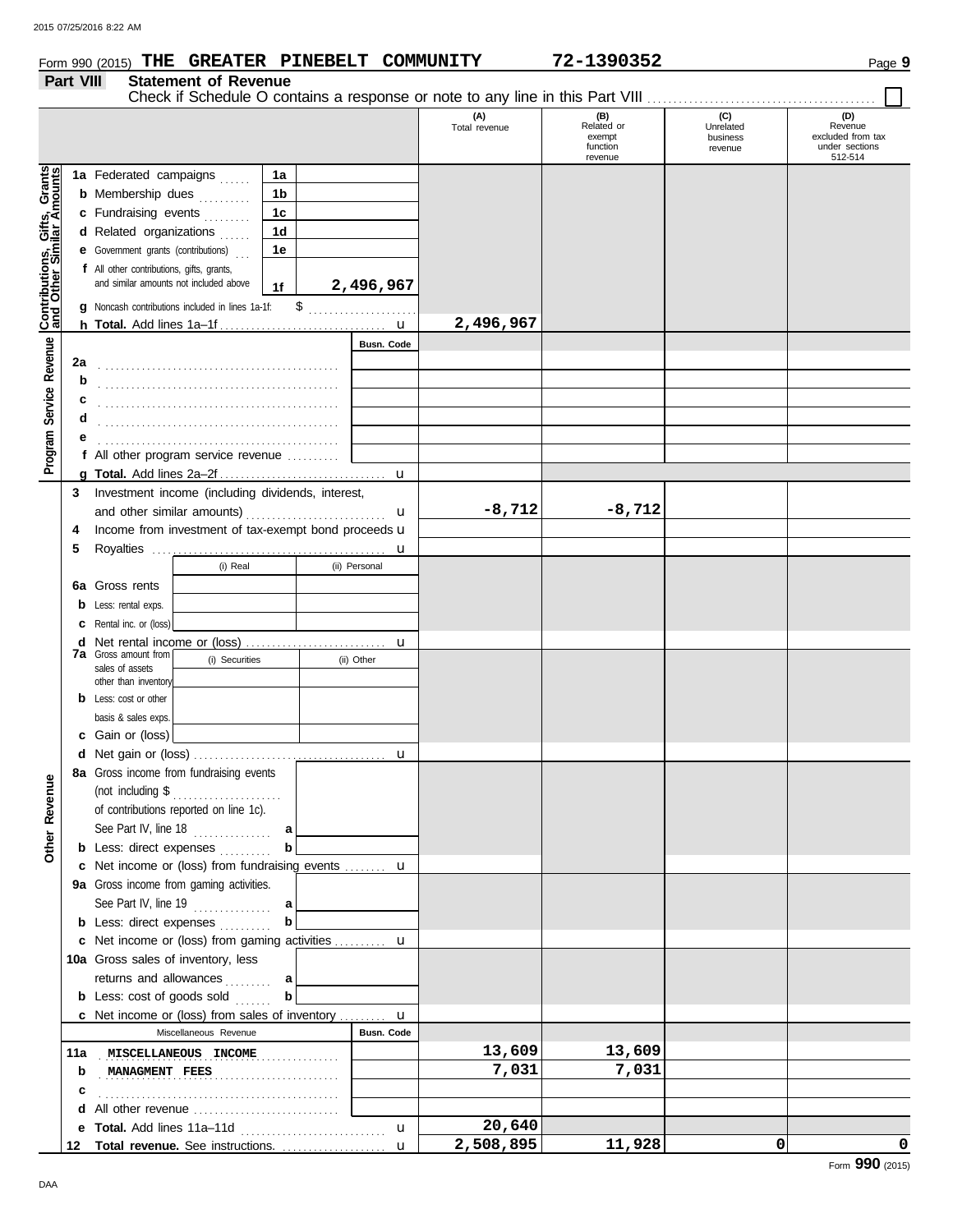## **Part IX Statement of Functional Expenses Form 990 (2015) THE GREATER PINEBELT COMMUNITY 72-1390352** Page 10

Section 501(c)(3) and 501(c)(4) organizations must complete all columns. All other organizations must complete column (A). Check if Schedule O contains a response or note to any line in this Part IX

|          |                                                                                                                                                                                 |                       | Check if Schedule O contains a response or note to any line in this Part IX |                                    |                                |  |  |  |  |  |  |  |
|----------|---------------------------------------------------------------------------------------------------------------------------------------------------------------------------------|-----------------------|-----------------------------------------------------------------------------|------------------------------------|--------------------------------|--|--|--|--|--|--|--|
|          | Do not include amounts reported on lines 6b,<br>7b, 8b, 9b, and 10b of Part VIII.                                                                                               | (A)<br>Total expenses | (B)<br>Program service<br>expenses                                          | Management and<br>general expenses | (D)<br>Fundraising<br>expenses |  |  |  |  |  |  |  |
| 1        | Grants and other assistance to domestic organizations                                                                                                                           |                       |                                                                             |                                    |                                |  |  |  |  |  |  |  |
|          | and domestic governments. See Part IV, line 21                                                                                                                                  | 1,580,608             | 1,580,608                                                                   |                                    |                                |  |  |  |  |  |  |  |
| 2        | Grants and other assistance to domestic                                                                                                                                         |                       |                                                                             |                                    |                                |  |  |  |  |  |  |  |
|          | individuals. See Part IV, line 22                                                                                                                                               | 217,325               | 217,325                                                                     |                                    |                                |  |  |  |  |  |  |  |
| 3        | Grants and other assistance to foreign                                                                                                                                          |                       |                                                                             |                                    |                                |  |  |  |  |  |  |  |
|          | organizations, foreign governments, and foreign                                                                                                                                 |                       |                                                                             |                                    |                                |  |  |  |  |  |  |  |
|          | individuals. See Part IV, lines 15 and 16                                                                                                                                       |                       |                                                                             |                                    |                                |  |  |  |  |  |  |  |
| 4        | Benefits paid to or for members                                                                                                                                                 |                       |                                                                             |                                    |                                |  |  |  |  |  |  |  |
| 5        | Compensation of current officers, directors,                                                                                                                                    |                       |                                                                             |                                    |                                |  |  |  |  |  |  |  |
|          | trustees, and key employees                                                                                                                                                     |                       |                                                                             |                                    |                                |  |  |  |  |  |  |  |
| 6        | Compensation not included above, to disqualified                                                                                                                                |                       |                                                                             |                                    |                                |  |  |  |  |  |  |  |
|          | persons (as defined under section 4958(f)(1)) and                                                                                                                               |                       |                                                                             |                                    |                                |  |  |  |  |  |  |  |
|          | persons described in section 4958(c)(3)(B)                                                                                                                                      |                       |                                                                             |                                    |                                |  |  |  |  |  |  |  |
| 7.       | Other salaries and wages                                                                                                                                                        | 112,536               |                                                                             | 49,951                             | 62,585                         |  |  |  |  |  |  |  |
| 8        | Pension plan accruals and contributions (include                                                                                                                                |                       |                                                                             |                                    |                                |  |  |  |  |  |  |  |
|          | section 401(k) and 403(b) employer contributions)                                                                                                                               |                       |                                                                             |                                    |                                |  |  |  |  |  |  |  |
| 9        | Other employee benefits                                                                                                                                                         | 12,560                |                                                                             | 12,560                             |                                |  |  |  |  |  |  |  |
| 10       |                                                                                                                                                                                 | 8,561                 |                                                                             | 8,561                              |                                |  |  |  |  |  |  |  |
| 11       | Fees for services (non-employees):                                                                                                                                              |                       |                                                                             |                                    |                                |  |  |  |  |  |  |  |
| a        |                                                                                                                                                                                 |                       |                                                                             |                                    |                                |  |  |  |  |  |  |  |
| b        |                                                                                                                                                                                 |                       |                                                                             |                                    |                                |  |  |  |  |  |  |  |
| c        |                                                                                                                                                                                 | 14,643                |                                                                             | 14,643                             |                                |  |  |  |  |  |  |  |
|          |                                                                                                                                                                                 |                       |                                                                             |                                    |                                |  |  |  |  |  |  |  |
|          | Professional fundraising services. See Part IV, line 17                                                                                                                         |                       |                                                                             |                                    |                                |  |  |  |  |  |  |  |
|          | Investment management fees                                                                                                                                                      |                       |                                                                             |                                    |                                |  |  |  |  |  |  |  |
| g        | Other. (If line 11g amount exceeds 10% of line 25, column                                                                                                                       |                       |                                                                             |                                    |                                |  |  |  |  |  |  |  |
| 12       | (A) amount, list line 11g expenses on Schedule O.)                                                                                                                              |                       |                                                                             |                                    |                                |  |  |  |  |  |  |  |
| 13       | Advertising and promotion                                                                                                                                                       | 1,818                 |                                                                             | 1,818                              |                                |  |  |  |  |  |  |  |
| 14       | Information technology                                                                                                                                                          |                       |                                                                             |                                    |                                |  |  |  |  |  |  |  |
| 15       |                                                                                                                                                                                 |                       |                                                                             |                                    |                                |  |  |  |  |  |  |  |
| 16       |                                                                                                                                                                                 | 13,932                |                                                                             | 13,932                             |                                |  |  |  |  |  |  |  |
| 17       |                                                                                                                                                                                 | 1,654                 |                                                                             | 1,654                              |                                |  |  |  |  |  |  |  |
| 18       | Payments of travel or entertainment expenses                                                                                                                                    |                       |                                                                             |                                    |                                |  |  |  |  |  |  |  |
|          | for any federal, state, or local public officials                                                                                                                               |                       |                                                                             |                                    |                                |  |  |  |  |  |  |  |
| 19       | Conferences, conventions, and meetings                                                                                                                                          | 65                    |                                                                             | 65                                 |                                |  |  |  |  |  |  |  |
| 20       | Interest                                                                                                                                                                        |                       |                                                                             |                                    |                                |  |  |  |  |  |  |  |
| 21       |                                                                                                                                                                                 |                       |                                                                             |                                    |                                |  |  |  |  |  |  |  |
| 22       | Depreciation, depletion, and amortization                                                                                                                                       | 24,904                |                                                                             | 24,904                             |                                |  |  |  |  |  |  |  |
| 23       |                                                                                                                                                                                 |                       |                                                                             |                                    |                                |  |  |  |  |  |  |  |
| 24       | Other expenses. Itemize expenses not covered                                                                                                                                    |                       |                                                                             |                                    |                                |  |  |  |  |  |  |  |
|          | above (List miscellaneous expenses in line 24e. If                                                                                                                              |                       |                                                                             |                                    |                                |  |  |  |  |  |  |  |
|          | line 24e amount exceeds 10% of line 25, column                                                                                                                                  |                       |                                                                             |                                    |                                |  |  |  |  |  |  |  |
|          | (A) amount, list line 24e expenses on Schedule O.)                                                                                                                              |                       |                                                                             |                                    |                                |  |  |  |  |  |  |  |
| a        | <b>MISCELLANEOUS</b>                                                                                                                                                            | 24,371                |                                                                             | 24,371                             |                                |  |  |  |  |  |  |  |
| b        | MARKETING & EVENT EXPENSE                                                                                                                                                       | 8,000                 |                                                                             |                                    | 8,000                          |  |  |  |  |  |  |  |
| c        | <b>DUES</b>                                                                                                                                                                     | 3,088                 |                                                                             | 3,088                              |                                |  |  |  |  |  |  |  |
| d        | <b>BANK CHARGES</b>                                                                                                                                                             | 1,013                 |                                                                             | 1,013                              |                                |  |  |  |  |  |  |  |
| е        | All other expenses                                                                                                                                                              | 64<br>2,025,142       | 1,797,933                                                                   | 64<br>156,624                      | 70,585                         |  |  |  |  |  |  |  |
| 25<br>26 | Total functional expenses. Add lines 1 through 24e<br>Joint costs. Complete this line only if the                                                                               |                       |                                                                             |                                    |                                |  |  |  |  |  |  |  |
|          | organization reported in column (B) joint costs<br>from a combined educational campaign and<br>fundraising solicitation. Check here u<br>if<br>following SOP 98-2 (ASC 958-720) |                       |                                                                             |                                    |                                |  |  |  |  |  |  |  |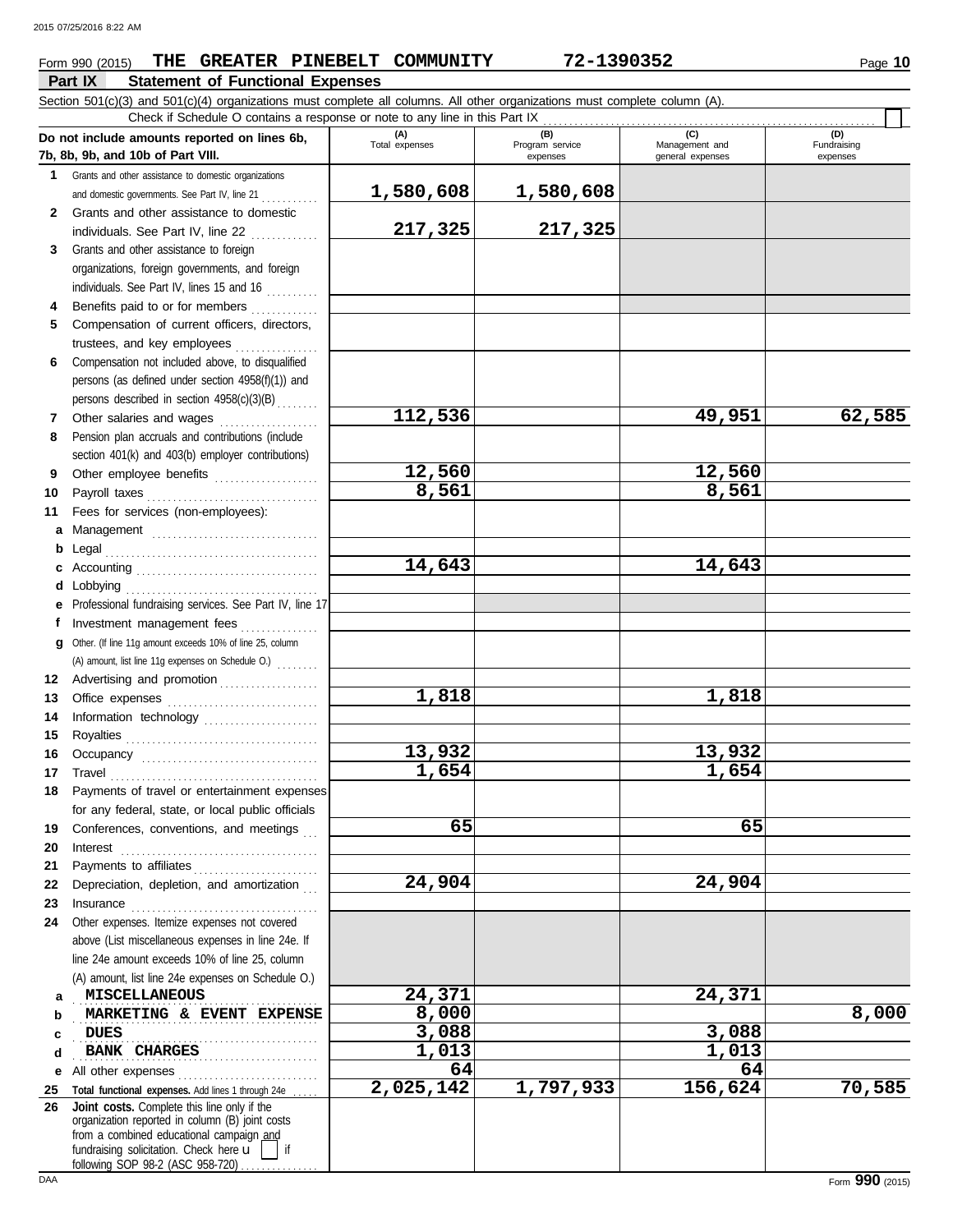## **Form 990 (2015) THE GREATER PINEBELT COMMUNITY 72-1390352** Page 11 **Part X Balance Sheet (A) (B)** Beginning of year | End of year **1** Cash—non-interest bearing . . . . . . . . . . . . . . . . . . . . . . . . . . . . . . . . . . . . . . . . . . . . . . . . . . . . . . . . . . . . . . **2 3 4 5 4 3 2 1 991,860 997,842** Savings and temporary cash investments . . . . . . . . . . . . . . . . . . . . . . . . . . . . . . . . . . . . . . . . . . . . . . . Pledges and grants receivable, net . . . . . . . . . . . . . . . . . . . . . . . . . . . . . . . . . . . . . . . . . . . . . . . . . . . . . . Accounts receivable, net . . . . . . . . . . . . . . . . . . . . . . . . . . . . . . . . . . . . . . . . . . . . . . . . . . . . . . . . . . . . . . . . . Loans and other receivables from current and former officers, directors, trustees, key employees, and highest compensated employees. Check if Schedule O contains a response or note to any line in this Part X.

|                   | 2  |                                                                                                                                                                                                                                      |                                                                                                                                                                                                                                     | 105,822   | $\overline{2}$ | 69,709    |                 |
|-------------------|----|--------------------------------------------------------------------------------------------------------------------------------------------------------------------------------------------------------------------------------------|-------------------------------------------------------------------------------------------------------------------------------------------------------------------------------------------------------------------------------------|-----------|----------------|-----------|-----------------|
|                   | 3  |                                                                                                                                                                                                                                      |                                                                                                                                                                                                                                     |           |                | 3         |                 |
|                   | 4  |                                                                                                                                                                                                                                      |                                                                                                                                                                                                                                     |           |                | 4         |                 |
|                   | 5  | Loans and other receivables from current and former officers, directors,                                                                                                                                                             |                                                                                                                                                                                                                                     |           |                |           |                 |
|                   |    | trustees, key employees, and highest compensated employees.                                                                                                                                                                          |                                                                                                                                                                                                                                     |           |                |           |                 |
|                   |    |                                                                                                                                                                                                                                      |                                                                                                                                                                                                                                     |           |                | 5         |                 |
|                   | 6  | Loans and other receivables from other disqualified persons (as defined under section                                                                                                                                                |                                                                                                                                                                                                                                     |           |                |           |                 |
|                   |    | 4958(f)(1)), persons described in section 4958(c)(3)(B), and contributing employers and                                                                                                                                              |                                                                                                                                                                                                                                     |           |                |           |                 |
|                   |    | sponsoring organizations of section 501(c)(9) voluntary employees' beneficiary                                                                                                                                                       |                                                                                                                                                                                                                                     |           |                |           |                 |
|                   |    | organizations (see instructions). Complete Part II of Schedule L                                                                                                                                                                     |                                                                                                                                                                                                                                     |           |                | 6         |                 |
| Assets            | 7  |                                                                                                                                                                                                                                      |                                                                                                                                                                                                                                     |           |                | 7         |                 |
|                   | 8  |                                                                                                                                                                                                                                      |                                                                                                                                                                                                                                     |           |                | 8         |                 |
|                   | 9  |                                                                                                                                                                                                                                      | Inventories for sale or use <i>communication</i> and the state of the state or use of the state of the state of the state of the state of the state of the state of the state of the state of the state of the state of the state o |           |                |           |                 |
|                   |    | 10a Land, buildings, and equipment: cost or                                                                                                                                                                                          |                                                                                                                                                                                                                                     |           |                | 9         |                 |
|                   |    |                                                                                                                                                                                                                                      |                                                                                                                                                                                                                                     | 82,801    |                |           |                 |
|                   |    |                                                                                                                                                                                                                                      |                                                                                                                                                                                                                                     | 70,726    | $35,859$ 10c   |           | 12,075          |
|                   |    |                                                                                                                                                                                                                                      |                                                                                                                                                                                                                                     |           | 2,697,555      |           | 3,253,671       |
|                   | 11 |                                                                                                                                                                                                                                      |                                                                                                                                                                                                                                     |           | 11             |           |                 |
|                   | 12 |                                                                                                                                                                                                                                      |                                                                                                                                                                                                                                     |           |                | 12        |                 |
|                   | 13 |                                                                                                                                                                                                                                      |                                                                                                                                                                                                                                     |           |                | 13        |                 |
|                   | 14 |                                                                                                                                                                                                                                      |                                                                                                                                                                                                                                     |           |                | 14        |                 |
|                   | 15 |                                                                                                                                                                                                                                      |                                                                                                                                                                                                                                     |           |                | 15        |                 |
|                   | 16 |                                                                                                                                                                                                                                      |                                                                                                                                                                                                                                     | 3,831,096 | 16             | 4,333,297 |                 |
|                   | 17 |                                                                                                                                                                                                                                      |                                                                                                                                                                                                                                     | 1,335     | -17            | 3,633     |                 |
|                   | 18 |                                                                                                                                                                                                                                      |                                                                                                                                                                                                                                     |           |                | 18        |                 |
|                   | 19 | Deferred revenue <b>contract and the contract of the contract of the contract of the contract of the contract of the contract of the contract of the contract of the contract of the contract of the contract of the contract of</b> |                                                                                                                                                                                                                                     |           |                | 19        |                 |
|                   | 20 |                                                                                                                                                                                                                                      |                                                                                                                                                                                                                                     |           |                | 20        |                 |
|                   | 21 | Escrow or custodial account liability. Complete Part IV of Schedule D                                                                                                                                                                |                                                                                                                                                                                                                                     |           |                | 21        |                 |
|                   | 22 | Loans and other payables to current and former officers, directors,                                                                                                                                                                  |                                                                                                                                                                                                                                     |           |                |           |                 |
| Liabilities       |    | trustees, key employees, highest compensated employees, and                                                                                                                                                                          |                                                                                                                                                                                                                                     |           |                |           |                 |
|                   |    |                                                                                                                                                                                                                                      |                                                                                                                                                                                                                                     |           | 22             |           |                 |
|                   | 23 |                                                                                                                                                                                                                                      |                                                                                                                                                                                                                                     |           |                | 23        |                 |
|                   | 24 | Unsecured notes and loans payable to unrelated third parties                                                                                                                                                                         |                                                                                                                                                                                                                                     |           |                | 24        |                 |
|                   | 25 | Other liabilities (including federal income tax, payables to related third                                                                                                                                                           |                                                                                                                                                                                                                                     |           |                |           |                 |
|                   |    | parties, and other liabilities not included on lines 17-24). Complete Part X                                                                                                                                                         |                                                                                                                                                                                                                                     |           |                |           |                 |
|                   |    |                                                                                                                                                                                                                                      |                                                                                                                                                                                                                                     |           | 499,190 25     |           | 515,340         |
|                   | 26 |                                                                                                                                                                                                                                      |                                                                                                                                                                                                                                     |           | $500, 525$ 26  |           | 518,973         |
|                   |    | Organizations that follow SFAS 117 (ASC 958), check here $\mathbf{u}$ $ \mathbf{X} $ and                                                                                                                                             |                                                                                                                                                                                                                                     |           |                |           |                 |
|                   |    | complete lines 27 through 29, and lines 33 and 34.                                                                                                                                                                                   |                                                                                                                                                                                                                                     |           |                |           |                 |
|                   | 27 | Unrestricted net assets                                                                                                                                                                                                              |                                                                                                                                                                                                                                     |           | 240,223        | 27        | 201,133         |
|                   | 28 |                                                                                                                                                                                                                                      |                                                                                                                                                                                                                                     |           | 3,090,348      | 28        | 3,613,191       |
| Fund Balances     | 29 | Permanently restricted net assets                                                                                                                                                                                                    |                                                                                                                                                                                                                                     |           |                | 29        |                 |
|                   |    | Organizations that do not follow SFAS 117 (ASC 958), check here u                                                                                                                                                                    |                                                                                                                                                                                                                                     | and       |                |           |                 |
| ð                 |    | complete lines 30 through 34.                                                                                                                                                                                                        |                                                                                                                                                                                                                                     |           |                |           |                 |
|                   | 30 | Capital stock or trust principal, or current funds                                                                                                                                                                                   |                                                                                                                                                                                                                                     |           | 30             |           |                 |
| <b>Net Assets</b> | 31 |                                                                                                                                                                                                                                      |                                                                                                                                                                                                                                     |           | 31             |           |                 |
|                   | 32 | Retained earnings, endowment, accumulated income, or other funds                                                                                                                                                                     |                                                                                                                                                                                                                                     |           | 32             |           |                 |
|                   | 33 | Total net assets or fund balances                                                                                                                                                                                                    |                                                                                                                                                                                                                                     | 3,330,571 | 33             | 3,814,324 |                 |
|                   | 34 |                                                                                                                                                                                                                                      |                                                                                                                                                                                                                                     |           | 3,831,096      | 34        | 4,333,297       |
|                   |    |                                                                                                                                                                                                                                      |                                                                                                                                                                                                                                     |           |                |           | Form 990 (2015) |
|                   |    |                                                                                                                                                                                                                                      |                                                                                                                                                                                                                                     |           |                |           |                 |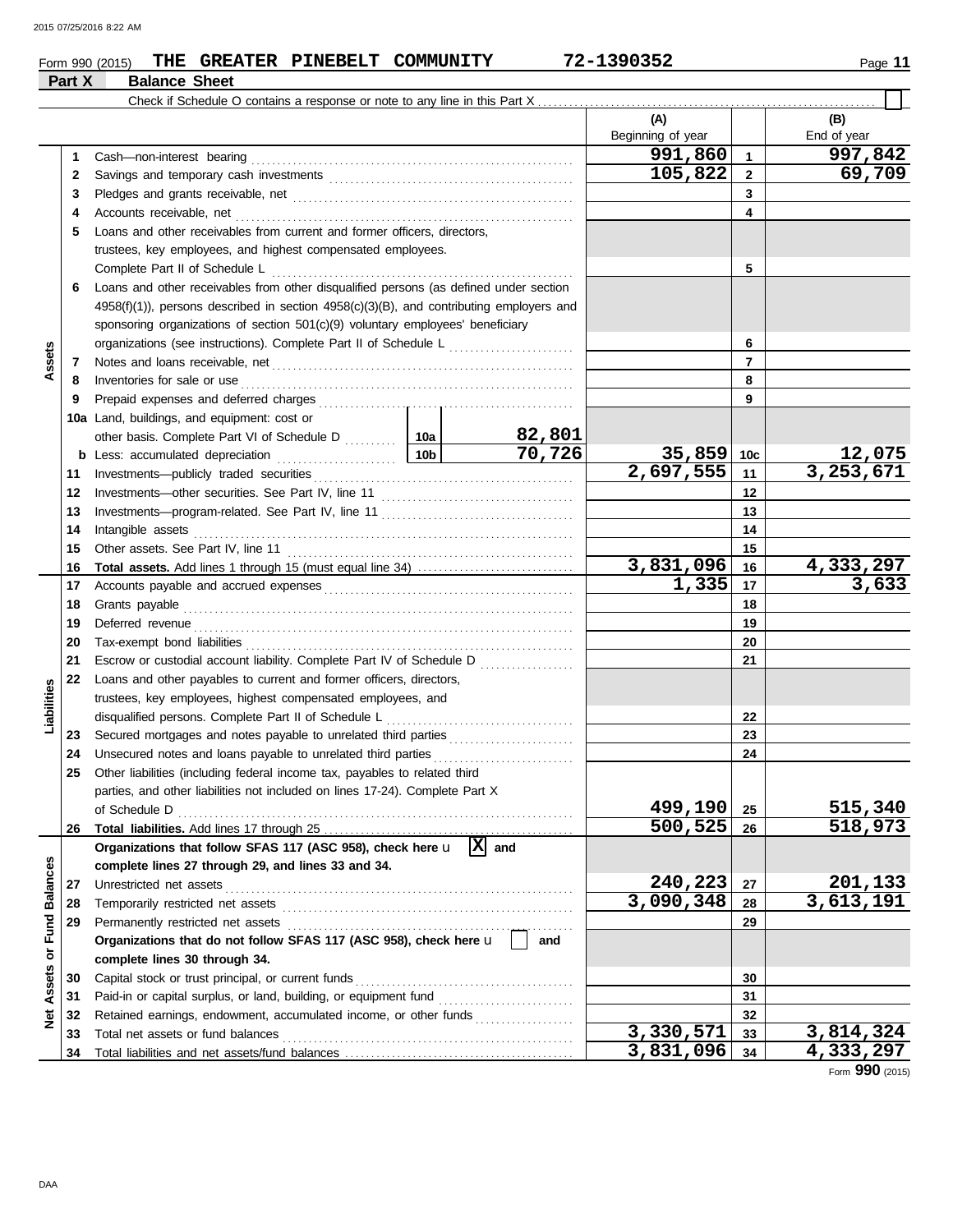|    | 72-1390352<br>Form 990 (2015) THE GREATER PINEBELT COMMUNITY                                                          |                |                |            | Page 12         |
|----|-----------------------------------------------------------------------------------------------------------------------|----------------|----------------|------------|-----------------|
|    | Part XI<br><b>Reconciliation of Net Assets</b>                                                                        |                |                |            |                 |
|    |                                                                                                                       |                |                |            |                 |
| 1  |                                                                                                                       | $\mathbf{1}$   | 2,508,895      |            |                 |
| 2  |                                                                                                                       | $\overline{2}$ | 2,025,142      |            |                 |
| 3  | Revenue less expenses. Subtract line 2 from line 1                                                                    | $\mathbf{3}$   |                | 483,753    |                 |
| 4  |                                                                                                                       | $\overline{4}$ | 3,330,571      |            |                 |
| 5  | Net unrealized gains (losses) on investments                                                                          | 5              |                |            |                 |
| 6  |                                                                                                                       | 6              |                |            |                 |
| 7  | Investment expenses                                                                                                   | $\overline{7}$ |                |            |                 |
| 8  | Prior period adjustments                                                                                              | 8              |                |            |                 |
| 9  | Other changes in net assets or fund balances (explain in Schedule O)                                                  | 9              |                |            |                 |
| 10 | Net assets or fund balances at end of year. Combine lines 3 through 9 (must equal Part X, line                        |                |                |            |                 |
|    |                                                                                                                       | 10             | 3,814,324      |            |                 |
|    | <b>Financial Statements and Reporting</b><br>Part XII                                                                 |                |                |            |                 |
|    |                                                                                                                       |                |                |            |                 |
|    |                                                                                                                       |                |                | <b>Yes</b> | No              |
| 1  | X <br>Accounting method used to prepare the Form 990:<br>Cash<br>Accrual<br>Other                                     |                |                |            |                 |
|    | If the organization changed its method of accounting from a prior year or checked "Other," explain in                 |                |                |            |                 |
|    | Schedule O.                                                                                                           |                |                |            |                 |
|    | 2a Were the organization's financial statements compiled or reviewed by an independent accountant?                    |                | 2a             |            | X               |
|    | If "Yes," check a box below to indicate whether the financial statements for the year were compiled or                |                |                |            |                 |
|    | reviewed on a separate basis, consolidated basis, or both:                                                            |                |                |            |                 |
|    | Separate basis<br>Consolidated basis<br>Both consolidated and separate basis                                          |                |                |            |                 |
|    | <b>b</b> Were the organization's financial statements audited by an independent accountant?                           |                | 2 <sub>b</sub> | x          |                 |
|    | If "Yes," check a box below to indicate whether the financial statements for the year were audited on a               |                |                |            |                 |
|    | separate basis, consolidated basis, or both:                                                                          |                |                |            |                 |
|    | $ \mathbf{X} $ Consolidated basis<br>Both consolidated and separate basis<br>Separate basis                           |                |                |            |                 |
|    | c If "Yes" to line 2a or 2b, does the organization have a committee that assumes responsibility for oversight         |                |                |            |                 |
|    | of the audit, review, or compilation of its financial statements and selection of an independent accountant?          |                | 2c             | X          |                 |
|    | If the organization changed either its oversight process or selection process during the tax year, explain in         |                |                |            |                 |
|    | Schedule O.                                                                                                           |                |                |            |                 |
|    | 3a As a result of a federal award, was the organization required to undergo an audit or audits as set forth in        |                |                |            |                 |
|    | the Single Audit Act and OMB Circular A-133?                                                                          |                | За             |            | x               |
|    | <b>b</b> If "Yes," did the organization undergo the required audit or audits? If the organization did not undergo the |                |                |            |                 |
|    | required audit or audits, explain why in Schedule O and describe any steps taken to undergo such audits.              |                | 3 <sub>b</sub> |            |                 |
|    |                                                                                                                       |                |                |            | Form 990 (2015) |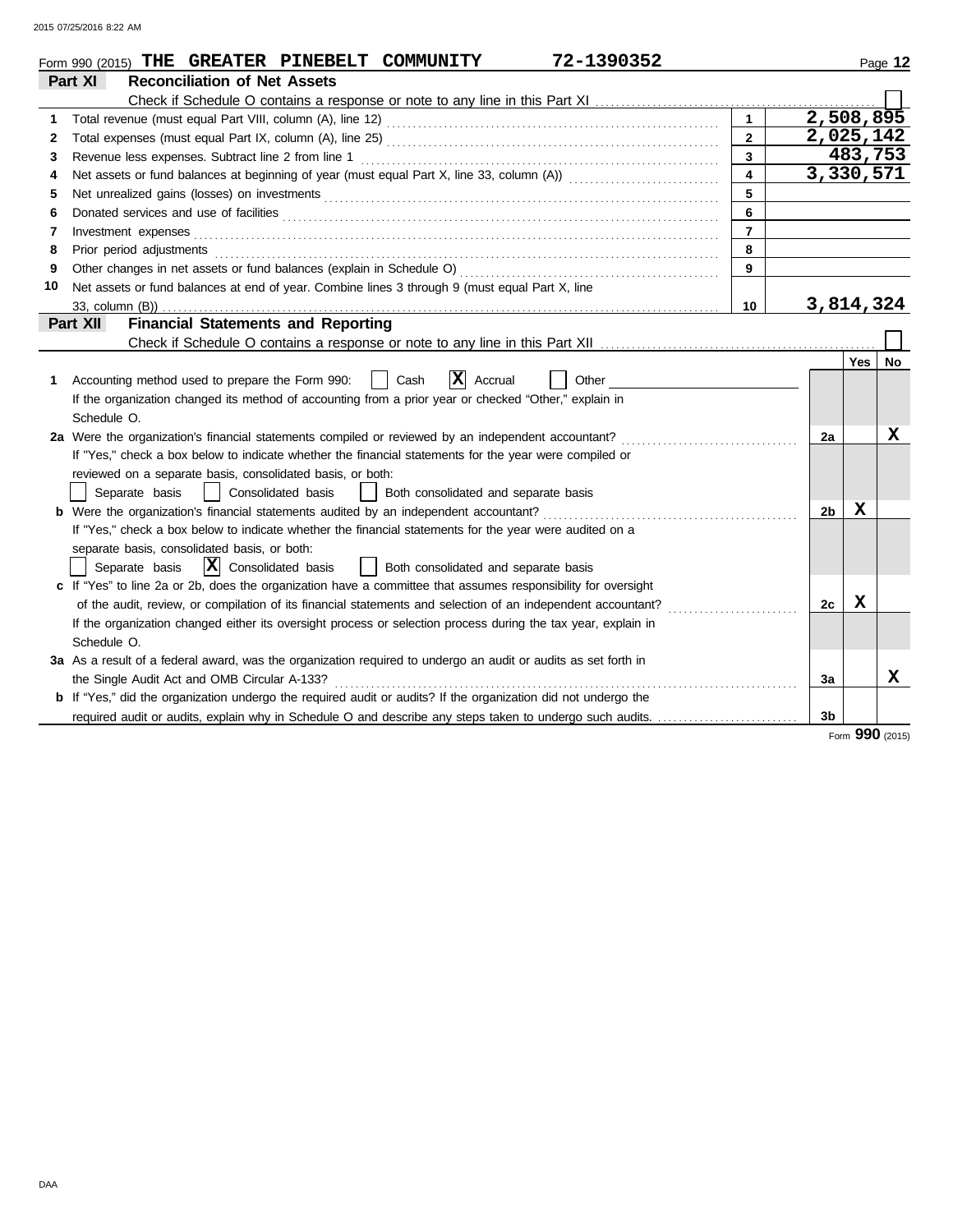| <b>SCHEDULE A</b>          |                                                                                                                                                   | <b>Public Charity Status and Public Support</b>                                                                                                                                                                                                                       |                          |                                       |                               | OMB No. 1545-0047                   |  |  |
|----------------------------|---------------------------------------------------------------------------------------------------------------------------------------------------|-----------------------------------------------------------------------------------------------------------------------------------------------------------------------------------------------------------------------------------------------------------------------|--------------------------|---------------------------------------|-------------------------------|-------------------------------------|--|--|
| (Form 990 or 990-EZ)       |                                                                                                                                                   | Complete if the organization is a section $501(c)(3)$ organization or a section<br>4947(a)(1) nonexempt charitable trust.                                                                                                                                             |                          |                                       |                               | 2015                                |  |  |
| Department of the Treasury |                                                                                                                                                   | u Attach to Form 990 or Form 990-EZ.                                                                                                                                                                                                                                  |                          |                                       |                               | Open to Public                      |  |  |
| Internal Revenue Service   |                                                                                                                                                   | <b>u</b> Information about Schedule A (Form 990 or 990-EZ) and its instructions is at www.irs.gov/form990.                                                                                                                                                            |                          |                                       |                               | Inspection                          |  |  |
| Name of the organization   | <b>FOUNDATION</b>                                                                                                                                 | THE GREATER PINEBELT COMMUNITY                                                                                                                                                                                                                                        |                          |                                       | 72-1390352                    | Employer identification number      |  |  |
| Part I                     |                                                                                                                                                   | Reason for Public Charity Status (All organizations must complete this part.) See instructions.                                                                                                                                                                       |                          |                                       |                               |                                     |  |  |
|                            |                                                                                                                                                   | The organization is not a private foundation because it is: (For lines 1 through 11, check only one box.)                                                                                                                                                             |                          |                                       |                               |                                     |  |  |
| 1                          |                                                                                                                                                   | A church, convention of churches, or association of churches described in section 170(b)(1)(A)(i).                                                                                                                                                                    |                          |                                       |                               |                                     |  |  |
| 2<br>3                     |                                                                                                                                                   | A school described in section 170(b)(1)(A)(ii). (Attach Schedule E (Form 990 or 990-EZ).)<br>A hospital or a cooperative hospital service organization described in section 170(b)(1)(A)(iii).                                                                        |                          |                                       |                               |                                     |  |  |
| 4                          |                                                                                                                                                   | A medical research organization operated in conjunction with a hospital described in section 170(b)(1)(A)(iii). Enter the hospital's name,                                                                                                                            |                          |                                       |                               |                                     |  |  |
| city, and state:           |                                                                                                                                                   |                                                                                                                                                                                                                                                                       |                          |                                       |                               |                                     |  |  |
| 5                          |                                                                                                                                                   | An organization operated for the benefit of a college or university owned or operated by a governmental unit described in                                                                                                                                             |                          |                                       |                               |                                     |  |  |
| 6                          | section 170(b)(1)(A)(iv). (Complete Part II.)<br>A federal, state, or local government or governmental unit described in section 170(b)(1)(A)(v). |                                                                                                                                                                                                                                                                       |                          |                                       |                               |                                     |  |  |
| <b>X</b><br>7              | An organization that normally receives a substantial part of its support from a governmental unit or from the general public                      |                                                                                                                                                                                                                                                                       |                          |                                       |                               |                                     |  |  |
|                            | described in section 170(b)(1)(A)(vi). (Complete Part II.)                                                                                        |                                                                                                                                                                                                                                                                       |                          |                                       |                               |                                     |  |  |
| 8                          |                                                                                                                                                   | A community trust described in section 170(b)(1)(A)(vi). (Complete Part II.)                                                                                                                                                                                          |                          |                                       |                               |                                     |  |  |
| 9                          |                                                                                                                                                   | An organization that normally receives: (1) more than 33 1/3% of its support from contributions, membership fees, and gross<br>receipts from activities related to its exempt functions—subject to certain exceptions, and (2) no more than 33 1/3% of its            |                          |                                       |                               |                                     |  |  |
|                            |                                                                                                                                                   | support from gross investment income and unrelated business taxable income (less section 511 tax) from businesses                                                                                                                                                     |                          |                                       |                               |                                     |  |  |
|                            |                                                                                                                                                   | acquired by the organization after June 30, 1975. See section 509(a)(2). (Complete Part III.)                                                                                                                                                                         |                          |                                       |                               |                                     |  |  |
| 10                         |                                                                                                                                                   | An organization organized and operated exclusively to test for public safety. See section 509(a)(4).                                                                                                                                                                  |                          |                                       |                               |                                     |  |  |
| 11                         |                                                                                                                                                   | An organization organized and operated exclusively for the benefit of, to perform the functions of, or to carry out the purposes of<br>one or more publicly supported organizations described in section 509(a)(1) or section 509(a)(2). See section 509(a)(3). Check |                          |                                       |                               |                                     |  |  |
|                            |                                                                                                                                                   | the box in lines 11a through 11d that describes the type of supporting organization and complete lines 11e, 11f, and 11g.                                                                                                                                             |                          |                                       |                               |                                     |  |  |
| a                          |                                                                                                                                                   | Type I. A supporting organization operated, supervised, or controlled by its supported organization(s), typically by giving                                                                                                                                           |                          |                                       |                               |                                     |  |  |
|                            |                                                                                                                                                   | the supported organization(s) the power to regularly appoint or elect a majority of the directors or trustees of the supporting                                                                                                                                       |                          |                                       |                               |                                     |  |  |
| b                          | organization. You must complete Part IV, Sections A and B.                                                                                        | Type II. A supporting organization supervised or controlled in connection with its supported organization(s), by having                                                                                                                                               |                          |                                       |                               |                                     |  |  |
|                            |                                                                                                                                                   | control or management of the supporting organization vested in the same persons that control or manage the supported                                                                                                                                                  |                          |                                       |                               |                                     |  |  |
|                            | organization(s). You must complete Part IV, Sections A and C.                                                                                     |                                                                                                                                                                                                                                                                       |                          |                                       |                               |                                     |  |  |
| c                          |                                                                                                                                                   | Type III functionally integrated. A supporting organization operated in connection with, and functionally integrated with,                                                                                                                                            |                          |                                       |                               |                                     |  |  |
| d                          |                                                                                                                                                   | its supported organization(s) (see instructions). You must complete Part IV, Sections A, D, and E.<br>Type III non-functionally integrated. A supporting organization operated in connection with its supported organization(s)                                       |                          |                                       |                               |                                     |  |  |
|                            |                                                                                                                                                   | that is not functionally integrated. The organization generally must satisfy a distribution requirement and an attentiveness                                                                                                                                          |                          |                                       |                               |                                     |  |  |
|                            |                                                                                                                                                   | requirement (see instructions). You must complete Part IV, Sections A and D, and Part V.                                                                                                                                                                              |                          |                                       |                               |                                     |  |  |
| е                          |                                                                                                                                                   | Check this box if the organization received a written determination from the IRS that it is a Type I, Type II, Type III                                                                                                                                               |                          |                                       |                               |                                     |  |  |
| f                          | Enter the number of supported organizations                                                                                                       | functionally integrated, or Type III non-functionally integrated supporting organization.                                                                                                                                                                             |                          |                                       |                               |                                     |  |  |
| g                          | Provide the following information about the supported organization(s).                                                                            |                                                                                                                                                                                                                                                                       |                          |                                       |                               |                                     |  |  |
| (i) Name of supported      | (ii) EIN                                                                                                                                          | (iii) Type of organization                                                                                                                                                                                                                                            | (iv) Is the organization |                                       | (v) Amount of monetary        | (vi) Amount of                      |  |  |
| organization               |                                                                                                                                                   | (described on lines 1-9<br>above (see instructions))                                                                                                                                                                                                                  |                          | listed in your governing<br>document? | support (see<br>instructions) | other support (see<br>instructions) |  |  |
|                            |                                                                                                                                                   |                                                                                                                                                                                                                                                                       | Yes                      | No                                    |                               |                                     |  |  |
| (A)                        |                                                                                                                                                   |                                                                                                                                                                                                                                                                       |                          |                                       |                               |                                     |  |  |
|                            |                                                                                                                                                   |                                                                                                                                                                                                                                                                       |                          |                                       |                               |                                     |  |  |
| (B)                        |                                                                                                                                                   |                                                                                                                                                                                                                                                                       |                          |                                       |                               |                                     |  |  |
| (C)                        |                                                                                                                                                   |                                                                                                                                                                                                                                                                       |                          |                                       |                               |                                     |  |  |
|                            |                                                                                                                                                   |                                                                                                                                                                                                                                                                       |                          |                                       |                               |                                     |  |  |
| (D)                        |                                                                                                                                                   |                                                                                                                                                                                                                                                                       |                          |                                       |                               |                                     |  |  |
| (E)                        |                                                                                                                                                   |                                                                                                                                                                                                                                                                       |                          |                                       |                               |                                     |  |  |
|                            |                                                                                                                                                   |                                                                                                                                                                                                                                                                       |                          |                                       |                               |                                     |  |  |
| Total                      |                                                                                                                                                   |                                                                                                                                                                                                                                                                       |                          |                                       |                               |                                     |  |  |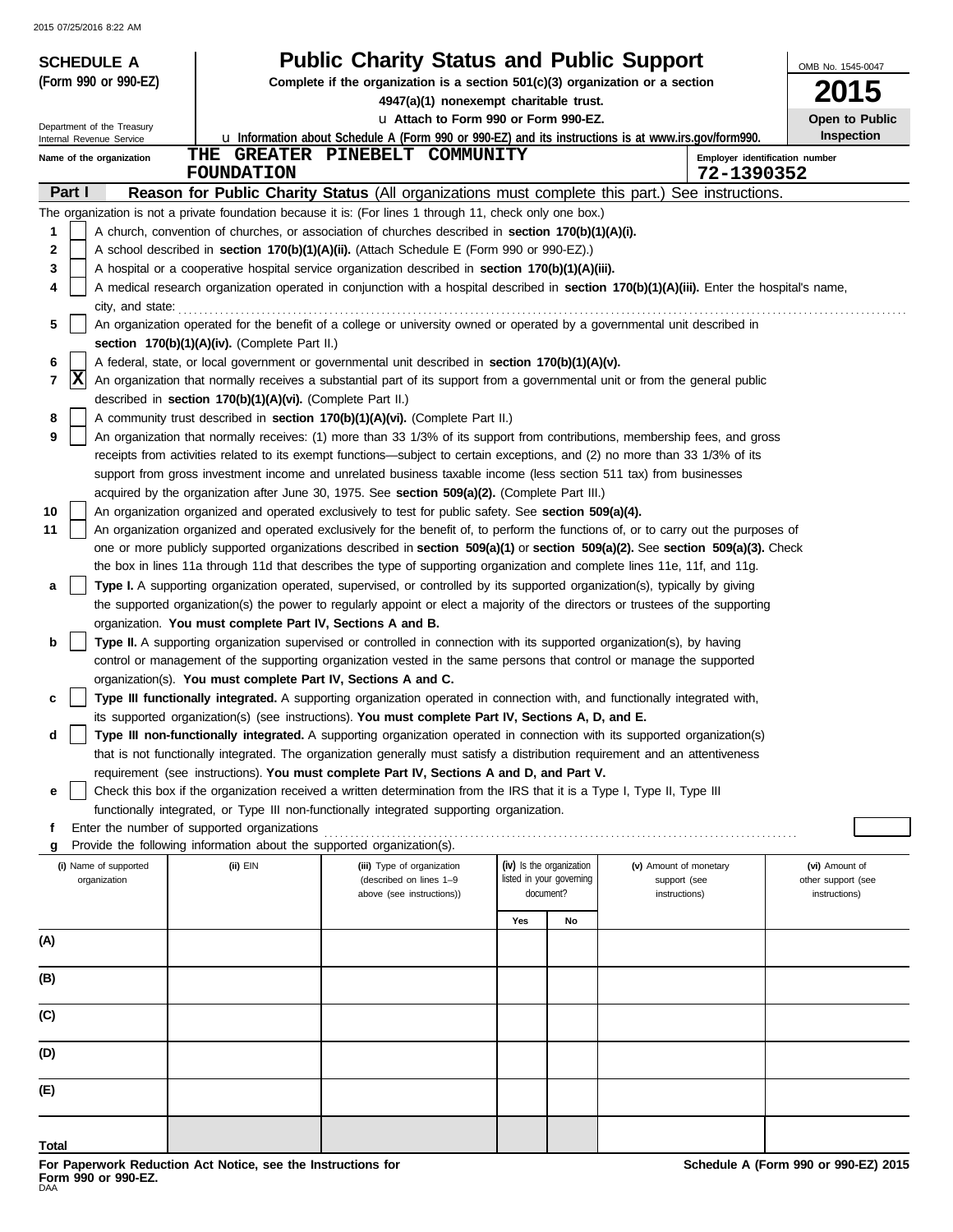## Schedule A (Form 990 or 990-EZ) 2015 **THE GREATER PINEBELT COMMUNITY 72-1390352** Page 2

(Complete only if you checked the box on line 5, 7, or 8 of Part I or if the organization failed to qualify under **Part II** Support Schedule for Organizations Described in Sections 170(b)(1)(A)(iv) and 170(b)(1)(A)(vi) Part III. If the organization fails to qualify under the tests listed below, please complete Part III.)

|              | <b>Section A. Public Support</b>                                                                                                                                                                                                                                                                       |           |           |            |            |            |                                    |  |  |  |  |  |
|--------------|--------------------------------------------------------------------------------------------------------------------------------------------------------------------------------------------------------------------------------------------------------------------------------------------------------|-----------|-----------|------------|------------|------------|------------------------------------|--|--|--|--|--|
|              | Calendar year (or fiscal year beginning in) u                                                                                                                                                                                                                                                          | (a) 2011  | (b) 2012  | $(c)$ 2013 | $(d)$ 2014 | (e) 2015   | (f) Total                          |  |  |  |  |  |
| 1            | Gifts, grants, contributions, and<br>membership fees received. (Do not<br>include any "unusual grants.")                                                                                                                                                                                               | 1,136,779 | 1,086,593 | 2,272,534  | 1,694,643  | 2,496,967  | 8,687,516                          |  |  |  |  |  |
| $\mathbf{2}$ | Tax revenues levied for the<br>organization's benefit and either paid<br>to or expended on its behalf                                                                                                                                                                                                  |           |           |            |            |            |                                    |  |  |  |  |  |
| 3            | The value of services or facilities<br>furnished by a governmental unit to the<br>organization without charge                                                                                                                                                                                          |           |           |            |            |            |                                    |  |  |  |  |  |
| 4<br>5       | Total. Add lines 1 through 3<br>The portion of total contributions by<br>each person (other than a<br>governmental unit or publicly<br>supported organization) included on<br>line 1 that exceeds 2% of the amount<br>shown on line 11, column (f)                                                     | 1,136,779 | 1,086,593 | 2,272,534  | 1,694,643  | 2,496,967  | 8,687,516                          |  |  |  |  |  |
| 6            | Public support. Subtract line 5 from line 4.                                                                                                                                                                                                                                                           |           |           |            |            |            | 8,687,516                          |  |  |  |  |  |
|              | Section B. Total Support                                                                                                                                                                                                                                                                               |           |           |            |            |            |                                    |  |  |  |  |  |
|              | Calendar year (or fiscal year beginning in) u                                                                                                                                                                                                                                                          | (a) 2011  | (b) 2012  | $(c)$ 2013 | $(d)$ 2014 | (e) $2015$ | (f) Total                          |  |  |  |  |  |
| 7            | Amounts from line 4                                                                                                                                                                                                                                                                                    | 1,136,779 | 1,086,593 | 2,272,534  | 1,694,643  | 2,496,967  | 8,687,516                          |  |  |  |  |  |
| 8            | Gross income from interest, dividends,<br>payments received on securities loans,<br>rents, royalties and income from similar                                                                                                                                                                           | 33,349    | 29,478    | 43,850     |            |            | 106,677                            |  |  |  |  |  |
| 9            | Net income from unrelated business<br>activities, whether or not the business<br>is regularly carried on $\ldots$                                                                                                                                                                                      |           |           |            |            |            |                                    |  |  |  |  |  |
| 10           | Other income. Do not include gain or<br>loss from the sale of capital assets<br>(Explain in Part VI.)                                                                                                                                                                                                  | 4,682     | 1,830     | 12,722     |            |            | 19,234                             |  |  |  |  |  |
| 11           | Total support. Add lines 7 through 10                                                                                                                                                                                                                                                                  |           |           |            |            |            | 8,813,427                          |  |  |  |  |  |
| 12           | Gross receipts from related activities, etc. (see instructions)                                                                                                                                                                                                                                        |           |           |            |            | $12 \,$    | 11,928                             |  |  |  |  |  |
| 13           | First five years. If the Form 990 is for the organization's first, second, third, fourth, or fifth tax year as a section 501(c)(3)                                                                                                                                                                     |           |           |            |            |            |                                    |  |  |  |  |  |
|              | organization, check this box and stop here.                                                                                                                                                                                                                                                            |           |           |            |            |            |                                    |  |  |  |  |  |
|              | Section C. Computation of Public Support Percentage                                                                                                                                                                                                                                                    |           |           |            |            |            |                                    |  |  |  |  |  |
| 14           | Public support percentage for 2015 (line 6, column (f) divided by line 11, column (f)) [[[[[[[[[[[[[[[[[[[[[[                                                                                                                                                                                          |           |           |            |            | 14         | 98.57%                             |  |  |  |  |  |
| 15           | Public support percentage from 2014 Schedule A, Part II, line 14<br>rublic support percentage from 2014 Schedule A, Part II, line 14 <i>COMMA (COMMA)</i> 16 and line 14 is 33 1/3% or more, check this 16 and 16 and 173% support test—2015. If the organization did not check the box on line 13, an |           |           |            |            | 15         | 97.34%                             |  |  |  |  |  |
|              |                                                                                                                                                                                                                                                                                                        |           |           |            |            |            |                                    |  |  |  |  |  |
|              | box and stop here. The organization qualifies as a publicly supported organization                                                                                                                                                                                                                     |           |           |            |            |            | $\blacktriangleright \overline{X}$ |  |  |  |  |  |
| b            | 33 1/3% support test-2014. If the organization did not check a box on line 13 or 16a, and line 15 is 33 1/3% or more,                                                                                                                                                                                  |           |           |            |            |            |                                    |  |  |  |  |  |
|              | check this box and stop here. The organization qualifies as a publicly supported organization                                                                                                                                                                                                          |           |           |            |            |            |                                    |  |  |  |  |  |
|              | 17a 10%-facts-and-circumstances test-2015. If the organization did not check a box on line 13, 16a, or 16b, and line 14 is                                                                                                                                                                             |           |           |            |            |            |                                    |  |  |  |  |  |
|              | 10% or more, and if the organization meets the "facts-and-circumstances" test, check this box and stop here. Explain in                                                                                                                                                                                |           |           |            |            |            |                                    |  |  |  |  |  |
|              | Part VI how the organization meets the "facts-and-circumstances" test. The organization qualifies as a publicly supported                                                                                                                                                                              |           |           |            |            |            |                                    |  |  |  |  |  |
|              | organization                                                                                                                                                                                                                                                                                           |           |           |            |            |            |                                    |  |  |  |  |  |
| b            | 10%-facts-and-circumstances test-2014. If the organization did not check a box on line 13, 16a, 16b, or 17a, and line                                                                                                                                                                                  |           |           |            |            |            |                                    |  |  |  |  |  |
|              | 15 is 10% or more, and if the organization meets the "facts-and-circumstances" test, check this box and <b>stop here.</b><br>Explain in Part VI how the organization meets the "facts-and-circumstances" test. The organization qualifies as a publicly                                                |           |           |            |            |            |                                    |  |  |  |  |  |
|              |                                                                                                                                                                                                                                                                                                        |           |           |            |            |            |                                    |  |  |  |  |  |
|              | supported organization                                                                                                                                                                                                                                                                                 |           |           |            |            |            |                                    |  |  |  |  |  |
| 18           | Private foundation. If the organization did not check a box on line 13, 16a, 16b, 17a, or 17b, check this box and see                                                                                                                                                                                  |           |           |            |            |            |                                    |  |  |  |  |  |
|              | instructions                                                                                                                                                                                                                                                                                           |           |           |            |            |            |                                    |  |  |  |  |  |
|              |                                                                                                                                                                                                                                                                                                        |           |           |            |            |            |                                    |  |  |  |  |  |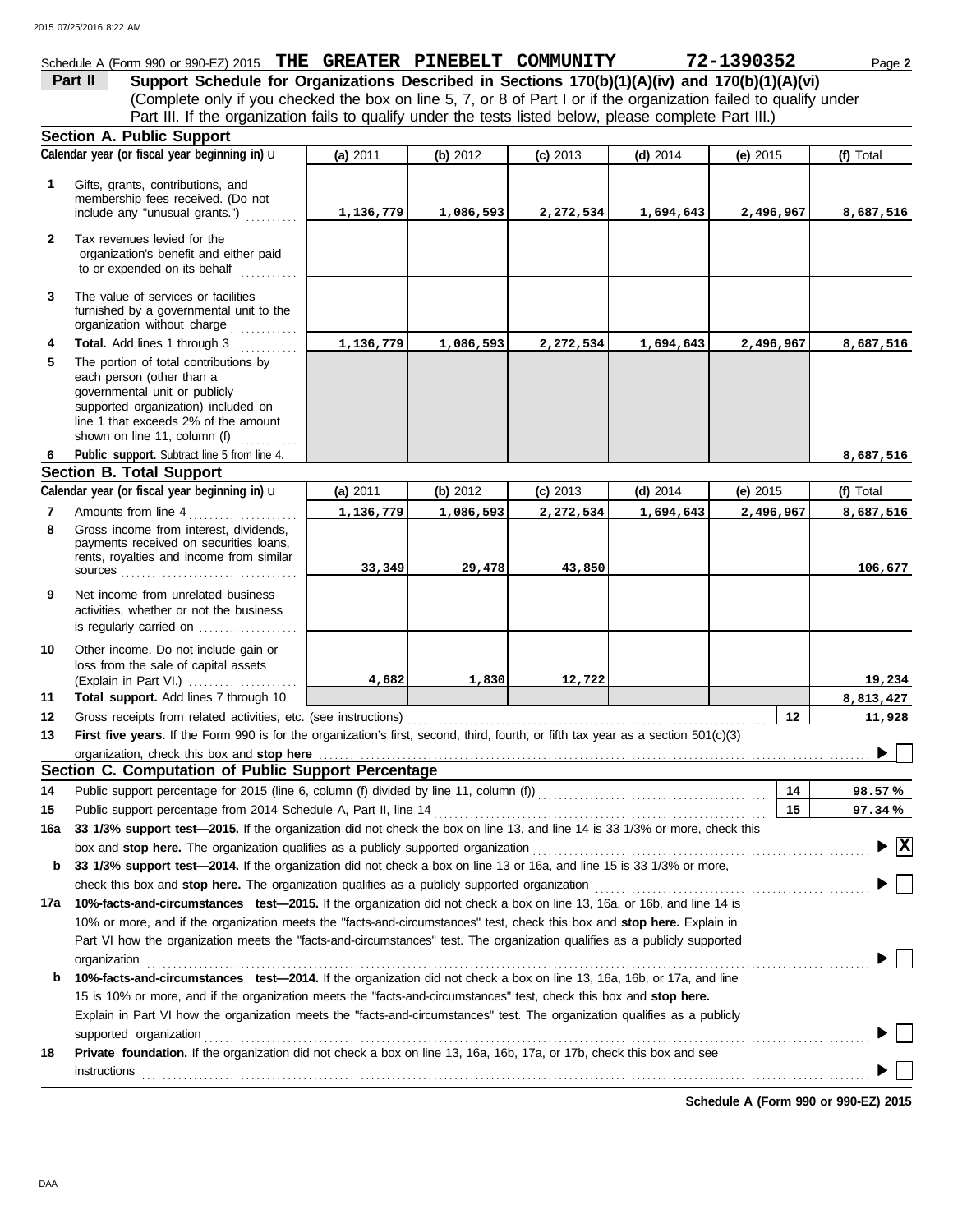## Schedule A (Form 990 or 990-EZ) 2015 **THE GREATER PINEBELT COMMUNITY 72-1390352** Page 3

**Part III Support Schedule for Organizations Described in Section 509(a)(2)** (Complete only if you checked the box on line 9 of Part I or if the organization failed to qualify under Part II. If the organization fails to qualify under the tests listed below, please complete Part II.)

|              | <b>Section A. Public Support</b>                                                                                                                                                                                                                           |          |          |            |            |          |    |           |  |
|--------------|------------------------------------------------------------------------------------------------------------------------------------------------------------------------------------------------------------------------------------------------------------|----------|----------|------------|------------|----------|----|-----------|--|
|              | Calendar year (or fiscal year beginning in) u                                                                                                                                                                                                              | (a) 2011 | (b) 2012 | $(c)$ 2013 | (d) $2014$ | (e) 2015 |    | (f) Total |  |
| 1            | Gifts, grants, contributions, and membership<br>fees received. (Do not include any "unusual<br>grants.") $\ldots \ldots \ldots \ldots \ldots \ldots \ldots \ldots \ldots \ldots \ldots \ldots$                                                             |          |          |            |            |          |    |           |  |
| $\mathbf{2}$ | Gross receipts from admissions, merchandise<br>sold or services performed, or facilities<br>furnished in any activity that is related to the<br>organization's tax-exempt purpose                                                                          |          |          |            |            |          |    |           |  |
| 3            | Gross receipts from activities that are not an<br>unrelated trade or business under section 513                                                                                                                                                            |          |          |            |            |          |    |           |  |
| 4            | Tax revenues levied for the<br>organization's benefit and either paid<br>to or expended on its behalf                                                                                                                                                      |          |          |            |            |          |    |           |  |
| 5            | The value of services or facilities<br>furnished by a governmental unit to the<br>organization without charge                                                                                                                                              |          |          |            |            |          |    |           |  |
| 6            | <b>Total.</b> Add lines 1 through 5<br>.                                                                                                                                                                                                                   |          |          |            |            |          |    |           |  |
| 7а           | Amounts included on lines 1, 2, and 3<br>received from disqualified persons                                                                                                                                                                                |          |          |            |            |          |    |           |  |
| b            | Amounts included on lines 2 and 3<br>received from other than disqualified<br>persons that exceed the greater of \$5,000<br>or 1% of the amount on line 13 for the year $\ldots$                                                                           |          |          |            |            |          |    |           |  |
| c            | Add lines 7a and 7b                                                                                                                                                                                                                                        |          |          |            |            |          |    |           |  |
| 8            | Public support. (Subtract line 7c from                                                                                                                                                                                                                     |          |          |            |            |          |    |           |  |
|              | <b>Section B. Total Support</b>                                                                                                                                                                                                                            |          |          |            |            |          |    |           |  |
|              | Calendar year (or fiscal year beginning in) $\mathbf u$                                                                                                                                                                                                    | (a) 2011 | (b) 2012 | $(c)$ 2013 | $(d)$ 2014 | (e) 2015 |    | (f) Total |  |
| 9            | Amounts from line 6                                                                                                                                                                                                                                        |          |          |            |            |          |    |           |  |
| 10a          | Gross income from interest, dividends,<br>payments received on securities loans, rents,                                                                                                                                                                    |          |          |            |            |          |    |           |  |
| b            | royalties and income from similar sources<br>Unrelated business taxable income (less                                                                                                                                                                       |          |          |            |            |          |    |           |  |
|              | section 511 taxes) from businesses<br>acquired after June 30, 1975                                                                                                                                                                                         |          |          |            |            |          |    |           |  |
| c            | Add lines 10a and 10b                                                                                                                                                                                                                                      |          |          |            |            |          |    |           |  |
| 11           | Net income from unrelated business<br>activities not included in line 10b, whether<br>or not the business is regularly carried on                                                                                                                          |          |          |            |            |          |    |           |  |
| 12           | Other income. Do not include gain or<br>loss from the sale of capital assets<br>(Explain in Part VI.)<br>.                                                                                                                                                 |          |          |            |            |          |    |           |  |
| 13           | Total support. (Add lines 9, 10c, 11,<br>and 12.) $\ldots$                                                                                                                                                                                                 |          |          |            |            |          |    |           |  |
| 14           | First five years. If the Form 990 is for the organization's first, second, third, fourth, or fifth tax year as a section 501(c)(3)                                                                                                                         |          |          |            |            |          |    |           |  |
|              |                                                                                                                                                                                                                                                            |          |          |            |            |          |    |           |  |
|              | Section C. Computation of Public Support Percentage                                                                                                                                                                                                        |          |          |            |            |          |    |           |  |
| 15           | Public support percentage for 2015 (line 8, column (f) divided by line 13, column (f)) [[[[[[[[[[[[[[[[[[[[[[                                                                                                                                              |          |          |            |            |          | 15 | %         |  |
| 16           |                                                                                                                                                                                                                                                            |          |          |            |            |          | 16 | %         |  |
|              | Section D. Computation of Investment Income Percentage                                                                                                                                                                                                     |          |          |            |            |          |    |           |  |
| 17           | Investment income percentage for 2015 (line 10c, column (f) divided by line 13, column (f)) [[[[[[[[[[[[[[[[[[                                                                                                                                             |          |          |            |            |          | 17 | %         |  |
| 18           | Investment income percentage from 2014 Schedule A, Part III, line 17                                                                                                                                                                                       |          |          |            |            |          | 18 | %         |  |
| 19a          | 33 1/3% support tests-2015. If the organization did not check the box on line 14, and line 15 is more than 33 1/3%, and line<br>17 is not more than 33 1/3%, check this box and stop here. The organization qualifies as a publicly supported organization |          |          |            |            |          |    |           |  |
| b            | 33 1/3% support tests-2014. If the organization did not check a box on line 14 or line 19a, and line 16 is more than 33 1/3%, and                                                                                                                          |          |          |            |            |          |    |           |  |
|              | line 18 is not more than 33 1/3%, check this box and stop here. The organization qualifies as a publicly supported organization                                                                                                                            |          |          |            |            |          |    |           |  |
| 20           | Private foundation. If the organization did not check a box on line 14, 19a, or 19b, check this box and see instructions                                                                                                                                   |          |          |            |            |          |    |           |  |
|              |                                                                                                                                                                                                                                                            |          |          |            |            |          |    |           |  |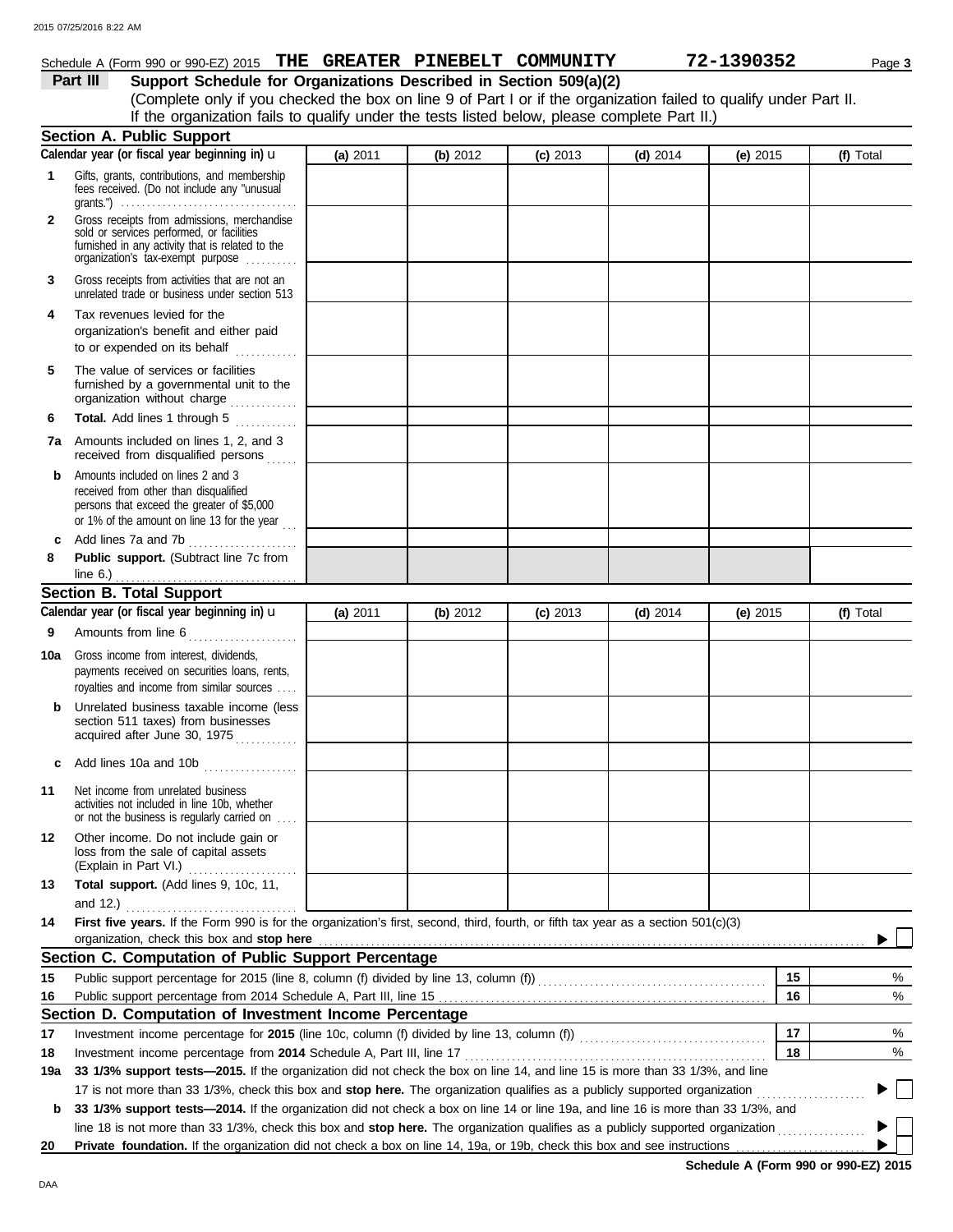|     | Schedule A (Form 990 or 990-EZ) 2015 THE GREATER PINEBELT COMMUNITY                                                        | 72-1390352      | Page 4    |
|-----|----------------------------------------------------------------------------------------------------------------------------|-----------------|-----------|
|     | Part IV<br><b>Supporting Organizations</b>                                                                                 |                 |           |
|     | (Complete only if you checked a box in line 11 on Part I. If you checked 11a of Part I, complete Sections A                |                 |           |
|     | and B. If you checked 11b of Part I, complete Sections A and C. If you checked 11c of Part I, complete                     |                 |           |
|     | Sections A, D, and E. If you checked 11d of Part I, complete Sections A and D, and complete Part V.)                       |                 |           |
|     | Section A. All Supporting Organizations                                                                                    |                 |           |
|     |                                                                                                                            |                 | Yes<br>No |
| 1   | Are all of the organization's supported organizations listed by name in the organization's governing                       |                 |           |
|     | documents? If "No," describe in Part VI how the supported organizations are designated. If designated by                   |                 |           |
|     | class or purpose, describe the designation. If historic and continuing relationship, explain.                              | 1               |           |
| 2   | Did the organization have any supported organization that does not have an IRS determination of status                     |                 |           |
|     | under section $509(a)(1)$ or (2)? If "Yes," explain in <b>Part VI</b> how the organization determined that the supported   |                 |           |
|     | organization was described in section 509(a)(1) or (2).                                                                    | 2               |           |
| За  | Did the organization have a supported organization described in section $501(c)(4)$ , $(5)$ , or $(6)$ ? If "Yes," answer  |                 |           |
|     | (b) and (c) below.                                                                                                         | 3a              |           |
| b   | Did the organization confirm that each supported organization qualified under section $501(c)(4)$ , $(5)$ , or $(6)$ and   |                 |           |
|     | satisfied the public support tests under section $509(a)(2)?$ If "Yes," describe in <b>Part VI</b> when and how the        |                 |           |
|     | organization made the determination.                                                                                       | 3b              |           |
| c   | Did the organization ensure that all support to such organizations was used exclusively for section $170(c)(2)(B)$         |                 |           |
|     | purposes? If "Yes," explain in Part VI what controls the organization put in place to ensure such use.                     | 3c              |           |
| 4a  | Was any supported organization not organized in the United States ("foreign supported organization")? If                   |                 |           |
|     | "Yes," and if you checked 11a or 11b in Part I, answer (b) and (c) below.                                                  | 4a              |           |
| b   | Did the organization have ultimate control and discretion in deciding whether to make grants to the foreign                |                 |           |
|     | supported organization? If "Yes," describe in Part VI how the organization had such control and discretion                 |                 |           |
|     | despite being controlled or supervised by or in connection with its supported organizations.                               | 4b              |           |
| c   | Did the organization support any foreign supported organization that does not have an IRS determination                    |                 |           |
|     | under sections $501(c)(3)$ and $509(a)(1)$ or (2)? If "Yes," explain in <b>Part VI</b> what controls the organization used |                 |           |
|     | to ensure that all support to the foreign supported organization was used exclusively for section $170(c)(2)(B)$           |                 |           |
|     | purposes.                                                                                                                  | 4c              |           |
| 5a  | Did the organization add, substitute, or remove any supported organizations during the tax year? If "Yes,"                 |                 |           |
|     | answer (b) and (c) below (if applicable). Also, provide detail in Part VI, including (i) the names and EIN                 |                 |           |
|     | numbers of the supported organizations added, substituted, or removed; (ii) the reasons for each such action;              |                 |           |
|     | (iii) the authority under the organization's organizing document authorizing such action; and (iv) how the action          |                 |           |
|     | was accomplished (such as by amendment to the organizing document).                                                        | 5a              |           |
| b   | Type I or Type II only. Was any added or substituted supported organization part of a class already                        |                 |           |
|     | designated in the organization's organizing document?                                                                      | 5b              |           |
| c   | Substitutions only. Was the substitution the result of an event beyond the organization's control?                         | 5 <sub>c</sub>  |           |
| 6   | Did the organization provide support (whether in the form of grants or the provision of services or facilities) to         |                 |           |
|     | anyone other than (i) its supported organizations, (ii) individuals that are part of the charitable class benefited        |                 |           |
|     | by one or more of its supported organizations, or (iii) other supporting organizations that also support or                |                 |           |
|     | benefit one or more of the filing organization's supported organizations? If "Yes," provide detail in Part VI.             | 6               |           |
| 7   | Did the organization provide a grant, loan, compensation, or other similar payment to a substantial contributor            |                 |           |
|     | (defined in section $4958(c)(3)(C)$ ), a family member of a substantial contributor, or a 35% controlled entity with       |                 |           |
|     | regard to a substantial contributor? If "Yes," complete Part I of Schedule L (Form 990 or 990-EZ).                         | 7               |           |
| 8   | Did the organization make a loan to a disqualified person (as defined in section 4958) not described in line 7?            |                 |           |
|     | If "Yes," complete Part I of Schedule L (Form 990 or 990-EZ).                                                              | 8               |           |
| 9а  | Was the organization controlled directly or indirectly at any time during the tax year by one or more                      |                 |           |
|     | disqualified persons as defined in section 4946 (other than foundation managers and organizations described                |                 |           |
|     | in section $509(a)(1)$ or $(2)$ ? If "Yes," provide detail in Part VI.                                                     | 9а              |           |
| b   | Did one or more disqualified persons (as defined in line 9a) hold a controlling interest in any entity in which            |                 |           |
|     | the supporting organization had an interest? If "Yes," provide detail in Part VI.                                          | 9b              |           |
| c   | Did a disqualified person (as defined in line 9a) have an ownership interest in, or derive any personal benefit            |                 |           |
|     | from, assets in which the supporting organization also had an interest? If "Yes," provide detail in Part VI.               | 9c              |           |
| 10a | Was the organization subject to the excess business holdings rules of section 4943 because of section                      |                 |           |
|     | 4943(f) (regarding certain Type II supporting organizations, and all Type III non-functionally integrated                  |                 |           |
|     | supporting organizations)? If "Yes," answer 10b below.                                                                     | 10a             |           |
| b   | Did the organization have any excess business holdings in the tax year? (Use Schedule C, Form 4720, to                     |                 |           |
|     | determine whether the organization had excess business holdings.)                                                          | 10 <sub>b</sub> |           |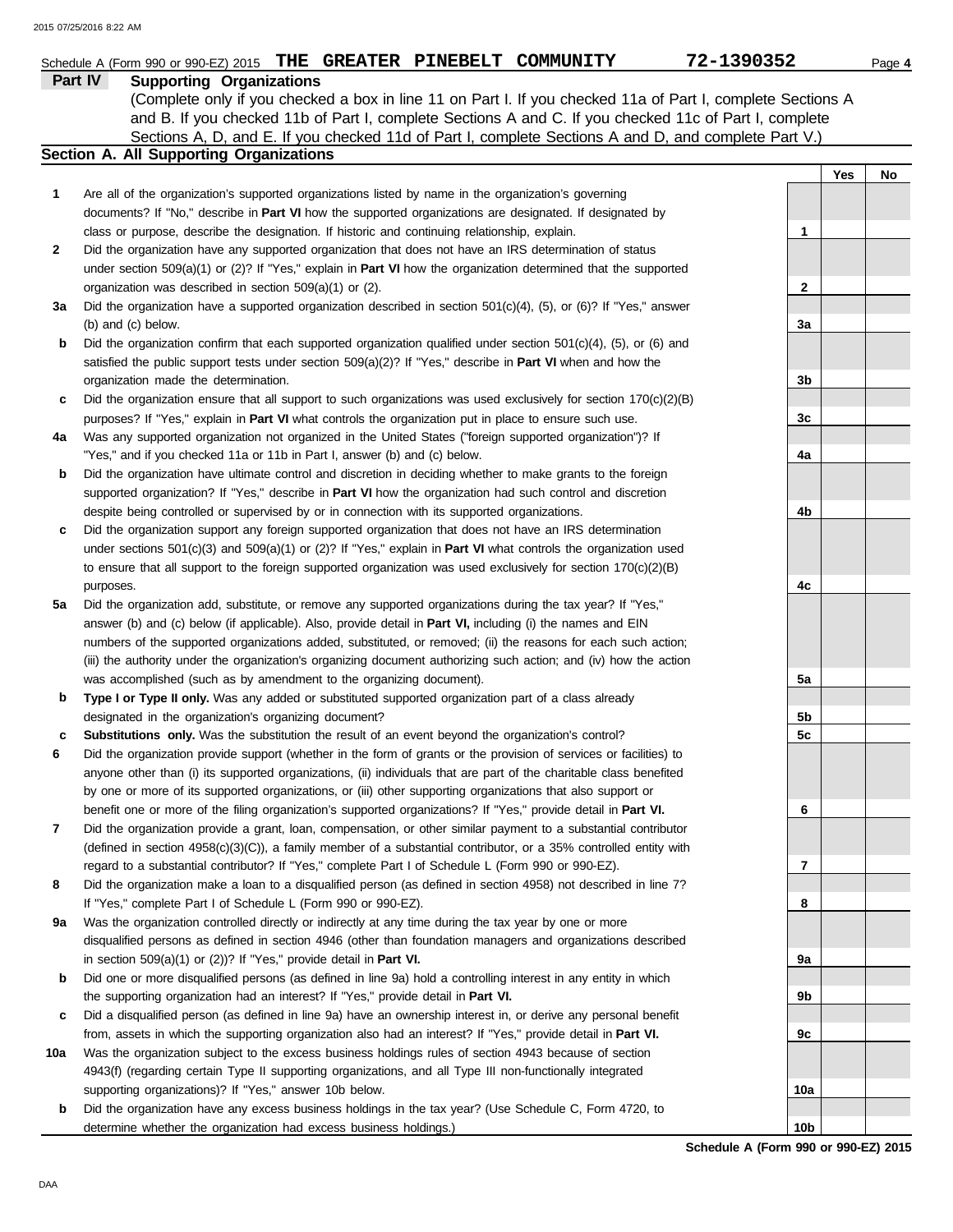|     | Part IV<br><b>Supporting Organizations (continued)</b>                                                                            |     |     |    |
|-----|-----------------------------------------------------------------------------------------------------------------------------------|-----|-----|----|
|     |                                                                                                                                   |     | Yes | No |
| 11  | Has the organization accepted a gift or contribution from any of the following persons?                                           |     |     |    |
| а   | A person who directly or indirectly controls, either alone or together with persons described in (b) and (c)                      |     |     |    |
|     | below, the governing body of a supported organization?                                                                            | 11a |     |    |
| b   | A family member of a person described in (a) above?                                                                               | 11b |     |    |
| c   | A 35% controlled entity of a person described in (a) or (b) above? If "Yes" to a, b, or c, provide detail in Part VI.             | 11c |     |    |
|     | <b>Section B. Type I Supporting Organizations</b>                                                                                 |     |     |    |
|     |                                                                                                                                   |     | Yes | No |
|     |                                                                                                                                   |     |     |    |
| 1   | Did the directors, trustees, or membership of one or more supported organizations have the power to                               |     |     |    |
|     | regularly appoint or elect at least a majority of the organization's directors or trustees at all times during the                |     |     |    |
|     | tax year? If "No," describe in Part VI how the supported organization(s) effectively operated, supervised, or                     |     |     |    |
|     | controlled the organization's activities. If the organization had more than one supported organization,                           |     |     |    |
|     | describe how the powers to appoint and/or remove directors or trustees were allocated among the supported                         |     |     |    |
|     | organizations and what conditions or restrictions, if any, applied to such powers during the tax year.                            | 1   |     |    |
| 2   | Did the organization operate for the benefit of any supported organization other than the supported                               |     |     |    |
|     | organization(s) that operated, supervised, or controlled the supporting organization? If "Yes," explain in Part                   |     |     |    |
|     | VI how providing such benefit carried out the purposes of the supported organization(s) that operated,                            |     |     |    |
|     | supervised, or controlled the supporting organization.                                                                            | 2   |     |    |
|     | Section C. Type II Supporting Organizations                                                                                       |     |     |    |
|     |                                                                                                                                   |     | Yes | No |
| 1   | Were a majority of the organization's directors or trustees during the tax year also a majority of the directors                  |     |     |    |
|     | or trustees of each of the organization's supported organization(s)? If "No," describe in Part VI how control                     |     |     |    |
|     | or management of the supporting organization was vested in the same persons that controlled or managed                            |     |     |    |
|     | the supported organization(s).                                                                                                    | 1   |     |    |
|     | Section D. All Type III Supporting Organizations                                                                                  |     |     |    |
|     |                                                                                                                                   |     |     |    |
|     |                                                                                                                                   |     | Yes | No |
| 1   | Did the organization provide to each of its supported organizations, by the last day of the fifth month of the                    |     |     |    |
|     | organization's tax year, (i) a written notice describing the type and amount of support provided during the prior tax             |     |     |    |
|     | year, (ii) a copy of the Form 990 that was most recently filed as of the date of notification, and (iii) copies of the            |     |     |    |
|     | organization's governing documents in effect on the date of notification, to the extent not previously provided?                  | 1   |     |    |
| 2   | Were any of the organization's officers, directors, or trustees either (i) appointed or elected by the supported                  |     |     |    |
|     | organization(s) or (ii) serving on the governing body of a supported organization? If "No," explain in <b>Part VI</b> how         |     |     |    |
|     | the organization maintained a close and continuous working relationship with the supported organization(s).                       | 2   |     |    |
| 3   | By reason of the relationship described in (2), did the organization's supported organizations have a                             |     |     |    |
|     | significant voice in the organization's investment policies and in directing the use of the organization's                        |     |     |    |
|     | income or assets at all times during the tax year? If "Yes," describe in Part VI the role the organization's                      |     |     |    |
|     | supported organizations played in this regard.                                                                                    | 3   |     |    |
|     | Section E. Type III Functionally-Integrated Supporting Organizations                                                              |     |     |    |
| 1   | Check the box next to the method that the organization used to satisfy the Integral Part Test during the year (see instructions): |     |     |    |
|     | The organization satisfied the Activities Test. Complete line 2 below.                                                            |     |     |    |
| a   |                                                                                                                                   |     |     |    |
| b   | The organization is the parent of each of its supported organizations. Complete line 3 below.                                     |     |     |    |
| C   | The organization supported a governmental entity. Describe in Part VI how you supported a government entity (see instructions).   |     |     |    |
|     |                                                                                                                                   |     |     |    |
| 2   | Activities Test. Answer (a) and (b) below.                                                                                        |     | Yes | No |
| a   | Did substantially all of the organization's activities during the tax year directly further the exempt purposes of                |     |     |    |
|     | the supported organization(s) to which the organization was responsive? If "Yes," then in Part VI identify                        |     |     |    |
|     | those supported organizations and explain how these activities directly furthered their exempt purposes,                          |     |     |    |
|     | how the organization was responsive to those supported organizations, and how the organization determined                         |     |     |    |
|     | that these activities constituted substantially all of its activities.                                                            | 2a  |     |    |
| b   | Did the activities described in (a) constitute activities that, but for the organization's involvement, one or more               |     |     |    |
|     | of the organization's supported organization(s) would have been engaged in? If "Yes," explain in <b>Part VI</b> the               |     |     |    |
|     | reasons for the organization's position that its supported organization(s) would have engaged in these                            |     |     |    |
|     | activities but for the organization's involvement.                                                                                | 2b  |     |    |
| 3   | Parent of Supported Organizations. Answer (a) and (b) below.                                                                      |     |     |    |
| а   | Did the organization have the power to regularly appoint or elect a majority of the officers, directors, or                       |     |     |    |
|     | trustees of each of the supported organizations? Provide details in Part VI.                                                      | За  |     |    |
|     |                                                                                                                                   |     |     |    |
| b   | Did the organization exercise a substantial degree of direction over the policies, programs, and activities of each               |     |     |    |
|     | of its supported organizations? If "Yes," describe in <b>Part VI</b> the role played by the organization in this regard.          | 3b  |     |    |
| DAA | Schedule A (Form 990 or 990-EZ) 2015                                                                                              |     |     |    |

Schedule A (Form 990 or 990-EZ) 2015 **THE GREATER PINEBELT COMMUNITY 72-1390352** Page 5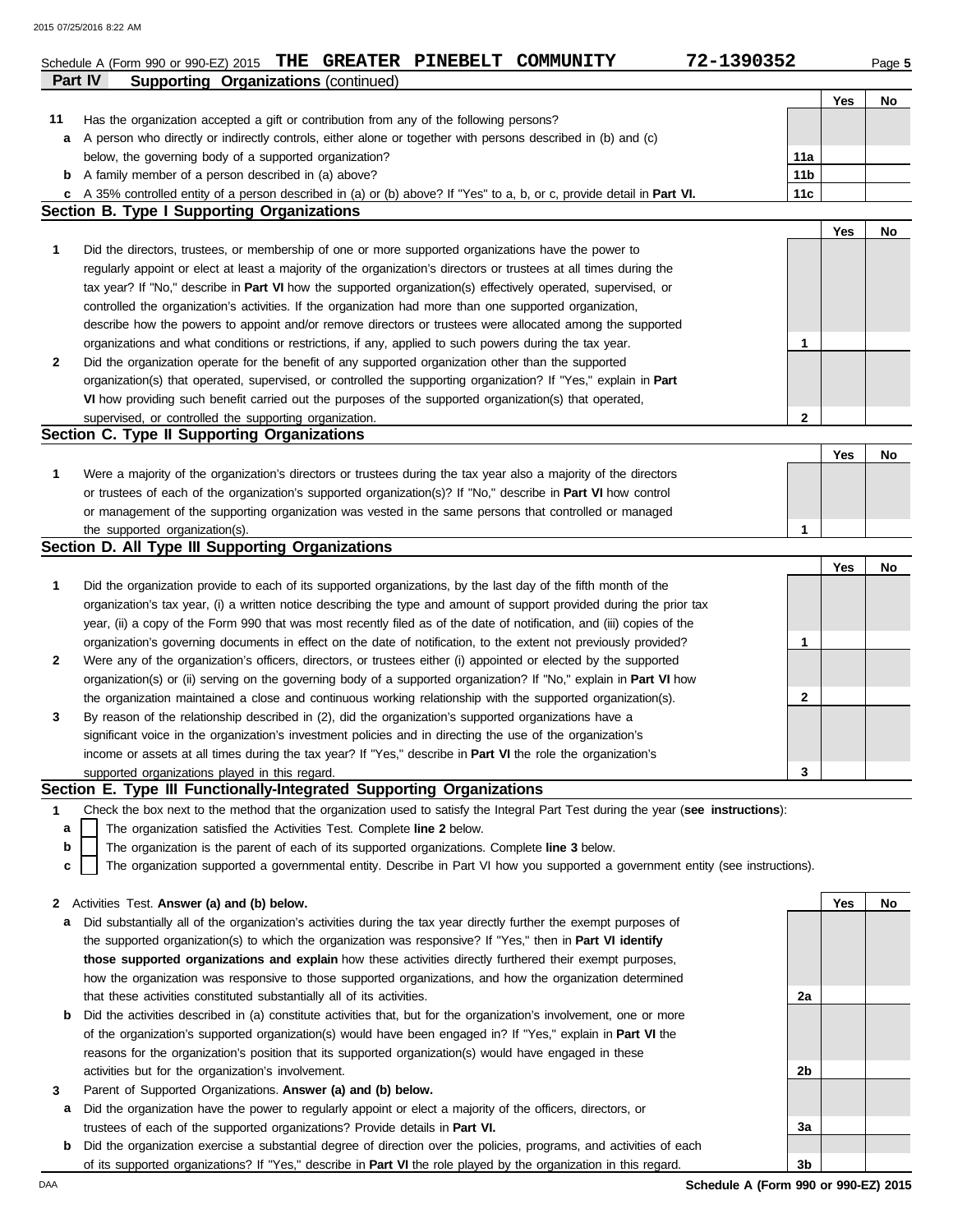| Schedule A (Form 990 or 990-EZ) 2015 THE GREATER PINEBELT COMMUNITY                                                                           |                | 72-1390352     | Page 6                         |
|-----------------------------------------------------------------------------------------------------------------------------------------------|----------------|----------------|--------------------------------|
| Type III Non-Functionally Integrated 509(a)(3) Supporting Organizations<br><b>Part V</b>                                                      |                |                |                                |
| Check here if the organization satisfied the Integral Part Test as a qualifying trust on Nov. 20, 1970. See instructions. All<br>$\mathbf{1}$ |                |                |                                |
| other Type III non-functionally integrated supporting organizations must complete Sections A through E.                                       |                |                |                                |
| Section A - Adjusted Net Income                                                                                                               |                | (A) Prior Year | (B) Current Year<br>(optional) |
| 1<br>Net short-term capital gain                                                                                                              | $\mathbf{1}$   |                |                                |
| $\mathbf{2}$<br>Recoveries of prior-year distributions                                                                                        | $\mathbf 2$    |                |                                |
| 3<br>Other gross income (see instructions)                                                                                                    | 3              |                |                                |
| Add lines 1 through 3<br>4                                                                                                                    | 4              |                |                                |
| 5<br>Depreciation and depletion                                                                                                               | 5              |                |                                |
| 6<br>Portion of operating expenses paid or incurred for production or                                                                         |                |                |                                |
| collection of gross income or for management, conservation, or                                                                                |                |                |                                |
| maintenance of property held for production of income (see instructions)                                                                      | 6              |                |                                |
| Other expenses (see instructions)<br>7                                                                                                        | $\overline{7}$ |                |                                |
| 8<br><b>Adjusted Net Income</b> (subtract lines 5, 6 and 7 from line 4)                                                                       | 8              |                |                                |
| <b>Section B - Minimum Asset Amount</b>                                                                                                       |                | (A) Prior Year | (B) Current Year<br>(optional) |
| Aggregate fair market value of all non-exempt-use assets (see<br>1                                                                            |                |                |                                |
| instructions for short tax year or assets held for part of year):                                                                             |                |                |                                |
| <b>a</b> Average monthly value of securities                                                                                                  | 1a             |                |                                |
| <b>b</b> Average monthly cash balances                                                                                                        | 1b             |                |                                |
| Fair market value of other non-exempt-use assets<br>c                                                                                         | 1 <sub>c</sub> |                |                                |
| <b>Total</b> (add lines 1a, 1b, and 1c)<br>d                                                                                                  | 1 <sub>d</sub> |                |                                |
| Discount claimed for blockage or other<br>е                                                                                                   |                |                |                                |
| factors (explain in detail in Part VI):                                                                                                       |                |                |                                |
| $\mathbf{2}$<br>Acquisition indebtedness applicable to non-exempt-use assets                                                                  | $\mathbf{2}$   |                |                                |
| 3<br>Subtract line 2 from line 1d                                                                                                             | 3              |                |                                |
| Cash deemed held for exempt use. Enter 1-1/2% of line 3 (for greater amount,<br>4                                                             |                |                |                                |
| see instructions).                                                                                                                            | 4              |                |                                |
| 5<br>Net value of non-exempt-use assets (subtract line 4 from line 3)                                                                         | 5              |                |                                |
| Multiply line 5 by .035<br>6                                                                                                                  | 6              |                |                                |
| 7<br>Recoveries of prior-year distributions                                                                                                   | $\overline{7}$ |                |                                |
| 8<br>Minimum Asset Amount (add line 7 to line 6)                                                                                              | 8              |                |                                |
| Section C - Distributable Amount                                                                                                              |                |                | <b>Current Year</b>            |
| Adjusted net income for prior year (from Section A, line 8, Column A)<br>1                                                                    | 1              |                |                                |
| $\mathbf{2}$<br>Enter 85% of line 1                                                                                                           | $\mathbf{2}$   |                |                                |
| 3<br>Minimum asset amount for prior year (from Section B, line 8, Column A)                                                                   | 3              |                |                                |
| 4<br>Enter greater of line 2 or line 3                                                                                                        | 4              |                |                                |
| 5<br>Income tax imposed in prior year                                                                                                         | 5              |                |                                |
| 6<br><b>Distributable Amount.</b> Subtract line 5 from line 4, unless subject to                                                              |                |                |                                |
| emergency temporary reduction (see instructions)                                                                                              | 6              |                |                                |

**7** Check here if the current year is the organization's first as a non-functionally-integrated Type III supporting organization (see instructions).

**Schedule A (Form 990 or 990-EZ) 2015**

DAA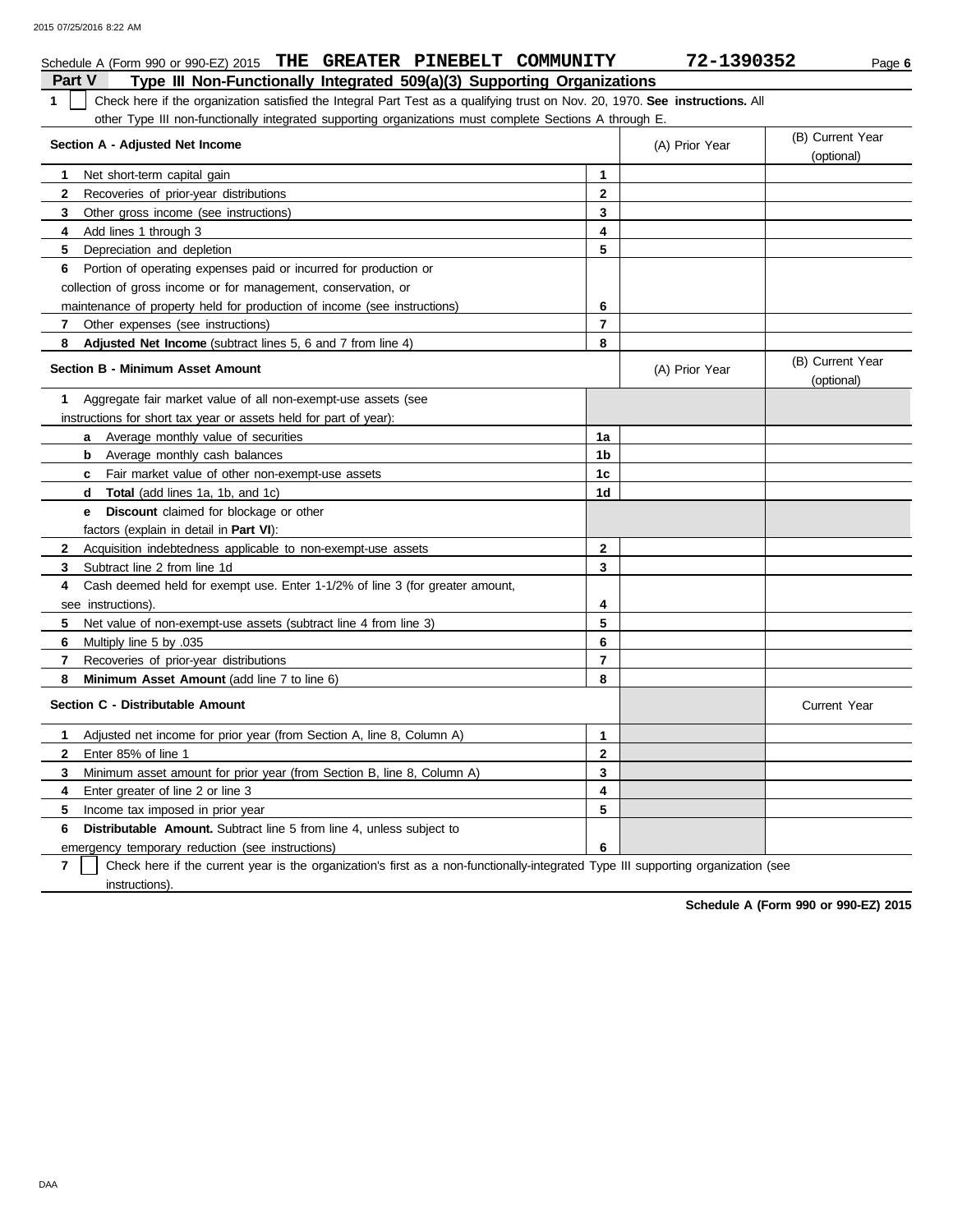|                   | Schedule A (Form 990 or 990-EZ) 2015 THE GREATER PINEBELT COMMUNITY                                                                                           |                             | 72-1390352                | Page 7                               |  |  |  |  |  |  |
|-------------------|---------------------------------------------------------------------------------------------------------------------------------------------------------------|-----------------------------|---------------------------|--------------------------------------|--|--|--|--|--|--|
| Part V            | Type III Non-Functionally Integrated 509(a)(3) Supporting Organizations (continued)                                                                           |                             |                           |                                      |  |  |  |  |  |  |
| 1                 | Section D - Distributions                                                                                                                                     |                             |                           | <b>Current Year</b>                  |  |  |  |  |  |  |
| $\mathbf{2}$      | Amounts paid to supported organizations to accomplish exempt purposes<br>Amounts paid to perform activity that directly furthers exempt purposes of supported |                             |                           |                                      |  |  |  |  |  |  |
|                   | organizations, in excess of income from activity                                                                                                              |                             |                           |                                      |  |  |  |  |  |  |
| 3                 | Administrative expenses paid to accomplish exempt purposes of supported organizations                                                                         |                             |                           |                                      |  |  |  |  |  |  |
| 4                 | Amounts paid to acquire exempt-use assets                                                                                                                     |                             |                           |                                      |  |  |  |  |  |  |
| 5                 | Qualified set-aside amounts (prior IRS approval required)                                                                                                     |                             |                           |                                      |  |  |  |  |  |  |
| 6                 | Other distributions (describe in Part VI). See instructions.                                                                                                  |                             |                           |                                      |  |  |  |  |  |  |
| 7                 | Total annual distributions. Add lines 1 through 6.                                                                                                            |                             |                           |                                      |  |  |  |  |  |  |
| 8                 | Distributions to attentive supported organizations to which the organization is responsive                                                                    |                             |                           |                                      |  |  |  |  |  |  |
|                   | (provide details in Part VI). See instructions.                                                                                                               |                             |                           |                                      |  |  |  |  |  |  |
| 9                 | Distributable amount for 2015 from Section C, line 6                                                                                                          |                             |                           |                                      |  |  |  |  |  |  |
|                   |                                                                                                                                                               |                             |                           |                                      |  |  |  |  |  |  |
| 10                | Line 8 amount divided by Line 9 amount                                                                                                                        |                             | (ii)                      | (iii)                                |  |  |  |  |  |  |
|                   |                                                                                                                                                               | (i)                         | <b>Underdistributions</b> | <b>Distributable</b>                 |  |  |  |  |  |  |
|                   | Section E - Distribution Allocations (see instructions)                                                                                                       | <b>Excess Distributions</b> | Pre-2015                  | Amount for 2015                      |  |  |  |  |  |  |
|                   | Distributable amount for 2015 from Section C, line 6                                                                                                          |                             |                           |                                      |  |  |  |  |  |  |
| 1<br>$\mathbf{2}$ | Underdistributions, if any, for years prior to 2015                                                                                                           |                             |                           |                                      |  |  |  |  |  |  |
|                   | (reasonable cause required-see instructions)                                                                                                                  |                             |                           |                                      |  |  |  |  |  |  |
| 3                 |                                                                                                                                                               |                             |                           |                                      |  |  |  |  |  |  |
|                   | Excess distributions carryover, if any, to 2015:                                                                                                              |                             |                           |                                      |  |  |  |  |  |  |
| a<br>b            |                                                                                                                                                               |                             |                           |                                      |  |  |  |  |  |  |
|                   |                                                                                                                                                               |                             |                           |                                      |  |  |  |  |  |  |
| c                 |                                                                                                                                                               |                             |                           |                                      |  |  |  |  |  |  |
|                   |                                                                                                                                                               |                             |                           |                                      |  |  |  |  |  |  |
|                   |                                                                                                                                                               |                             |                           |                                      |  |  |  |  |  |  |
|                   | f Total of lines 3a through e                                                                                                                                 |                             |                           |                                      |  |  |  |  |  |  |
|                   | g Applied to underdistributions of prior years                                                                                                                |                             |                           |                                      |  |  |  |  |  |  |
|                   | h Applied to 2015 distributable amount                                                                                                                        |                             |                           |                                      |  |  |  |  |  |  |
|                   | Carryover from 2010 not applied (see instructions)                                                                                                            |                             |                           |                                      |  |  |  |  |  |  |
|                   | Remainder. Subtract lines 3g, 3h, and 3i from 3f.<br>Distributions for 2015 from Section                                                                      |                             |                           |                                      |  |  |  |  |  |  |
| 4                 |                                                                                                                                                               |                             |                           |                                      |  |  |  |  |  |  |
|                   | D, line 7:<br>\$                                                                                                                                              |                             |                           |                                      |  |  |  |  |  |  |
|                   | a Applied to underdistributions of prior years                                                                                                                |                             |                           |                                      |  |  |  |  |  |  |
|                   | <b>b</b> Applied to 2015 distributable amount                                                                                                                 |                             |                           |                                      |  |  |  |  |  |  |
|                   | c Remainder. Subtract lines 4a and 4b from 4.                                                                                                                 |                             |                           |                                      |  |  |  |  |  |  |
|                   | Remaining underdistributions for years prior to 2015, if                                                                                                      |                             |                           |                                      |  |  |  |  |  |  |
|                   | any. Subtract lines 3g and 4a from line 2 (if amount                                                                                                          |                             |                           |                                      |  |  |  |  |  |  |
|                   | greater than zero, see instructions).                                                                                                                         |                             |                           |                                      |  |  |  |  |  |  |
| 6                 | Remaining underdistributions for 2015. Subtract lines 3h                                                                                                      |                             |                           |                                      |  |  |  |  |  |  |
|                   | and 4b from line 1 (if amount greater than zero, see                                                                                                          |                             |                           |                                      |  |  |  |  |  |  |
|                   | instructions).                                                                                                                                                |                             |                           |                                      |  |  |  |  |  |  |
| 7                 | Excess distributions carryover to 2016. Add lines 3j                                                                                                          |                             |                           |                                      |  |  |  |  |  |  |
|                   | and 4c.                                                                                                                                                       |                             |                           |                                      |  |  |  |  |  |  |
| 8                 | Breakdown of line 7:                                                                                                                                          |                             |                           |                                      |  |  |  |  |  |  |
| a                 |                                                                                                                                                               |                             |                           |                                      |  |  |  |  |  |  |
| b                 |                                                                                                                                                               |                             |                           |                                      |  |  |  |  |  |  |
|                   | <b>c</b> Excess from 2013                                                                                                                                     |                             |                           |                                      |  |  |  |  |  |  |
|                   | <b>d</b> Excess from 2014<br>.                                                                                                                                |                             |                           |                                      |  |  |  |  |  |  |
|                   | e Excess from 2015                                                                                                                                            |                             |                           | Schodule A (Form 000 or 000-F7) 2015 |  |  |  |  |  |  |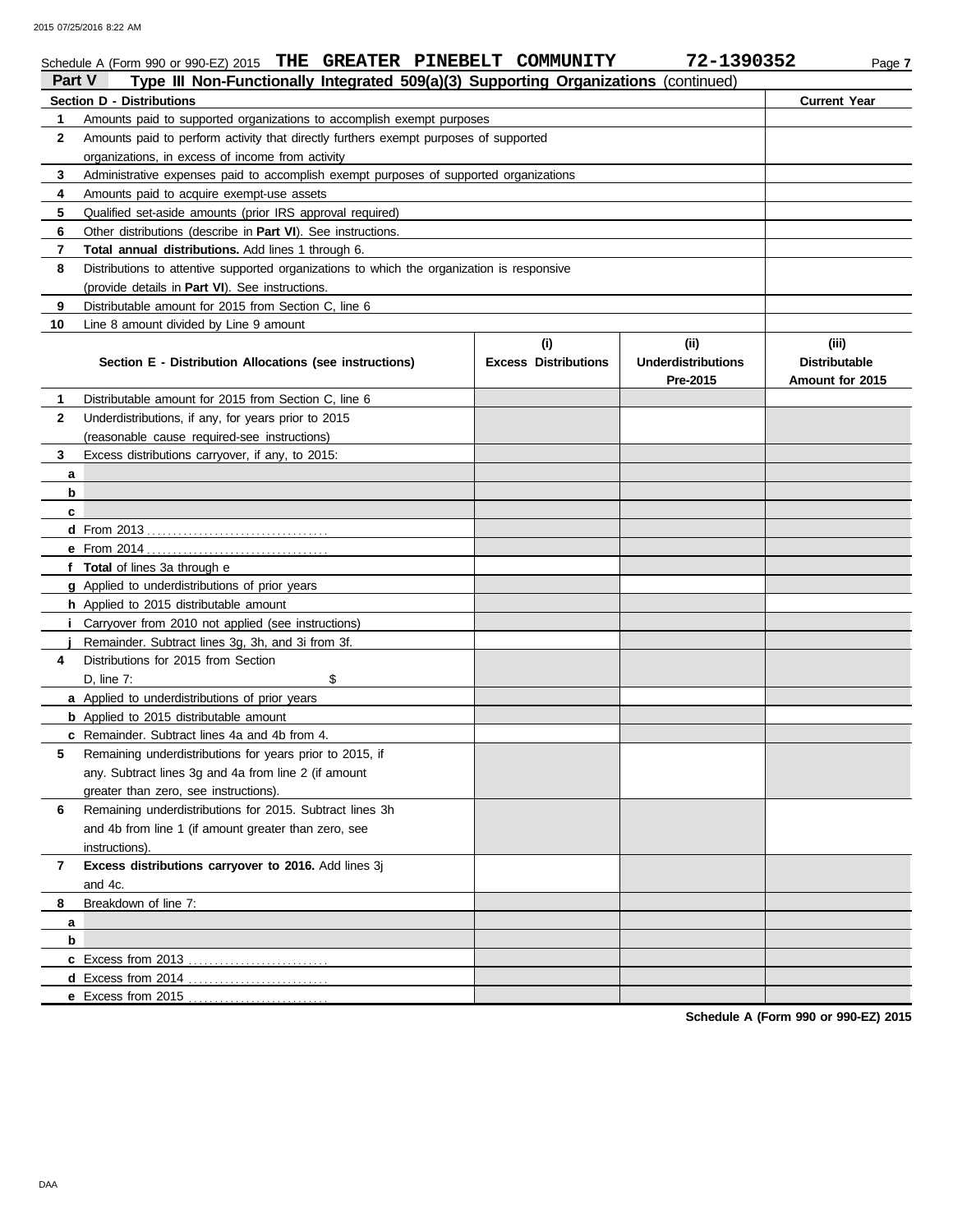|         |                                        |  | Schedule A (Form 990 or 990-EZ) 2015 THE GREATER PINEBELT COMMUNITY                            | 72-1390352                                                                                                                                                                                                                                                                                                                                                        | Page 8 |
|---------|----------------------------------------|--|------------------------------------------------------------------------------------------------|-------------------------------------------------------------------------------------------------------------------------------------------------------------------------------------------------------------------------------------------------------------------------------------------------------------------------------------------------------------------|--------|
| Part VI |                                        |  |                                                                                                | Supplemental Information. Provide the explanations required by Part II, line 10; Part II, line 17a or 17b; Part<br>III, line 12; Part IV, Section A, lines 1, 2, 3b, 3c, 4b, 4c, 5a, 6, 9a, 9b, 9c, 11a, 11b, and 11c; Part IV, Section<br>B, lines 1 and 2; Part IV, Section C, line 1; Part IV, Section D, lines 2 and 3; Part IV, Section E, lines 1c, 2a, 2b, |        |
|         |                                        |  | lines 2, 5, and 6. Also complete this part for any additional information. (See instructions.) | 3a and 3b; Part V, line 1; Part V, Section B, line 1e; Part V, Section D, lines 5, 6, and 8; and Part V, Section E,                                                                                                                                                                                                                                               |        |
|         | Part II, Line 10 - Other Income Detail |  |                                                                                                |                                                                                                                                                                                                                                                                                                                                                                   |        |
|         |                                        |  | \$<br>19,234                                                                                   |                                                                                                                                                                                                                                                                                                                                                                   |        |
|         |                                        |  |                                                                                                |                                                                                                                                                                                                                                                                                                                                                                   |        |
|         |                                        |  |                                                                                                |                                                                                                                                                                                                                                                                                                                                                                   |        |
|         |                                        |  |                                                                                                |                                                                                                                                                                                                                                                                                                                                                                   |        |
|         |                                        |  |                                                                                                |                                                                                                                                                                                                                                                                                                                                                                   |        |
|         |                                        |  |                                                                                                |                                                                                                                                                                                                                                                                                                                                                                   |        |
|         |                                        |  |                                                                                                |                                                                                                                                                                                                                                                                                                                                                                   |        |
|         |                                        |  |                                                                                                |                                                                                                                                                                                                                                                                                                                                                                   |        |
|         |                                        |  |                                                                                                |                                                                                                                                                                                                                                                                                                                                                                   |        |
|         |                                        |  |                                                                                                |                                                                                                                                                                                                                                                                                                                                                                   |        |
|         |                                        |  |                                                                                                |                                                                                                                                                                                                                                                                                                                                                                   |        |
|         |                                        |  |                                                                                                |                                                                                                                                                                                                                                                                                                                                                                   |        |
|         |                                        |  |                                                                                                |                                                                                                                                                                                                                                                                                                                                                                   |        |
|         |                                        |  |                                                                                                |                                                                                                                                                                                                                                                                                                                                                                   |        |
|         |                                        |  |                                                                                                |                                                                                                                                                                                                                                                                                                                                                                   |        |
|         |                                        |  |                                                                                                |                                                                                                                                                                                                                                                                                                                                                                   |        |
|         |                                        |  |                                                                                                |                                                                                                                                                                                                                                                                                                                                                                   |        |
|         |                                        |  |                                                                                                |                                                                                                                                                                                                                                                                                                                                                                   |        |
|         |                                        |  |                                                                                                |                                                                                                                                                                                                                                                                                                                                                                   |        |
|         |                                        |  |                                                                                                |                                                                                                                                                                                                                                                                                                                                                                   |        |
|         |                                        |  |                                                                                                |                                                                                                                                                                                                                                                                                                                                                                   |        |
|         |                                        |  |                                                                                                |                                                                                                                                                                                                                                                                                                                                                                   |        |
|         |                                        |  |                                                                                                |                                                                                                                                                                                                                                                                                                                                                                   |        |
|         |                                        |  |                                                                                                |                                                                                                                                                                                                                                                                                                                                                                   |        |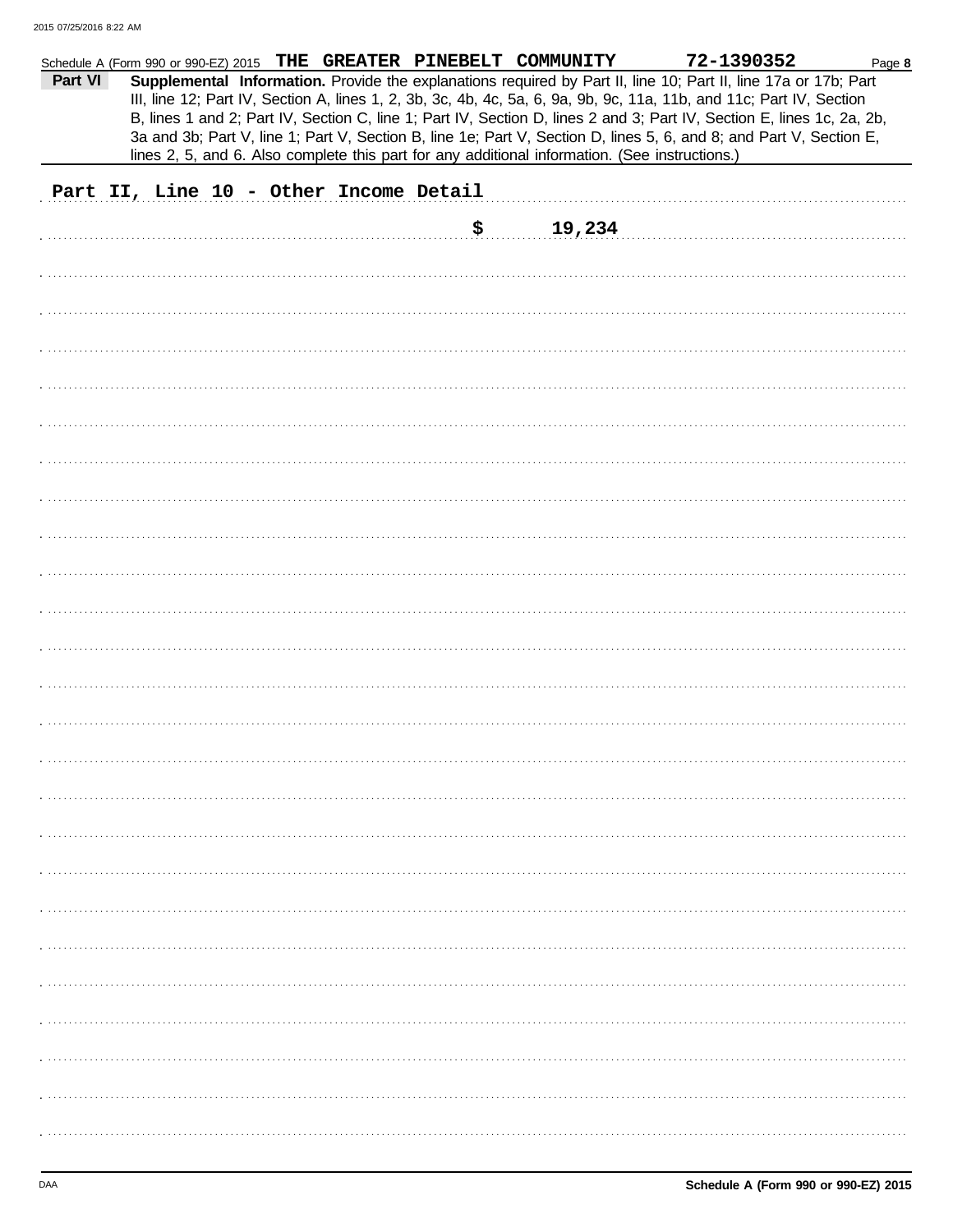|   | <b>SCHEDULE D</b>                                   |                                                                                                                                                                                                                                                              | <b>Supplemental Financial Statements</b>                                                          |                | OMB No. 1545-0047               |
|---|-----------------------------------------------------|--------------------------------------------------------------------------------------------------------------------------------------------------------------------------------------------------------------------------------------------------------------|---------------------------------------------------------------------------------------------------|----------------|---------------------------------|
|   | (Form 990)                                          |                                                                                                                                                                                                                                                              | u Complete if the organization answered "Yes" on Form 990,                                        |                |                                 |
|   | Department of the Treasury                          |                                                                                                                                                                                                                                                              | Part IV, line 6, 7, 8, 9, 10, 11a, 11b, 11c, 11d, 11e, 11f, 12a, or 12b.<br>u Attach to Form 990. |                | Open to Public                  |
|   | Internal Revenue Service                            | La Information about Schedule D (Form 990) and its instructions is at www.irs.gov/form990.                                                                                                                                                                   | <b>Inspection</b>                                                                                 |                |                                 |
|   | Name of the organization                            | Employer identification number                                                                                                                                                                                                                               |                                                                                                   |                |                                 |
|   | THE GREATER PINEBELT COMMUNITY<br><b>FOUNDATION</b> | 72-1390352                                                                                                                                                                                                                                                   |                                                                                                   |                |                                 |
|   | Part I                                              | Organizations Maintaining Donor Advised Funds or Other Similar Funds or Accounts.                                                                                                                                                                            |                                                                                                   |                |                                 |
|   |                                                     | Complete if the organization answered "Yes" on Form 990, Part IV, line 6.                                                                                                                                                                                    |                                                                                                   |                |                                 |
|   |                                                     |                                                                                                                                                                                                                                                              | (a) Donor advised funds                                                                           |                | (b) Funds and other accounts    |
| 1 | Total number at end of year                         |                                                                                                                                                                                                                                                              | 10                                                                                                |                |                                 |
| 2 |                                                     |                                                                                                                                                                                                                                                              | 2,079,434                                                                                         |                |                                 |
| 3 |                                                     |                                                                                                                                                                                                                                                              |                                                                                                   |                |                                 |
| 4 |                                                     |                                                                                                                                                                                                                                                              | 899,035                                                                                           |                |                                 |
| 5 |                                                     | Did the organization inform all donors and donor advisors in writing that the assets held in donor advised                                                                                                                                                   |                                                                                                   |                | $ X $ Yes                       |
| 6 |                                                     | Did the organization inform all grantees, donors, and donor advisors in writing that grant funds can be used                                                                                                                                                 |                                                                                                   |                | No                              |
|   |                                                     | only for charitable purposes and not for the benefit of the donor or donor advisor, or for any other purpose                                                                                                                                                 |                                                                                                   |                |                                 |
|   |                                                     |                                                                                                                                                                                                                                                              |                                                                                                   |                | $ \bar{\mathbf{X}} $ Yes<br>No  |
|   | Part II                                             | <b>Conservation Easements.</b>                                                                                                                                                                                                                               |                                                                                                   |                |                                 |
|   |                                                     | Complete if the organization answered "Yes" on Form 990, Part IV, line 7.                                                                                                                                                                                    |                                                                                                   |                |                                 |
|   |                                                     | Purpose(s) of conservation easements held by the organization (check all that apply).                                                                                                                                                                        |                                                                                                   |                |                                 |
|   |                                                     | Preservation of land for public use (e.g., recreation or education)                                                                                                                                                                                          | Preservation of a historically important land area                                                |                |                                 |
|   | Protection of natural habitat                       |                                                                                                                                                                                                                                                              | Preservation of a certified historic structure                                                    |                |                                 |
|   | Preservation of open space                          |                                                                                                                                                                                                                                                              |                                                                                                   |                |                                 |
| 2 | easement on the last day of the tax year.           | Complete lines 2a through 2d if the organization held a qualified conservation contribution in the form of a conservation                                                                                                                                    |                                                                                                   |                | Held at the End of the Tax Year |
| a |                                                     |                                                                                                                                                                                                                                                              |                                                                                                   | 2a             |                                 |
|   |                                                     |                                                                                                                                                                                                                                                              |                                                                                                   | 2 <sub>b</sub> |                                 |
| c |                                                     | Number of conservation easements on a certified historic structure included in (a) [[[[[ [ [ ]]]                                                                                                                                                             |                                                                                                   | 2c             |                                 |
|   |                                                     | d Number of conservation easements included in (c) acquired after 8/17/06, and not on a                                                                                                                                                                      |                                                                                                   |                |                                 |
|   |                                                     | historic structure listed in the National Register                                                                                                                                                                                                           |                                                                                                   | 2d             |                                 |
| 3 |                                                     | Number of conservation easements modified, transferred, released, extinguished, or terminated by the organization during the                                                                                                                                 |                                                                                                   |                |                                 |
|   | tax year <b>u</b>                                   | Number of states where property subject to conservation easement is located u                                                                                                                                                                                |                                                                                                   |                |                                 |
| 5 |                                                     | Does the organization have a written policy regarding the periodic monitoring, inspection, handling of                                                                                                                                                       |                                                                                                   |                |                                 |
|   |                                                     |                                                                                                                                                                                                                                                              |                                                                                                   |                | $\Box$ Yes $\Box$ No            |
| 6 |                                                     | Staff and volunteer hours devoted to monitoring, inspecting, handling of violations, and enforcing conservation easements during the year                                                                                                                    |                                                                                                   |                |                                 |
|   | u <sub></sub>                                       |                                                                                                                                                                                                                                                              |                                                                                                   |                |                                 |
| 7 |                                                     | Amount of expenses incurred in monitoring, inspecting, handling of violations, and enforcing conservation easements during the year                                                                                                                          |                                                                                                   |                |                                 |
|   |                                                     |                                                                                                                                                                                                                                                              |                                                                                                   |                |                                 |
| 8 |                                                     | Does each conservation easement reported on line 2(d) above satisfy the requirements of section 170(h)(4)(B)(i)                                                                                                                                              |                                                                                                   |                |                                 |
|   |                                                     |                                                                                                                                                                                                                                                              |                                                                                                   |                | Yes<br>No                       |
| 9 |                                                     | In Part XIII, describe how the organization reports conservation easements in its revenue and expense statement, and                                                                                                                                         |                                                                                                   |                |                                 |
|   |                                                     | balance sheet, and include, if applicable, the text of the footnote to the organization's financial statements that describes the<br>organization's accounting for conservation easements.                                                                   |                                                                                                   |                |                                 |
|   | Part III                                            | Organizations Maintaining Collections of Art, Historical Treasures, or Other Similar Assets.                                                                                                                                                                 |                                                                                                   |                |                                 |
|   |                                                     | Complete if the organization answered "Yes" on Form 990, Part IV, line 8.                                                                                                                                                                                    |                                                                                                   |                |                                 |
|   |                                                     | 1a If the organization elected, as permitted under SFAS 116 (ASC 958), not to report in its revenue statement and balance sheet                                                                                                                              |                                                                                                   |                |                                 |
|   |                                                     | works of art, historical treasures, or other similar assets held for public exhibition, education, or research in furtherance of                                                                                                                             |                                                                                                   |                |                                 |
|   |                                                     | public service, provide, in Part XIII, the text of the footnote to its financial statements that describes these items.<br><b>b</b> If the organization elected, as permitted under SFAS 116 (ASC 958), to report in its revenue statement and balance sheet |                                                                                                   |                |                                 |
|   |                                                     | works of art, historical treasures, or other similar assets held for public exhibition, education, or research in furtherance of                                                                                                                             |                                                                                                   |                |                                 |
|   |                                                     | public service, provide the following amounts relating to these items:                                                                                                                                                                                       |                                                                                                   |                |                                 |
|   |                                                     |                                                                                                                                                                                                                                                              |                                                                                                   |                | $\mathbf{u}$ \$                 |
|   | (ii) Assets included in Form 990, Part X            |                                                                                                                                                                                                                                                              |                                                                                                   |                |                                 |
| 2 |                                                     | If the organization received or held works of art, historical treasures, or other similar assets for financial gain, provide the                                                                                                                             |                                                                                                   |                |                                 |
|   |                                                     | following amounts required to be reported under SFAS 116 (ASC 958) relating to these items:                                                                                                                                                                  |                                                                                                   |                |                                 |
| а |                                                     |                                                                                                                                                                                                                                                              |                                                                                                   |                |                                 |
|   |                                                     |                                                                                                                                                                                                                                                              |                                                                                                   |                |                                 |

For Paperwork Reduction Act Notice, see the Instructions for Form 990.<br><sub>DAA</sub>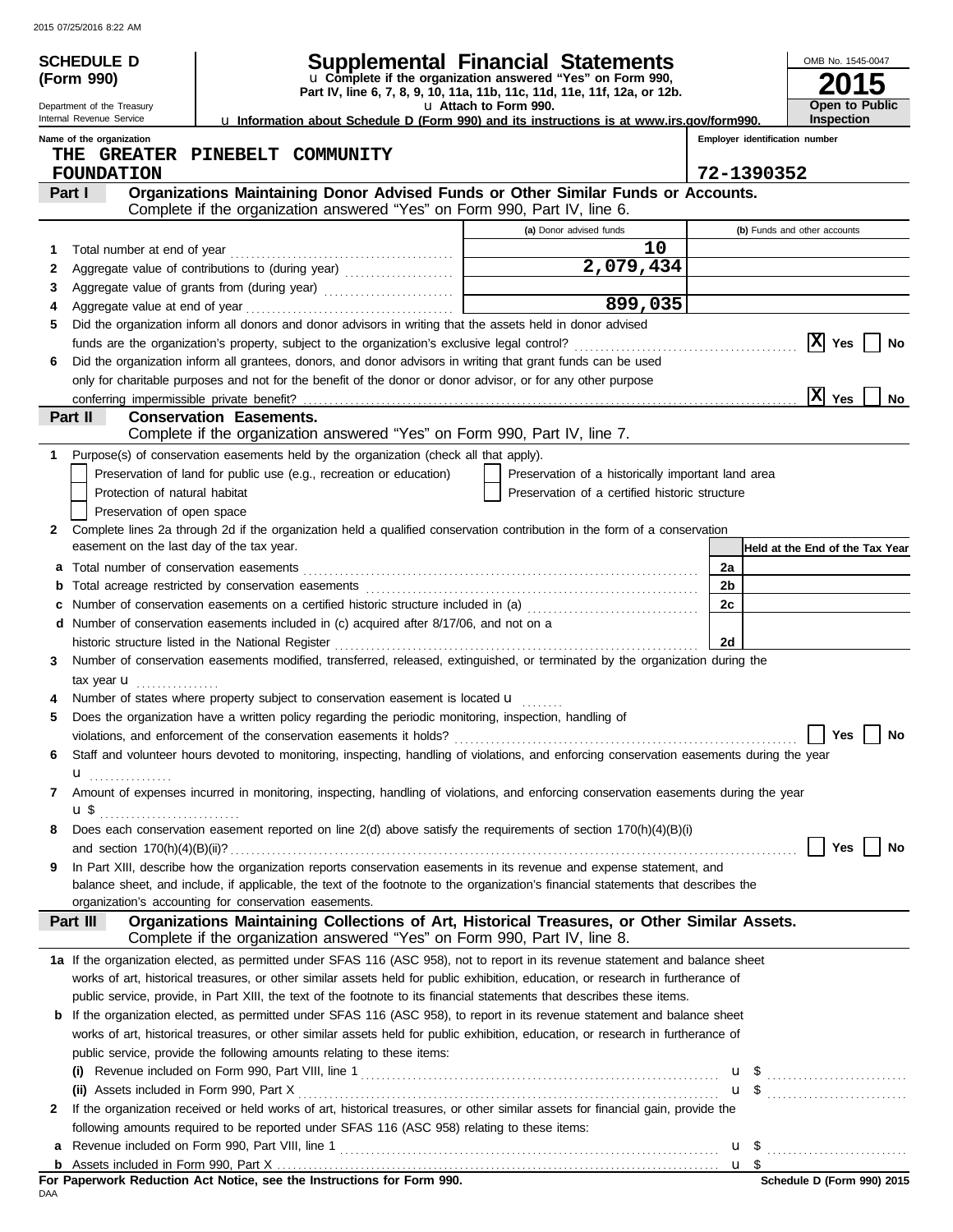| Organizations Maintaining Collections of Art, Historical Treasures, or Other Similar Assets (continued)<br>Part III<br>3 Using the organization's acquisition, accession, and other records, check any of the following that are a significant use of its<br>collection items (check all that apply):<br>Public exhibition<br>Loan or exchange programs<br>a<br>d<br>Scholarly research<br>b<br>е<br>Preservation for future generations<br>c<br>Provide a description of the organization's collections and explain how they further the organization's exempt purpose in Part<br>XIII.<br>During the year, did the organization solicit or receive donations of art, historical treasures, or other similar<br>5.<br><b>Yes</b><br>assets to be sold to raise funds rather than to be maintained as part of the organization's collection?<br>No<br>Part IV<br><b>Escrow and Custodial Arrangements.</b><br>Complete if the organization answered "Yes" on Form 990, Part IV, line 9, or reported an amount on Form<br>990, Part X, line 21.<br>1a Is the organization an agent, trustee, custodian or other intermediary for contributions or other assets not<br><b>Yes</b><br>No<br><b>b</b> If "Yes," explain the arrangement in Part XIII and complete the following table:<br>Amount<br>c Beginning balance <b>contract to the contract of the contract of the contract of the contract of the contract of the contract of the contract of the contract of the contract of the contract of the contract of the contract </b><br>1с<br>1 <sub>d</sub><br>1e<br>1f<br>Ending balance contains and account of the contact of the contact of the contact of the contact of the contact of the contact of the contact of the contact of the contact of the contact of the contact of the contact of the<br>2a Did the organization include an amount on Form 990, Part X, line 21, for escrow or custodial account liability?<br><b>Yes</b><br>No<br>Part V<br><b>Endowment Funds.</b><br>Complete if the organization answered "Yes" on Form 990, Part IV, line 10.<br>(c) Two years back<br>(d) Three years back<br>(e) Four years back<br>(a) Current year<br>(b) Prior year<br>1,868,941<br>1,528,834<br>1,548,471<br>1,510,936<br>1a Beginning of year balance<br>542,604<br>345,838<br>63,570<br>336,708<br>c Net investment earnings, gains, and<br>140,913<br>$-6,729$<br>213,103<br>177,930<br>75,922<br>264,590<br>243,395<br>277,172<br>d Grants or scholarships<br>e Other expenditures for facilities and<br>23,750<br>17,742<br>15,272<br>f Administrative expenses  <br>1,799,435<br>2,265,633<br>1,528,834<br>1,548,471<br>Provide the estimated percentage of the current year end balance (line 1g, column (a)) held as:<br>a Board designated or quasi-endowment $\mathbf{u} = 3.94$ %<br><b>b</b> Permanent endowment <b>u</b><br>. %<br>c Temporarily restricted endowment $\mathbf{u} = 96.06$ % |
|---------------------------------------------------------------------------------------------------------------------------------------------------------------------------------------------------------------------------------------------------------------------------------------------------------------------------------------------------------------------------------------------------------------------------------------------------------------------------------------------------------------------------------------------------------------------------------------------------------------------------------------------------------------------------------------------------------------------------------------------------------------------------------------------------------------------------------------------------------------------------------------------------------------------------------------------------------------------------------------------------------------------------------------------------------------------------------------------------------------------------------------------------------------------------------------------------------------------------------------------------------------------------------------------------------------------------------------------------------------------------------------------------------------------------------------------------------------------------------------------------------------------------------------------------------------------------------------------------------------------------------------------------------------------------------------------------------------------------------------------------------------------------------------------------------------------------------------------------------------------------------------------------------------------------------------------------------------------------------------------------------------------------------------------------------------------------------------------------------------------------------------------------------------------------------------------------------------------------------------------------------------------------------------------------------------------------------------------------------------------------------------------------------------------------------------------------------------------------------------------------------------------------------------------------------------------------------------------------------------------------------------------------------------------------------------------------------------------------------------------------------------------------------------------------------------------------------------------------------------------------------------------------------------------------|
|                                                                                                                                                                                                                                                                                                                                                                                                                                                                                                                                                                                                                                                                                                                                                                                                                                                                                                                                                                                                                                                                                                                                                                                                                                                                                                                                                                                                                                                                                                                                                                                                                                                                                                                                                                                                                                                                                                                                                                                                                                                                                                                                                                                                                                                                                                                                                                                                                                                                                                                                                                                                                                                                                                                                                                                                                                                                                                                           |
|                                                                                                                                                                                                                                                                                                                                                                                                                                                                                                                                                                                                                                                                                                                                                                                                                                                                                                                                                                                                                                                                                                                                                                                                                                                                                                                                                                                                                                                                                                                                                                                                                                                                                                                                                                                                                                                                                                                                                                                                                                                                                                                                                                                                                                                                                                                                                                                                                                                                                                                                                                                                                                                                                                                                                                                                                                                                                                                           |
|                                                                                                                                                                                                                                                                                                                                                                                                                                                                                                                                                                                                                                                                                                                                                                                                                                                                                                                                                                                                                                                                                                                                                                                                                                                                                                                                                                                                                                                                                                                                                                                                                                                                                                                                                                                                                                                                                                                                                                                                                                                                                                                                                                                                                                                                                                                                                                                                                                                                                                                                                                                                                                                                                                                                                                                                                                                                                                                           |
|                                                                                                                                                                                                                                                                                                                                                                                                                                                                                                                                                                                                                                                                                                                                                                                                                                                                                                                                                                                                                                                                                                                                                                                                                                                                                                                                                                                                                                                                                                                                                                                                                                                                                                                                                                                                                                                                                                                                                                                                                                                                                                                                                                                                                                                                                                                                                                                                                                                                                                                                                                                                                                                                                                                                                                                                                                                                                                                           |
|                                                                                                                                                                                                                                                                                                                                                                                                                                                                                                                                                                                                                                                                                                                                                                                                                                                                                                                                                                                                                                                                                                                                                                                                                                                                                                                                                                                                                                                                                                                                                                                                                                                                                                                                                                                                                                                                                                                                                                                                                                                                                                                                                                                                                                                                                                                                                                                                                                                                                                                                                                                                                                                                                                                                                                                                                                                                                                                           |
|                                                                                                                                                                                                                                                                                                                                                                                                                                                                                                                                                                                                                                                                                                                                                                                                                                                                                                                                                                                                                                                                                                                                                                                                                                                                                                                                                                                                                                                                                                                                                                                                                                                                                                                                                                                                                                                                                                                                                                                                                                                                                                                                                                                                                                                                                                                                                                                                                                                                                                                                                                                                                                                                                                                                                                                                                                                                                                                           |
|                                                                                                                                                                                                                                                                                                                                                                                                                                                                                                                                                                                                                                                                                                                                                                                                                                                                                                                                                                                                                                                                                                                                                                                                                                                                                                                                                                                                                                                                                                                                                                                                                                                                                                                                                                                                                                                                                                                                                                                                                                                                                                                                                                                                                                                                                                                                                                                                                                                                                                                                                                                                                                                                                                                                                                                                                                                                                                                           |
|                                                                                                                                                                                                                                                                                                                                                                                                                                                                                                                                                                                                                                                                                                                                                                                                                                                                                                                                                                                                                                                                                                                                                                                                                                                                                                                                                                                                                                                                                                                                                                                                                                                                                                                                                                                                                                                                                                                                                                                                                                                                                                                                                                                                                                                                                                                                                                                                                                                                                                                                                                                                                                                                                                                                                                                                                                                                                                                           |
|                                                                                                                                                                                                                                                                                                                                                                                                                                                                                                                                                                                                                                                                                                                                                                                                                                                                                                                                                                                                                                                                                                                                                                                                                                                                                                                                                                                                                                                                                                                                                                                                                                                                                                                                                                                                                                                                                                                                                                                                                                                                                                                                                                                                                                                                                                                                                                                                                                                                                                                                                                                                                                                                                                                                                                                                                                                                                                                           |
|                                                                                                                                                                                                                                                                                                                                                                                                                                                                                                                                                                                                                                                                                                                                                                                                                                                                                                                                                                                                                                                                                                                                                                                                                                                                                                                                                                                                                                                                                                                                                                                                                                                                                                                                                                                                                                                                                                                                                                                                                                                                                                                                                                                                                                                                                                                                                                                                                                                                                                                                                                                                                                                                                                                                                                                                                                                                                                                           |
|                                                                                                                                                                                                                                                                                                                                                                                                                                                                                                                                                                                                                                                                                                                                                                                                                                                                                                                                                                                                                                                                                                                                                                                                                                                                                                                                                                                                                                                                                                                                                                                                                                                                                                                                                                                                                                                                                                                                                                                                                                                                                                                                                                                                                                                                                                                                                                                                                                                                                                                                                                                                                                                                                                                                                                                                                                                                                                                           |
|                                                                                                                                                                                                                                                                                                                                                                                                                                                                                                                                                                                                                                                                                                                                                                                                                                                                                                                                                                                                                                                                                                                                                                                                                                                                                                                                                                                                                                                                                                                                                                                                                                                                                                                                                                                                                                                                                                                                                                                                                                                                                                                                                                                                                                                                                                                                                                                                                                                                                                                                                                                                                                                                                                                                                                                                                                                                                                                           |
|                                                                                                                                                                                                                                                                                                                                                                                                                                                                                                                                                                                                                                                                                                                                                                                                                                                                                                                                                                                                                                                                                                                                                                                                                                                                                                                                                                                                                                                                                                                                                                                                                                                                                                                                                                                                                                                                                                                                                                                                                                                                                                                                                                                                                                                                                                                                                                                                                                                                                                                                                                                                                                                                                                                                                                                                                                                                                                                           |
|                                                                                                                                                                                                                                                                                                                                                                                                                                                                                                                                                                                                                                                                                                                                                                                                                                                                                                                                                                                                                                                                                                                                                                                                                                                                                                                                                                                                                                                                                                                                                                                                                                                                                                                                                                                                                                                                                                                                                                                                                                                                                                                                                                                                                                                                                                                                                                                                                                                                                                                                                                                                                                                                                                                                                                                                                                                                                                                           |
|                                                                                                                                                                                                                                                                                                                                                                                                                                                                                                                                                                                                                                                                                                                                                                                                                                                                                                                                                                                                                                                                                                                                                                                                                                                                                                                                                                                                                                                                                                                                                                                                                                                                                                                                                                                                                                                                                                                                                                                                                                                                                                                                                                                                                                                                                                                                                                                                                                                                                                                                                                                                                                                                                                                                                                                                                                                                                                                           |
|                                                                                                                                                                                                                                                                                                                                                                                                                                                                                                                                                                                                                                                                                                                                                                                                                                                                                                                                                                                                                                                                                                                                                                                                                                                                                                                                                                                                                                                                                                                                                                                                                                                                                                                                                                                                                                                                                                                                                                                                                                                                                                                                                                                                                                                                                                                                                                                                                                                                                                                                                                                                                                                                                                                                                                                                                                                                                                                           |
|                                                                                                                                                                                                                                                                                                                                                                                                                                                                                                                                                                                                                                                                                                                                                                                                                                                                                                                                                                                                                                                                                                                                                                                                                                                                                                                                                                                                                                                                                                                                                                                                                                                                                                                                                                                                                                                                                                                                                                                                                                                                                                                                                                                                                                                                                                                                                                                                                                                                                                                                                                                                                                                                                                                                                                                                                                                                                                                           |
|                                                                                                                                                                                                                                                                                                                                                                                                                                                                                                                                                                                                                                                                                                                                                                                                                                                                                                                                                                                                                                                                                                                                                                                                                                                                                                                                                                                                                                                                                                                                                                                                                                                                                                                                                                                                                                                                                                                                                                                                                                                                                                                                                                                                                                                                                                                                                                                                                                                                                                                                                                                                                                                                                                                                                                                                                                                                                                                           |
|                                                                                                                                                                                                                                                                                                                                                                                                                                                                                                                                                                                                                                                                                                                                                                                                                                                                                                                                                                                                                                                                                                                                                                                                                                                                                                                                                                                                                                                                                                                                                                                                                                                                                                                                                                                                                                                                                                                                                                                                                                                                                                                                                                                                                                                                                                                                                                                                                                                                                                                                                                                                                                                                                                                                                                                                                                                                                                                           |
|                                                                                                                                                                                                                                                                                                                                                                                                                                                                                                                                                                                                                                                                                                                                                                                                                                                                                                                                                                                                                                                                                                                                                                                                                                                                                                                                                                                                                                                                                                                                                                                                                                                                                                                                                                                                                                                                                                                                                                                                                                                                                                                                                                                                                                                                                                                                                                                                                                                                                                                                                                                                                                                                                                                                                                                                                                                                                                                           |
|                                                                                                                                                                                                                                                                                                                                                                                                                                                                                                                                                                                                                                                                                                                                                                                                                                                                                                                                                                                                                                                                                                                                                                                                                                                                                                                                                                                                                                                                                                                                                                                                                                                                                                                                                                                                                                                                                                                                                                                                                                                                                                                                                                                                                                                                                                                                                                                                                                                                                                                                                                                                                                                                                                                                                                                                                                                                                                                           |
|                                                                                                                                                                                                                                                                                                                                                                                                                                                                                                                                                                                                                                                                                                                                                                                                                                                                                                                                                                                                                                                                                                                                                                                                                                                                                                                                                                                                                                                                                                                                                                                                                                                                                                                                                                                                                                                                                                                                                                                                                                                                                                                                                                                                                                                                                                                                                                                                                                                                                                                                                                                                                                                                                                                                                                                                                                                                                                                           |
|                                                                                                                                                                                                                                                                                                                                                                                                                                                                                                                                                                                                                                                                                                                                                                                                                                                                                                                                                                                                                                                                                                                                                                                                                                                                                                                                                                                                                                                                                                                                                                                                                                                                                                                                                                                                                                                                                                                                                                                                                                                                                                                                                                                                                                                                                                                                                                                                                                                                                                                                                                                                                                                                                                                                                                                                                                                                                                                           |
|                                                                                                                                                                                                                                                                                                                                                                                                                                                                                                                                                                                                                                                                                                                                                                                                                                                                                                                                                                                                                                                                                                                                                                                                                                                                                                                                                                                                                                                                                                                                                                                                                                                                                                                                                                                                                                                                                                                                                                                                                                                                                                                                                                                                                                                                                                                                                                                                                                                                                                                                                                                                                                                                                                                                                                                                                                                                                                                           |
|                                                                                                                                                                                                                                                                                                                                                                                                                                                                                                                                                                                                                                                                                                                                                                                                                                                                                                                                                                                                                                                                                                                                                                                                                                                                                                                                                                                                                                                                                                                                                                                                                                                                                                                                                                                                                                                                                                                                                                                                                                                                                                                                                                                                                                                                                                                                                                                                                                                                                                                                                                                                                                                                                                                                                                                                                                                                                                                           |
|                                                                                                                                                                                                                                                                                                                                                                                                                                                                                                                                                                                                                                                                                                                                                                                                                                                                                                                                                                                                                                                                                                                                                                                                                                                                                                                                                                                                                                                                                                                                                                                                                                                                                                                                                                                                                                                                                                                                                                                                                                                                                                                                                                                                                                                                                                                                                                                                                                                                                                                                                                                                                                                                                                                                                                                                                                                                                                                           |
|                                                                                                                                                                                                                                                                                                                                                                                                                                                                                                                                                                                                                                                                                                                                                                                                                                                                                                                                                                                                                                                                                                                                                                                                                                                                                                                                                                                                                                                                                                                                                                                                                                                                                                                                                                                                                                                                                                                                                                                                                                                                                                                                                                                                                                                                                                                                                                                                                                                                                                                                                                                                                                                                                                                                                                                                                                                                                                                           |
|                                                                                                                                                                                                                                                                                                                                                                                                                                                                                                                                                                                                                                                                                                                                                                                                                                                                                                                                                                                                                                                                                                                                                                                                                                                                                                                                                                                                                                                                                                                                                                                                                                                                                                                                                                                                                                                                                                                                                                                                                                                                                                                                                                                                                                                                                                                                                                                                                                                                                                                                                                                                                                                                                                                                                                                                                                                                                                                           |
|                                                                                                                                                                                                                                                                                                                                                                                                                                                                                                                                                                                                                                                                                                                                                                                                                                                                                                                                                                                                                                                                                                                                                                                                                                                                                                                                                                                                                                                                                                                                                                                                                                                                                                                                                                                                                                                                                                                                                                                                                                                                                                                                                                                                                                                                                                                                                                                                                                                                                                                                                                                                                                                                                                                                                                                                                                                                                                                           |
|                                                                                                                                                                                                                                                                                                                                                                                                                                                                                                                                                                                                                                                                                                                                                                                                                                                                                                                                                                                                                                                                                                                                                                                                                                                                                                                                                                                                                                                                                                                                                                                                                                                                                                                                                                                                                                                                                                                                                                                                                                                                                                                                                                                                                                                                                                                                                                                                                                                                                                                                                                                                                                                                                                                                                                                                                                                                                                                           |
|                                                                                                                                                                                                                                                                                                                                                                                                                                                                                                                                                                                                                                                                                                                                                                                                                                                                                                                                                                                                                                                                                                                                                                                                                                                                                                                                                                                                                                                                                                                                                                                                                                                                                                                                                                                                                                                                                                                                                                                                                                                                                                                                                                                                                                                                                                                                                                                                                                                                                                                                                                                                                                                                                                                                                                                                                                                                                                                           |
|                                                                                                                                                                                                                                                                                                                                                                                                                                                                                                                                                                                                                                                                                                                                                                                                                                                                                                                                                                                                                                                                                                                                                                                                                                                                                                                                                                                                                                                                                                                                                                                                                                                                                                                                                                                                                                                                                                                                                                                                                                                                                                                                                                                                                                                                                                                                                                                                                                                                                                                                                                                                                                                                                                                                                                                                                                                                                                                           |
|                                                                                                                                                                                                                                                                                                                                                                                                                                                                                                                                                                                                                                                                                                                                                                                                                                                                                                                                                                                                                                                                                                                                                                                                                                                                                                                                                                                                                                                                                                                                                                                                                                                                                                                                                                                                                                                                                                                                                                                                                                                                                                                                                                                                                                                                                                                                                                                                                                                                                                                                                                                                                                                                                                                                                                                                                                                                                                                           |
|                                                                                                                                                                                                                                                                                                                                                                                                                                                                                                                                                                                                                                                                                                                                                                                                                                                                                                                                                                                                                                                                                                                                                                                                                                                                                                                                                                                                                                                                                                                                                                                                                                                                                                                                                                                                                                                                                                                                                                                                                                                                                                                                                                                                                                                                                                                                                                                                                                                                                                                                                                                                                                                                                                                                                                                                                                                                                                                           |
|                                                                                                                                                                                                                                                                                                                                                                                                                                                                                                                                                                                                                                                                                                                                                                                                                                                                                                                                                                                                                                                                                                                                                                                                                                                                                                                                                                                                                                                                                                                                                                                                                                                                                                                                                                                                                                                                                                                                                                                                                                                                                                                                                                                                                                                                                                                                                                                                                                                                                                                                                                                                                                                                                                                                                                                                                                                                                                                           |
|                                                                                                                                                                                                                                                                                                                                                                                                                                                                                                                                                                                                                                                                                                                                                                                                                                                                                                                                                                                                                                                                                                                                                                                                                                                                                                                                                                                                                                                                                                                                                                                                                                                                                                                                                                                                                                                                                                                                                                                                                                                                                                                                                                                                                                                                                                                                                                                                                                                                                                                                                                                                                                                                                                                                                                                                                                                                                                                           |
|                                                                                                                                                                                                                                                                                                                                                                                                                                                                                                                                                                                                                                                                                                                                                                                                                                                                                                                                                                                                                                                                                                                                                                                                                                                                                                                                                                                                                                                                                                                                                                                                                                                                                                                                                                                                                                                                                                                                                                                                                                                                                                                                                                                                                                                                                                                                                                                                                                                                                                                                                                                                                                                                                                                                                                                                                                                                                                                           |
|                                                                                                                                                                                                                                                                                                                                                                                                                                                                                                                                                                                                                                                                                                                                                                                                                                                                                                                                                                                                                                                                                                                                                                                                                                                                                                                                                                                                                                                                                                                                                                                                                                                                                                                                                                                                                                                                                                                                                                                                                                                                                                                                                                                                                                                                                                                                                                                                                                                                                                                                                                                                                                                                                                                                                                                                                                                                                                                           |
| The percentages on lines 2a, 2b, and 2c should equal 100%.                                                                                                                                                                                                                                                                                                                                                                                                                                                                                                                                                                                                                                                                                                                                                                                                                                                                                                                                                                                                                                                                                                                                                                                                                                                                                                                                                                                                                                                                                                                                                                                                                                                                                                                                                                                                                                                                                                                                                                                                                                                                                                                                                                                                                                                                                                                                                                                                                                                                                                                                                                                                                                                                                                                                                                                                                                                                |
| 3a Are there endowment funds not in the possession of the organization that are held and administered for the                                                                                                                                                                                                                                                                                                                                                                                                                                                                                                                                                                                                                                                                                                                                                                                                                                                                                                                                                                                                                                                                                                                                                                                                                                                                                                                                                                                                                                                                                                                                                                                                                                                                                                                                                                                                                                                                                                                                                                                                                                                                                                                                                                                                                                                                                                                                                                                                                                                                                                                                                                                                                                                                                                                                                                                                             |
| Yes<br>organization by:<br>No                                                                                                                                                                                                                                                                                                                                                                                                                                                                                                                                                                                                                                                                                                                                                                                                                                                                                                                                                                                                                                                                                                                                                                                                                                                                                                                                                                                                                                                                                                                                                                                                                                                                                                                                                                                                                                                                                                                                                                                                                                                                                                                                                                                                                                                                                                                                                                                                                                                                                                                                                                                                                                                                                                                                                                                                                                                                                             |
| X<br>3a(i)                                                                                                                                                                                                                                                                                                                                                                                                                                                                                                                                                                                                                                                                                                                                                                                                                                                                                                                                                                                                                                                                                                                                                                                                                                                                                                                                                                                                                                                                                                                                                                                                                                                                                                                                                                                                                                                                                                                                                                                                                                                                                                                                                                                                                                                                                                                                                                                                                                                                                                                                                                                                                                                                                                                                                                                                                                                                                                                |
| $\mathbf x$<br> 3a(ii)                                                                                                                                                                                                                                                                                                                                                                                                                                                                                                                                                                                                                                                                                                                                                                                                                                                                                                                                                                                                                                                                                                                                                                                                                                                                                                                                                                                                                                                                                                                                                                                                                                                                                                                                                                                                                                                                                                                                                                                                                                                                                                                                                                                                                                                                                                                                                                                                                                                                                                                                                                                                                                                                                                                                                                                                                                                                                                    |
| 3b                                                                                                                                                                                                                                                                                                                                                                                                                                                                                                                                                                                                                                                                                                                                                                                                                                                                                                                                                                                                                                                                                                                                                                                                                                                                                                                                                                                                                                                                                                                                                                                                                                                                                                                                                                                                                                                                                                                                                                                                                                                                                                                                                                                                                                                                                                                                                                                                                                                                                                                                                                                                                                                                                                                                                                                                                                                                                                                        |
| Describe in Part XIII the intended uses of the organization's endowment funds.                                                                                                                                                                                                                                                                                                                                                                                                                                                                                                                                                                                                                                                                                                                                                                                                                                                                                                                                                                                                                                                                                                                                                                                                                                                                                                                                                                                                                                                                                                                                                                                                                                                                                                                                                                                                                                                                                                                                                                                                                                                                                                                                                                                                                                                                                                                                                                                                                                                                                                                                                                                                                                                                                                                                                                                                                                            |
| Land, Buildings, and Equipment.<br>Part VI                                                                                                                                                                                                                                                                                                                                                                                                                                                                                                                                                                                                                                                                                                                                                                                                                                                                                                                                                                                                                                                                                                                                                                                                                                                                                                                                                                                                                                                                                                                                                                                                                                                                                                                                                                                                                                                                                                                                                                                                                                                                                                                                                                                                                                                                                                                                                                                                                                                                                                                                                                                                                                                                                                                                                                                                                                                                                |
| Complete if the organization answered "Yes" on Form 990, Part IV, line 11a. See Form 990, Part X, line 10.                                                                                                                                                                                                                                                                                                                                                                                                                                                                                                                                                                                                                                                                                                                                                                                                                                                                                                                                                                                                                                                                                                                                                                                                                                                                                                                                                                                                                                                                                                                                                                                                                                                                                                                                                                                                                                                                                                                                                                                                                                                                                                                                                                                                                                                                                                                                                                                                                                                                                                                                                                                                                                                                                                                                                                                                                |
| Description of property<br>(a) Cost or other basis<br>(b) Cost or other basis<br>(c) Accumulated<br>(d) Book value                                                                                                                                                                                                                                                                                                                                                                                                                                                                                                                                                                                                                                                                                                                                                                                                                                                                                                                                                                                                                                                                                                                                                                                                                                                                                                                                                                                                                                                                                                                                                                                                                                                                                                                                                                                                                                                                                                                                                                                                                                                                                                                                                                                                                                                                                                                                                                                                                                                                                                                                                                                                                                                                                                                                                                                                        |
| (investment)<br>(other)<br>depreciation                                                                                                                                                                                                                                                                                                                                                                                                                                                                                                                                                                                                                                                                                                                                                                                                                                                                                                                                                                                                                                                                                                                                                                                                                                                                                                                                                                                                                                                                                                                                                                                                                                                                                                                                                                                                                                                                                                                                                                                                                                                                                                                                                                                                                                                                                                                                                                                                                                                                                                                                                                                                                                                                                                                                                                                                                                                                                   |
|                                                                                                                                                                                                                                                                                                                                                                                                                                                                                                                                                                                                                                                                                                                                                                                                                                                                                                                                                                                                                                                                                                                                                                                                                                                                                                                                                                                                                                                                                                                                                                                                                                                                                                                                                                                                                                                                                                                                                                                                                                                                                                                                                                                                                                                                                                                                                                                                                                                                                                                                                                                                                                                                                                                                                                                                                                                                                                                           |
| b                                                                                                                                                                                                                                                                                                                                                                                                                                                                                                                                                                                                                                                                                                                                                                                                                                                                                                                                                                                                                                                                                                                                                                                                                                                                                                                                                                                                                                                                                                                                                                                                                                                                                                                                                                                                                                                                                                                                                                                                                                                                                                                                                                                                                                                                                                                                                                                                                                                                                                                                                                                                                                                                                                                                                                                                                                                                                                                         |
| c Leasehold improvements                                                                                                                                                                                                                                                                                                                                                                                                                                                                                                                                                                                                                                                                                                                                                                                                                                                                                                                                                                                                                                                                                                                                                                                                                                                                                                                                                                                                                                                                                                                                                                                                                                                                                                                                                                                                                                                                                                                                                                                                                                                                                                                                                                                                                                                                                                                                                                                                                                                                                                                                                                                                                                                                                                                                                                                                                                                                                                  |
| 7,128<br>242<br>6,886                                                                                                                                                                                                                                                                                                                                                                                                                                                                                                                                                                                                                                                                                                                                                                                                                                                                                                                                                                                                                                                                                                                                                                                                                                                                                                                                                                                                                                                                                                                                                                                                                                                                                                                                                                                                                                                                                                                                                                                                                                                                                                                                                                                                                                                                                                                                                                                                                                                                                                                                                                                                                                                                                                                                                                                                                                                                                                     |
| 11,833<br>75,673<br>63,840<br>e Other                                                                                                                                                                                                                                                                                                                                                                                                                                                                                                                                                                                                                                                                                                                                                                                                                                                                                                                                                                                                                                                                                                                                                                                                                                                                                                                                                                                                                                                                                                                                                                                                                                                                                                                                                                                                                                                                                                                                                                                                                                                                                                                                                                                                                                                                                                                                                                                                                                                                                                                                                                                                                                                                                                                                                                                                                                                                                     |
| Total. Add lines 1a through 1e. (Column (d) must equal Form 990, Part X, column (B), line 10c.)<br>12,075<br>u                                                                                                                                                                                                                                                                                                                                                                                                                                                                                                                                                                                                                                                                                                                                                                                                                                                                                                                                                                                                                                                                                                                                                                                                                                                                                                                                                                                                                                                                                                                                                                                                                                                                                                                                                                                                                                                                                                                                                                                                                                                                                                                                                                                                                                                                                                                                                                                                                                                                                                                                                                                                                                                                                                                                                                                                            |

**Schedule D (Form 990) 2015**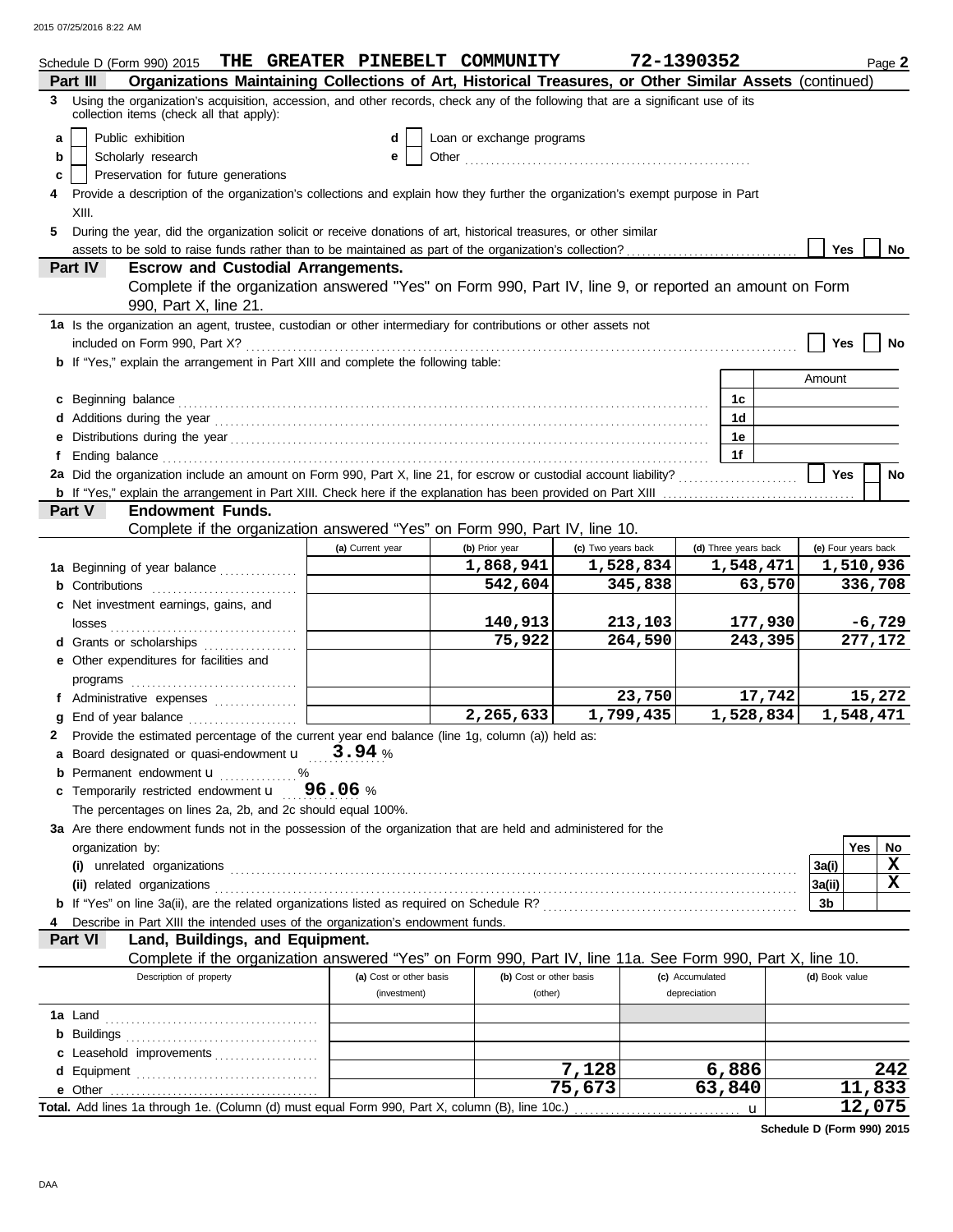| Schedule D (Form 990) 2015  |                                                                                                              |                              |                                         |                 | THE GREATER PINEBELT COMMUNITY | 72-1390352                                                                                                 | Page 3         |
|-----------------------------|--------------------------------------------------------------------------------------------------------------|------------------------------|-----------------------------------------|-----------------|--------------------------------|------------------------------------------------------------------------------------------------------------|----------------|
| <b>Part VII</b>             | Investments-Other Securities.                                                                                |                              |                                         |                 |                                |                                                                                                            |                |
|                             |                                                                                                              |                              |                                         |                 |                                | Complete if the organization answered "Yes" on Form 990, Part IV, line 11b. See Form 990, Part X, line 12. |                |
|                             |                                                                                                              |                              | (a) Description of security or category |                 | (b) Book value                 | (c) Method of valuation:                                                                                   |                |
|                             |                                                                                                              |                              | (including name of security)            |                 |                                | Cost or end-of-year market value                                                                           |                |
|                             |                                                                                                              |                              |                                         |                 |                                |                                                                                                            |                |
|                             |                                                                                                              |                              |                                         |                 |                                |                                                                                                            |                |
|                             | (3) Other $\ldots$ $\ldots$ $\ldots$ $\ldots$ $\ldots$ $\ldots$ $\ldots$ $\ldots$ $\ldots$ $\ldots$ $\ldots$ |                              |                                         |                 |                                |                                                                                                            |                |
| (A)                         |                                                                                                              |                              |                                         |                 |                                |                                                                                                            |                |
|                             |                                                                                                              |                              |                                         |                 |                                |                                                                                                            |                |
| (C)                         |                                                                                                              |                              |                                         |                 |                                |                                                                                                            |                |
|                             |                                                                                                              |                              |                                         |                 |                                |                                                                                                            |                |
| $\ldots$ (E)                |                                                                                                              |                              |                                         |                 |                                |                                                                                                            |                |
| $\mathcal{F}(\mathsf{F})$   |                                                                                                              |                              |                                         |                 |                                |                                                                                                            |                |
| $\overline{\mathcal{L}}(G)$ |                                                                                                              |                              |                                         |                 |                                |                                                                                                            |                |
| (H)                         |                                                                                                              |                              |                                         |                 |                                |                                                                                                            |                |
|                             | Total. (Column (b) must equal Form 990, Part X, col. (B) line 12.) $\mathbf u$                               |                              |                                         |                 |                                |                                                                                                            |                |
| Part VIII                   | Investments-Program Related.                                                                                 |                              |                                         |                 |                                |                                                                                                            |                |
|                             |                                                                                                              |                              |                                         |                 |                                | Complete if the organization answered "Yes" on Form 990, Part IV, line 11c. See Form 990, Part X, line 13. |                |
|                             |                                                                                                              |                              | (a) Description of investment           |                 | (b) Book value                 | (c) Method of valuation:                                                                                   |                |
|                             |                                                                                                              |                              |                                         |                 |                                | Cost or end-of-year market value                                                                           |                |
| (1)                         |                                                                                                              |                              |                                         |                 |                                |                                                                                                            |                |
| (2)                         |                                                                                                              |                              |                                         |                 |                                |                                                                                                            |                |
| (3)                         |                                                                                                              |                              |                                         |                 |                                |                                                                                                            |                |
| (4)                         |                                                                                                              |                              |                                         |                 |                                |                                                                                                            |                |
| (5)                         |                                                                                                              |                              |                                         |                 |                                |                                                                                                            |                |
| (6)                         |                                                                                                              |                              |                                         |                 |                                |                                                                                                            |                |
| (7)                         |                                                                                                              |                              |                                         |                 |                                |                                                                                                            |                |
| (8)                         |                                                                                                              |                              |                                         |                 |                                |                                                                                                            |                |
| (9)                         |                                                                                                              |                              |                                         |                 |                                |                                                                                                            |                |
|                             | Total. (Column (b) must equal Form 990, Part X, col. (B) line 13.) u                                         |                              |                                         |                 |                                |                                                                                                            |                |
| Part IX                     | Other Assets.                                                                                                |                              |                                         |                 |                                |                                                                                                            |                |
|                             |                                                                                                              |                              |                                         |                 |                                | Complete if the organization answered "Yes" on Form 990, Part IV, line 11d. See Form 990, Part X, line 15. |                |
|                             |                                                                                                              |                              |                                         | (a) Description |                                |                                                                                                            | (b) Book value |
| (1)                         |                                                                                                              |                              |                                         |                 |                                |                                                                                                            |                |
| (2)                         |                                                                                                              |                              |                                         |                 |                                |                                                                                                            |                |
| (3)                         |                                                                                                              |                              |                                         |                 |                                |                                                                                                            |                |
| (4)                         |                                                                                                              |                              |                                         |                 |                                |                                                                                                            |                |
| (5)                         |                                                                                                              |                              |                                         |                 |                                |                                                                                                            |                |
|                             |                                                                                                              |                              |                                         |                 |                                |                                                                                                            |                |
| $\frac{(6)}{(7)}$           |                                                                                                              |                              |                                         |                 |                                |                                                                                                            |                |
| (8)                         |                                                                                                              |                              |                                         |                 |                                |                                                                                                            |                |
| (9)                         |                                                                                                              |                              |                                         |                 |                                |                                                                                                            |                |
|                             | Total. (Column (b) must equal Form 990, Part X, col. (B) line 15.)                                           |                              |                                         |                 |                                | u                                                                                                          |                |
| Part X                      | Other Liabilities.                                                                                           |                              |                                         |                 |                                |                                                                                                            |                |
|                             |                                                                                                              |                              |                                         |                 |                                | Complete if the organization answered "Yes" on Form 990, Part IV, line 11e or 11f. See Form 990, Part X,   |                |
|                             | line 25.                                                                                                     |                              |                                         |                 |                                |                                                                                                            |                |
| 1.                          |                                                                                                              | (a) Description of liability |                                         |                 | (b) Book value                 |                                                                                                            |                |
| (1)                         | Federal income taxes                                                                                         |                              |                                         |                 |                                |                                                                                                            |                |
| (2)                         | FUNDS HELD IN AGENCY ENDOWMENT                                                                               |                              |                                         |                 | 515,340                        |                                                                                                            |                |
| (3)                         |                                                                                                              |                              |                                         |                 |                                |                                                                                                            |                |
| $\frac{(4)}{(5)}$<br>(6)    |                                                                                                              |                              |                                         |                 |                                |                                                                                                            |                |
|                             |                                                                                                              |                              |                                         |                 |                                |                                                                                                            |                |
|                             |                                                                                                              |                              |                                         |                 |                                |                                                                                                            |                |
| (7)                         |                                                                                                              |                              |                                         |                 |                                |                                                                                                            |                |
| (8)                         |                                                                                                              |                              |                                         |                 |                                |                                                                                                            |                |

Liability for uncertain tax positions. In Part XIII, provide the text of the footnote to the organization's financial statements that reports the **2.** organization's liability for uncertain tax positions under FIN 48 (ASC 740). Check here if the text of the footnote has been provided in Part XIII Total. (Column (b) must equal Form 990, Part X, col. (B) line 25.) u **515,340**

 $(9)$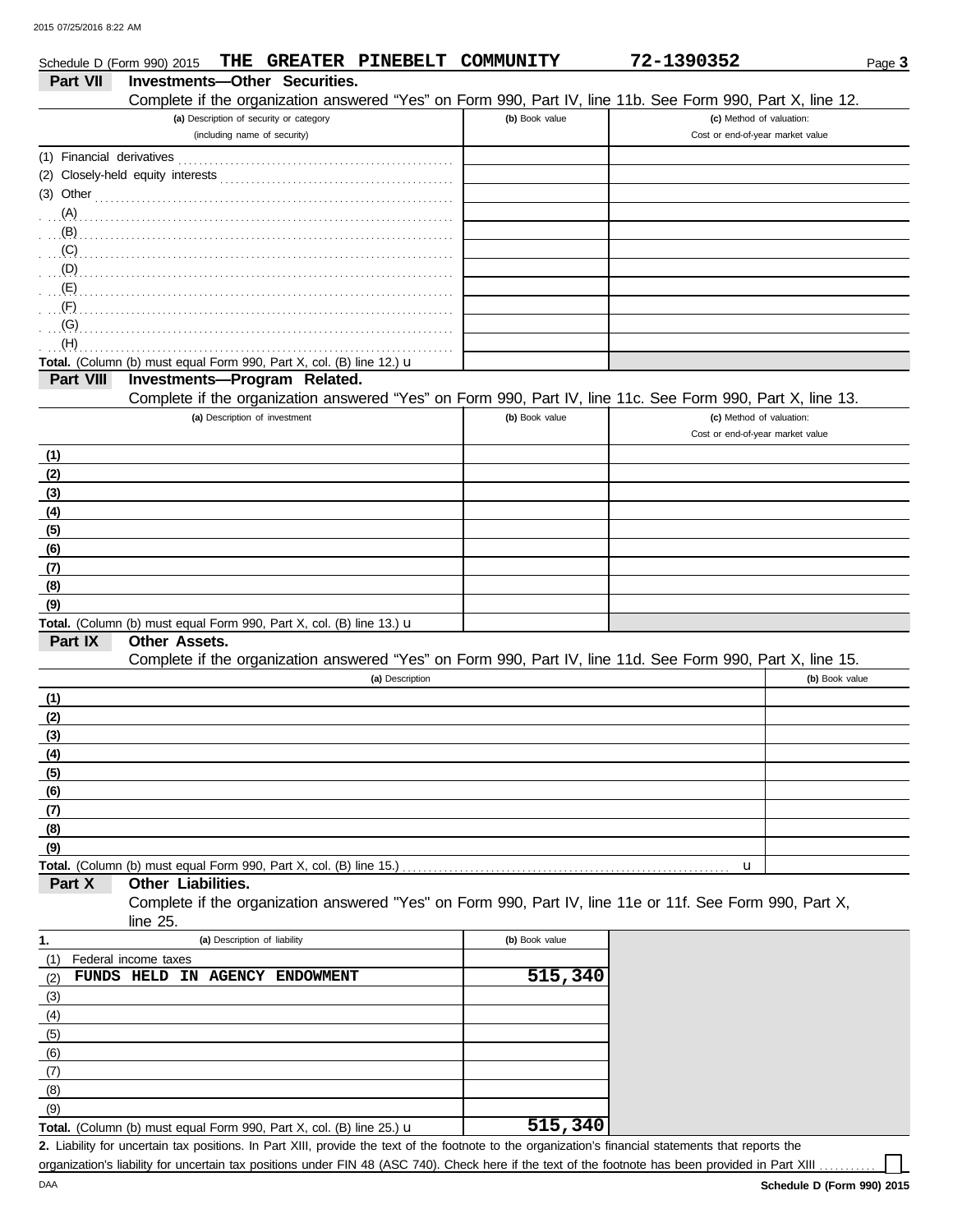| THE GREATER PINEBELT COMMUNITY<br>Schedule D (Form 990) 2015                                                                                                                                                                             |                | 72-1390352   | Page 4    |
|------------------------------------------------------------------------------------------------------------------------------------------------------------------------------------------------------------------------------------------|----------------|--------------|-----------|
| Reconciliation of Revenue per Audited Financial Statements With Revenue per Return.<br>Part XI                                                                                                                                           |                |              |           |
| Complete if the organization answered "Yes" on Form 990, Part IV, line 12a.                                                                                                                                                              |                |              |           |
| 1.                                                                                                                                                                                                                                       |                | $\mathbf{1}$ | 2,508,895 |
| Amounts included on line 1 but not on Form 990, Part VIII, line 12:<br>2                                                                                                                                                                 |                |              |           |
| а                                                                                                                                                                                                                                        | 2a             |              |           |
| <b>b</b> Donated services and use of facilities <b>constants</b> and the service of the series of facilities <b>by Donated Service 2016</b>                                                                                              | 2 <sub>b</sub> |              |           |
| c                                                                                                                                                                                                                                        | 2c             |              |           |
| d                                                                                                                                                                                                                                        | 2d             |              |           |
| Add lines 2a through 2d [11] Annual Material Material Material Material Material Material Material Material Material Material Material Material Material Material Material Material Material Material Material Material Materi<br>е      |                | 2e           |           |
| 3                                                                                                                                                                                                                                        |                | 3            | 2,508,895 |
| Amounts included on Form 990, Part VIII, line 12, but not on line 1:<br>4                                                                                                                                                                |                |              |           |
|                                                                                                                                                                                                                                          | 4a             |              |           |
|                                                                                                                                                                                                                                          | 4b             |              |           |
| c Add lines 4a and 4b                                                                                                                                                                                                                    |                | 4c           |           |
|                                                                                                                                                                                                                                          |                | 5            | 2,508,895 |
| Reconciliation of Expenses per Audited Financial Statements With Expenses per Return.<br>Part XII                                                                                                                                        |                |              |           |
| Complete if the organization answered "Yes" on Form 990, Part IV, line 12a.                                                                                                                                                              |                |              |           |
| Total expenses and losses per audited financial statements<br>1.                                                                                                                                                                         |                | $\mathbf{1}$ | 2,025,142 |
| Amounts included on line 1 but not on Form 990, Part IX, line 25:<br>2                                                                                                                                                                   |                |              |           |
| a                                                                                                                                                                                                                                        | 2a             |              |           |
|                                                                                                                                                                                                                                          | 2 <sub>b</sub> |              |           |
|                                                                                                                                                                                                                                          | 2 <sub>c</sub> |              |           |
| d                                                                                                                                                                                                                                        | 2d             |              |           |
|                                                                                                                                                                                                                                          |                | 2e           |           |
| 3                                                                                                                                                                                                                                        |                | 3            | 2,025,142 |
| Amounts included on Form 990, Part IX, line 25, but not on line 1:<br>4                                                                                                                                                                  |                |              |           |
|                                                                                                                                                                                                                                          | 4a             |              |           |
| <b>b</b> Other (Describe in Part XIII.) <b>CONSIDENT</b> 2014 12:2010 12:2010 12:2010 12:2010 12:2010 12:2010 12:2010 12:2010 12:2010 12:2010 12:2010 12:2010 12:2010 12:2010 12:2010 12:2010 12:2010 12:2010 12:2010 12:2010 12:2010 12 | 4 <sub>b</sub> |              |           |
| c Add lines 4a and 4b                                                                                                                                                                                                                    |                | 4c           |           |
|                                                                                                                                                                                                                                          |                | 5            | 2,025,142 |
| Part XIII Supplemental Information.                                                                                                                                                                                                      |                |              |           |
| Provide the descriptions required for Part II, lines 3, 5, and 9; Part III, lines 1a and 4; Part IV, lines 1b and 2b; Part V, line 4; Part X, line                                                                                       |                |              |           |
| 2; Part XI, lines 2d and 4b; and Part XII, lines 2d and 4b. Also complete this part to provide any additional information.                                                                                                               |                |              |           |
|                                                                                                                                                                                                                                          |                |              |           |
|                                                                                                                                                                                                                                          |                |              |           |
|                                                                                                                                                                                                                                          |                |              |           |
|                                                                                                                                                                                                                                          |                |              |           |
|                                                                                                                                                                                                                                          |                |              |           |
|                                                                                                                                                                                                                                          |                |              |           |
|                                                                                                                                                                                                                                          |                |              |           |
|                                                                                                                                                                                                                                          |                |              |           |
|                                                                                                                                                                                                                                          |                |              |           |
|                                                                                                                                                                                                                                          |                |              |           |
|                                                                                                                                                                                                                                          |                |              |           |
|                                                                                                                                                                                                                                          |                |              |           |
|                                                                                                                                                                                                                                          |                |              |           |
|                                                                                                                                                                                                                                          |                |              |           |
|                                                                                                                                                                                                                                          |                |              |           |
|                                                                                                                                                                                                                                          |                |              |           |
|                                                                                                                                                                                                                                          |                |              |           |
|                                                                                                                                                                                                                                          |                |              |           |
|                                                                                                                                                                                                                                          |                |              |           |
|                                                                                                                                                                                                                                          |                |              |           |
|                                                                                                                                                                                                                                          |                |              |           |
|                                                                                                                                                                                                                                          |                |              |           |
|                                                                                                                                                                                                                                          |                |              |           |
|                                                                                                                                                                                                                                          |                |              |           |
|                                                                                                                                                                                                                                          |                |              |           |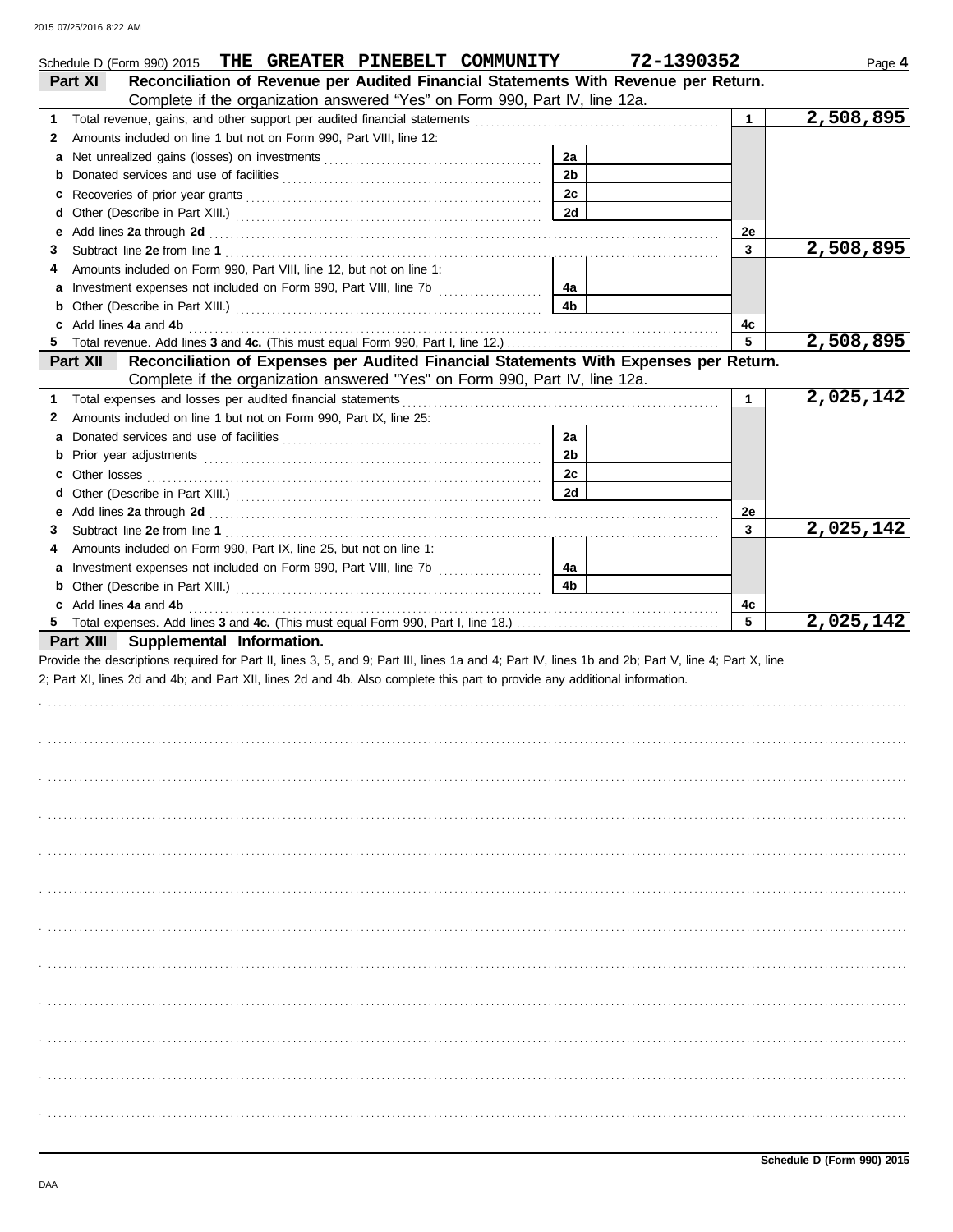|           | Schedule D (Form 990) 2015 |                                      | THE GREATER PINEBELT COMMUNITY | 72-1390352 | Page 5 |
|-----------|----------------------------|--------------------------------------|--------------------------------|------------|--------|
| Part XIII |                            | Supplemental Information (continued) |                                |            |        |
|           |                            |                                      |                                |            |        |
|           |                            |                                      |                                |            |        |
|           |                            |                                      |                                |            |        |
|           |                            |                                      |                                |            |        |
|           |                            |                                      |                                |            |        |
|           |                            |                                      |                                |            |        |
|           |                            |                                      |                                |            |        |
|           |                            |                                      |                                |            |        |
|           |                            |                                      |                                |            |        |
|           |                            |                                      |                                |            |        |
|           |                            |                                      |                                |            |        |
|           |                            |                                      |                                |            |        |
|           |                            |                                      |                                |            |        |
|           |                            |                                      |                                |            |        |
|           |                            |                                      |                                |            |        |
|           |                            |                                      |                                |            |        |
|           |                            |                                      |                                |            |        |
|           |                            |                                      |                                |            |        |
|           |                            |                                      |                                |            |        |
|           |                            |                                      |                                |            |        |
|           |                            |                                      |                                |            |        |
|           |                            |                                      |                                |            |        |
|           |                            |                                      |                                |            |        |
|           |                            |                                      |                                |            |        |
|           |                            |                                      |                                |            |        |
|           |                            |                                      |                                |            |        |
|           |                            |                                      |                                |            |        |
|           |                            |                                      |                                |            |        |
|           |                            |                                      |                                |            |        |
|           |                            |                                      |                                |            |        |
|           |                            |                                      |                                |            |        |
|           |                            |                                      |                                |            |        |
|           |                            |                                      |                                |            |        |
|           |                            |                                      |                                |            |        |
|           |                            |                                      |                                |            |        |
|           |                            |                                      |                                |            |        |
|           |                            |                                      |                                |            |        |
|           |                            |                                      |                                |            |        |
|           |                            |                                      |                                |            |        |
|           |                            |                                      |                                |            |        |
|           |                            |                                      |                                |            |        |
|           |                            |                                      |                                |            |        |
|           |                            |                                      |                                |            |        |
|           |                            |                                      |                                |            |        |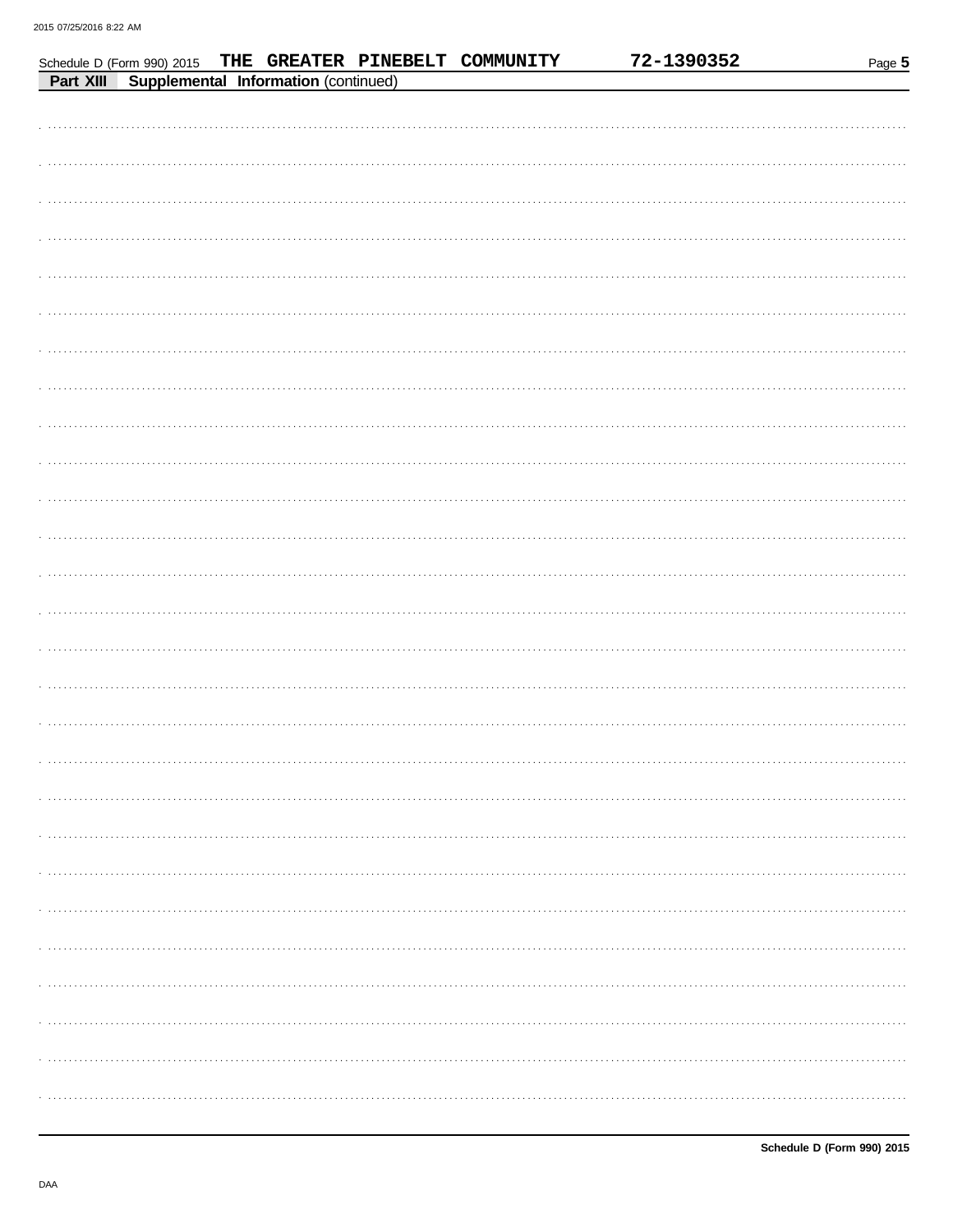| <b>SCHEDULE I</b>                                                                                                                                                                                                                                                                                                          |                                                                                                                                              |                          | Grants and Other Assistance to Organizations, |                    |                                                   |                     | OMB No. 1545-0047    |  |  |  |
|----------------------------------------------------------------------------------------------------------------------------------------------------------------------------------------------------------------------------------------------------------------------------------------------------------------------------|----------------------------------------------------------------------------------------------------------------------------------------------|--------------------------|-----------------------------------------------|--------------------|---------------------------------------------------|---------------------|----------------------|--|--|--|
| (Form 990)                                                                                                                                                                                                                                                                                                                 | Governments, and Individuals in the United States                                                                                            |                          |                                               |                    |                                                   |                     |                      |  |  |  |
|                                                                                                                                                                                                                                                                                                                            | <b>2015</b><br>Complete if the organization answered "Yes" on Form 990, Part IV, line 21 or 22.                                              |                          |                                               |                    |                                                   |                     |                      |  |  |  |
|                                                                                                                                                                                                                                                                                                                            | u Attach to Form 990.<br><b>Open to Public</b>                                                                                               |                          |                                               |                    |                                                   |                     |                      |  |  |  |
| Internal Revenue Service                                                                                                                                                                                                                                                                                                   | Department of the Treasury<br>u Information about Schedule I (Form 990) and its instructions is at www.irs.gov/form990.<br><b>Inspection</b> |                          |                                               |                    |                                                   |                     |                      |  |  |  |
| THE GREATER PINEBELT COMMUNITY<br>Name of the organization<br>Employer identification number                                                                                                                                                                                                                               |                                                                                                                                              |                          |                                               |                    |                                                   |                     |                      |  |  |  |
| 72-1390352<br><b>FOUNDATION</b>                                                                                                                                                                                                                                                                                            |                                                                                                                                              |                          |                                               |                    |                                                   |                     |                      |  |  |  |
| <b>General Information on Grants and Assistance</b><br>Part I                                                                                                                                                                                                                                                              |                                                                                                                                              |                          |                                               |                    |                                                   |                     |                      |  |  |  |
| Does the organization maintain records to substantiate the amount of the grants or assistance, the grantees' eligibility for the grants or assistance, and<br>$\mathbf 1$<br>$ \mathbf{X} $ Yes<br>  No<br>2 Describe in Part IV the organization's procedures for monitoring the use of grant funds in the United States. |                                                                                                                                              |                          |                                               |                    |                                                   |                     |                      |  |  |  |
| Grants and Other Assistance to Domestic Organizations and Domestic Governments. Complete if the organization answered "Yes" on Form<br>Part II                                                                                                                                                                             |                                                                                                                                              |                          |                                               |                    |                                                   |                     |                      |  |  |  |
| 990, Part IV, line 21, for any recipient that received more than \$5,000. Part II can be duplicated if additional space is needed.                                                                                                                                                                                         |                                                                                                                                              |                          |                                               |                    |                                                   |                     |                      |  |  |  |
| (a) Name and address of organization<br>$\mathbf{1}$                                                                                                                                                                                                                                                                       | $(b)$ EIN                                                                                                                                    | $(c)$ IRC                | (d) Amount of cash                            | (e) Amount of non- | (f) Method of valuation<br>(book, FMV, appraisal, | (q) Description of  | (h) Purpose of grant |  |  |  |
| or government                                                                                                                                                                                                                                                                                                              |                                                                                                                                              | section<br>if applicable | grant                                         | cash assistance    | other)                                            | non-cash assistance | or assistance        |  |  |  |
| (1) ARC- PINEBELT REGION, INC.                                                                                                                                                                                                                                                                                             |                                                                                                                                              |                          |                                               |                    |                                                   |                     |                      |  |  |  |
| 2263 MILLCREEK ROAD                                                                                                                                                                                                                                                                                                        |                                                                                                                                              |                          |                                               |                    |                                                   |                     | <b>SUPPORT</b>       |  |  |  |
| MS 39443<br>LAUREL                                                                                                                                                                                                                                                                                                         | 64-0408701                                                                                                                                   |                          | 14,500                                        |                    |                                                   |                     |                      |  |  |  |
| (2) BASSFIELD HIGH SCHOOL ATHLETICS                                                                                                                                                                                                                                                                                        |                                                                                                                                              |                          |                                               |                    |                                                   |                     |                      |  |  |  |
| <b>BASS BURKETT RD</b>                                                                                                                                                                                                                                                                                                     |                                                                                                                                              |                          |                                               |                    |                                                   |                     | <b> SUPPORT</b>      |  |  |  |
| MS 39421<br><b>BASSFIELD</b>                                                                                                                                                                                                                                                                                               | 64-6009027                                                                                                                                   |                          | 10,000                                        |                    |                                                   |                     |                      |  |  |  |
| (3) COMMON GROUND BAPTIST CHURCH                                                                                                                                                                                                                                                                                           |                                                                                                                                              |                          |                                               |                    |                                                   |                     |                      |  |  |  |
| PO BOX 384                                                                                                                                                                                                                                                                                                                 |                                                                                                                                              |                          |                                               |                    |                                                   |                     | <b>SUPPORT</b>       |  |  |  |
| AR 71744<br><b>HAMPTON</b>                                                                                                                                                                                                                                                                                                 | 62-1698124                                                                                                                                   |                          | 60,000                                        |                    |                                                   |                     |                      |  |  |  |
| (4) FIRST BAPTIST CHURCH OF HATTIESBURG                                                                                                                                                                                                                                                                                    |                                                                                                                                              |                          |                                               |                    |                                                   |                     |                      |  |  |  |
| 4142 LINCOLN RD EXT                                                                                                                                                                                                                                                                                                        |                                                                                                                                              |                          |                                               |                    |                                                   |                     | <b>SUPPORT</b>       |  |  |  |
| <b>HATTIESBURG</b><br>MS 39402                                                                                                                                                                                                                                                                                             | 64-0320085                                                                                                                                   |                          | 30,000                                        |                    |                                                   |                     |                      |  |  |  |
| (5) HATTIESBURG COUNCIL OF ARTS                                                                                                                                                                                                                                                                                            |                                                                                                                                              |                          |                                               |                    |                                                   |                     |                      |  |  |  |
| PO BOX 16028                                                                                                                                                                                                                                                                                                               |                                                                                                                                              |                          |                                               |                    |                                                   |                     | <b>SUPPORT</b>       |  |  |  |
| <b>HATTIESBURG</b>                                                                                                                                                                                                                                                                                                         | MS 39404-6028 64-0881120                                                                                                                     |                          | 6,000                                         |                    |                                                   |                     |                      |  |  |  |
| $(6)$ HOMES OF HOPE                                                                                                                                                                                                                                                                                                        |                                                                                                                                              |                          |                                               |                    |                                                   |                     |                      |  |  |  |
| PO BOX 18496                                                                                                                                                                                                                                                                                                               |                                                                                                                                              |                          |                                               |                    |                                                   |                     | <b>SUPPORT</b>       |  |  |  |
| MS 39404<br><b>HATTIESBURG</b>                                                                                                                                                                                                                                                                                             | 74-3067795                                                                                                                                   |                          | 26,900                                        |                    |                                                   |                     |                      |  |  |  |
| (7) PRENTISS HIGH ATHLETICS                                                                                                                                                                                                                                                                                                |                                                                                                                                              |                          |                                               |                    |                                                   |                     |                      |  |  |  |
| 2429 MS AVE                                                                                                                                                                                                                                                                                                                |                                                                                                                                              |                          |                                               |                    |                                                   |                     | <b>SUPPORT</b>       |  |  |  |
| MS 39474<br>PRENTISS                                                                                                                                                                                                                                                                                                       | 64-6009027                                                                                                                                   |                          | 10,000                                        |                    |                                                   |                     |                      |  |  |  |
| (8) THE EXTRA TABLE                                                                                                                                                                                                                                                                                                        |                                                                                                                                              |                          |                                               |                    |                                                   |                     |                      |  |  |  |
| PO BOX 17318                                                                                                                                                                                                                                                                                                               |                                                                                                                                              |                          |                                               |                    |                                                   |                     | <b>SUPPORT</b>       |  |  |  |
| <b>HATTIESBURG</b><br>MS 39404                                                                                                                                                                                                                                                                                             | 27-3779135                                                                                                                                   |                          | 145,549                                       |                    |                                                   |                     |                      |  |  |  |
| (9) THE FAMILY YMCA                                                                                                                                                                                                                                                                                                        |                                                                                                                                              |                          |                                               |                    |                                                   |                     |                      |  |  |  |
| 3179 VETERANS MEMORIAL DRIVE                                                                                                                                                                                                                                                                                               |                                                                                                                                              |                          |                                               |                    |                                                   |                     | <b>SUPPORT</b>       |  |  |  |
| <b>HATTIESBURG</b><br>MS 39401                                                                                                                                                                                                                                                                                             | 64-0340760                                                                                                                                   |                          | 36,134                                        |                    |                                                   |                     |                      |  |  |  |
| 2 Enter total number of section $501(c)(3)$ and government organizations listed in the line 1 table                                                                                                                                                                                                                        |                                                                                                                                              |                          |                                               |                    |                                                   |                     | $\mathbf{u}$         |  |  |  |
| 3 Enter total number of other organizations listed in the line 1 table <b>conserved</b> to the line 1 table                                                                                                                                                                                                                |                                                                                                                                              |                          |                                               |                    |                                                   |                     |                      |  |  |  |

**For Paperwork Reduction Act Notice, see the Instructions for Form 990. Schedule I (Form 990) (2015)** DAA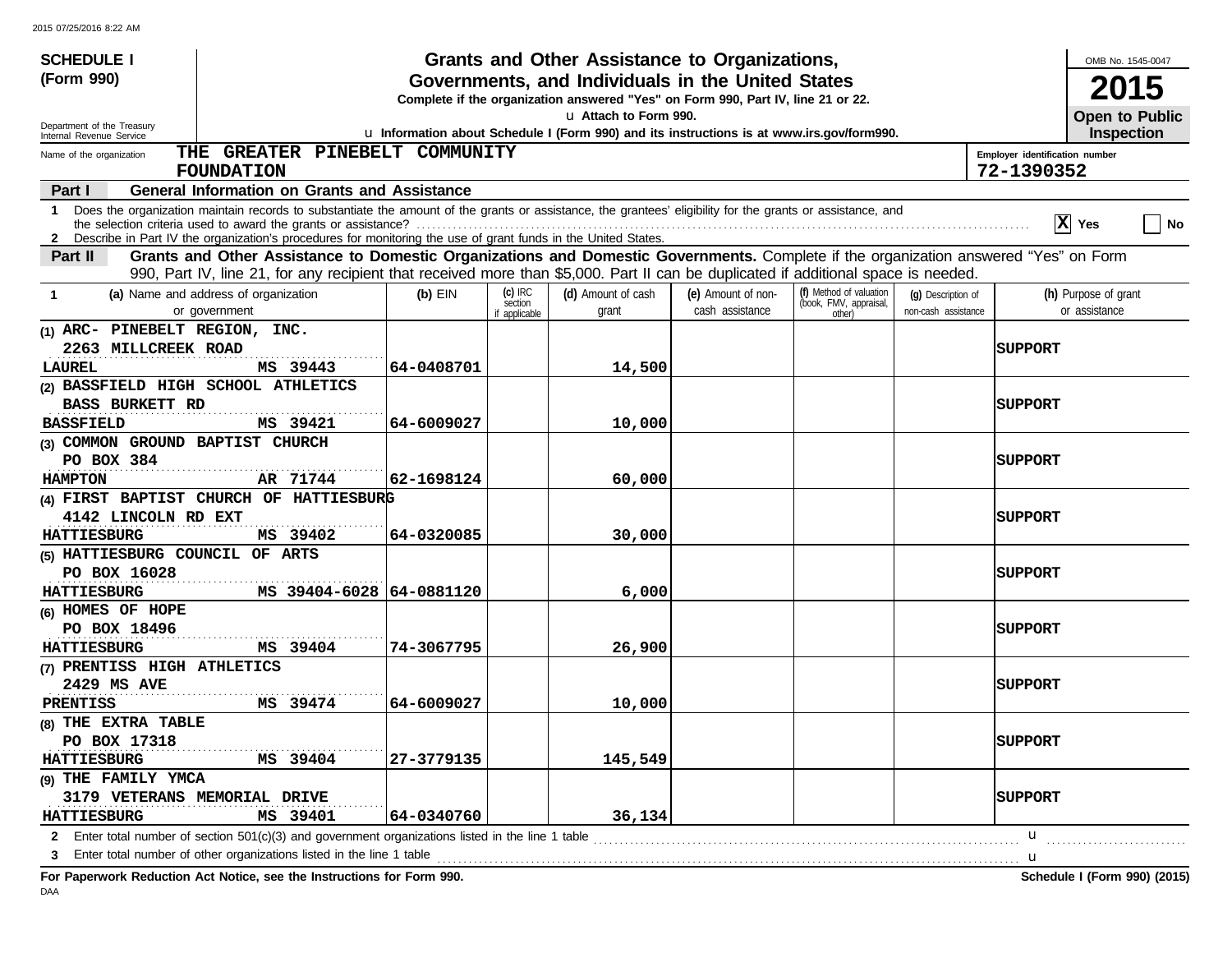| <b>SCHEDULE I</b>                                                                                                                                                                                                                                                                                           |                                                                                           |                                       | Grants and Other Assistance to Organizations, |                                       |                                                             |                                           |                | OMB No. 1545-0047                     |  |  |
|-------------------------------------------------------------------------------------------------------------------------------------------------------------------------------------------------------------------------------------------------------------------------------------------------------------|-------------------------------------------------------------------------------------------|---------------------------------------|-----------------------------------------------|---------------------------------------|-------------------------------------------------------------|-------------------------------------------|----------------|---------------------------------------|--|--|
| (Form 990)                                                                                                                                                                                                                                                                                                  | Governments, and Individuals in the United States                                         |                                       |                                               |                                       |                                                             |                                           |                |                                       |  |  |
|                                                                                                                                                                                                                                                                                                             | Complete if the organization answered "Yes" on Form 990, Part IV, line 21 or 22.          |                                       |                                               |                                       |                                                             |                                           |                |                                       |  |  |
| Department of the Treasury                                                                                                                                                                                                                                                                                  | La Attach to Form 990.<br>Open to Public                                                  |                                       |                                               |                                       |                                                             |                                           |                |                                       |  |  |
| Internal Revenue Service                                                                                                                                                                                                                                                                                    | u Information about Schedule I (Form 990) and its instructions is at www.irs.gov/form990. |                                       |                                               |                                       |                                                             |                                           |                |                                       |  |  |
| THE GREATER PINEBELT COMMUNITY<br>Employer identification number<br>Name of the organization<br>72-1390352<br><b>FOUNDATION</b>                                                                                                                                                                             |                                                                                           |                                       |                                               |                                       |                                                             |                                           |                |                                       |  |  |
| <b>General Information on Grants and Assistance</b><br>Part I                                                                                                                                                                                                                                               |                                                                                           |                                       |                                               |                                       |                                                             |                                           |                |                                       |  |  |
| Does the organization maintain records to substantiate the amount of the grants or assistance, the grantees' eligibility for the grants or assistance, and<br>$\mathbf 1$<br>Yes<br>  No<br>2 Describe in Part IV the organization's procedures for monitoring the use of grant funds in the United States. |                                                                                           |                                       |                                               |                                       |                                                             |                                           |                |                                       |  |  |
|                                                                                                                                                                                                                                                                                                             |                                                                                           |                                       |                                               |                                       |                                                             |                                           |                |                                       |  |  |
| Grants and Other Assistance to Domestic Organizations and Domestic Governments. Complete if the organization answered "Yes" on Form<br>Part II<br>990, Part IV, line 21, for any recipient that received more than \$5,000. Part II can be duplicated if additional space is needed.                        |                                                                                           |                                       |                                               |                                       |                                                             |                                           |                |                                       |  |  |
| (a) Name and address of organization<br>$\mathbf{1}$<br>or government                                                                                                                                                                                                                                       | $(b)$ EIN                                                                                 | $(c)$ IRC<br>section<br>if applicable | (d) Amount of cash<br>grant                   | (e) Amount of non-<br>cash assistance | (f) Method of valuation<br>(book, FMV, appraisal,<br>other) | (g) Description of<br>non-cash assistance |                | (h) Purpose of grant<br>or assistance |  |  |
| (1) THE JACKSON TIGERS, INC                                                                                                                                                                                                                                                                                 |                                                                                           |                                       |                                               |                                       |                                                             |                                           |                |                                       |  |  |
| PO BOX 2916                                                                                                                                                                                                                                                                                                 |                                                                                           |                                       |                                               |                                       |                                                             |                                           | <b>SUPPORT</b> |                                       |  |  |
| MS 39207<br><b>JACKSON</b>                                                                                                                                                                                                                                                                                  | 64–0899239                                                                                |                                       | 45,000                                        |                                       |                                                             |                                           |                |                                       |  |  |
| (2) WILLIAM CAREY UNIVERSITY                                                                                                                                                                                                                                                                                |                                                                                           |                                       |                                               |                                       |                                                             |                                           |                |                                       |  |  |
| <b>498 TUSCAN AVENUE</b>                                                                                                                                                                                                                                                                                    |                                                                                           |                                       |                                               |                                       |                                                             |                                           |                |                                       |  |  |
| MS 39401<br><b>HATTIESBURG</b>                                                                                                                                                                                                                                                                              | 64-0329300                                                                                |                                       | 20,000                                        |                                       |                                                             |                                           |                |                                       |  |  |
| (3) HUB AWARD                                                                                                                                                                                                                                                                                               |                                                                                           |                                       |                                               |                                       |                                                             |                                           |                |                                       |  |  |
| 1507 HARDY STREET                                                                                                                                                                                                                                                                                           |                                                                                           |                                       |                                               |                                       |                                                             |                                           |                |                                       |  |  |
| MS 39401<br><b>HATTIESBURG</b>                                                                                                                                                                                                                                                                              | 72-1390352                                                                                |                                       | 10,896                                        |                                       |                                                             |                                           |                |                                       |  |  |
| (4) LAMAR COUNTY PARK PARTNERS                                                                                                                                                                                                                                                                              |                                                                                           |                                       |                                               |                                       |                                                             |                                           |                |                                       |  |  |
| 1507 HARDY STREET                                                                                                                                                                                                                                                                                           |                                                                                           |                                       |                                               |                                       |                                                             |                                           |                |                                       |  |  |
| MS 39401<br><b>HATTIESBURG</b>                                                                                                                                                                                                                                                                              | 72-1390352                                                                                |                                       | 38,789                                        |                                       |                                                             |                                           |                |                                       |  |  |
| (5) MAIN STREET UNITED METHODIST CHURCH                                                                                                                                                                                                                                                                     |                                                                                           |                                       |                                               |                                       |                                                             |                                           |                |                                       |  |  |
| 712 MAIN STREET                                                                                                                                                                                                                                                                                             |                                                                                           |                                       |                                               |                                       |                                                             |                                           |                |                                       |  |  |
| <b>HATTIESBURG</b><br>MS 39401                                                                                                                                                                                                                                                                              | 64-0366879                                                                                |                                       | 10,000                                        |                                       |                                                             |                                           |                |                                       |  |  |
| (6) PARKWAY HEIGHTS UNITED METHODIST CH                                                                                                                                                                                                                                                                     |                                                                                           |                                       |                                               |                                       |                                                             |                                           |                |                                       |  |  |
| 2420 HARDY ST                                                                                                                                                                                                                                                                                               |                                                                                           |                                       |                                               |                                       |                                                             |                                           |                |                                       |  |  |
| <b>HATTIESBURG</b><br>MS 39401                                                                                                                                                                                                                                                                              | 64-0349895                                                                                |                                       | 35,000                                        |                                       |                                                             |                                           |                |                                       |  |  |
| (7) ABBIE ROGERS CIVITAN CAMP                                                                                                                                                                                                                                                                               |                                                                                           |                                       |                                               |                                       |                                                             |                                           |                |                                       |  |  |
| PO BOX 1606                                                                                                                                                                                                                                                                                                 |                                                                                           |                                       |                                               |                                       |                                                             |                                           | <b>SUPPORT</b> |                                       |  |  |
| <b>HATTIESBURG</b><br>MS 39403                                                                                                                                                                                                                                                                              | 72-1387232                                                                                |                                       | 6,200                                         |                                       |                                                             |                                           |                |                                       |  |  |
| (8) AMERICA READS MISSISSIPPI                                                                                                                                                                                                                                                                               |                                                                                           |                                       |                                               |                                       |                                                             |                                           |                |                                       |  |  |
| 3825 RIDGEWOOD ROAD, SUITE 334                                                                                                                                                                                                                                                                              |                                                                                           |                                       |                                               |                                       |                                                             |                                           |                |                                       |  |  |
| <b>JACKSON</b><br>MS 39211                                                                                                                                                                                                                                                                                  | 64-6000783                                                                                |                                       | 26,500                                        |                                       |                                                             |                                           |                |                                       |  |  |
| (9) BENJAMIN DEEN & LIQUORI TATE HARDSH                                                                                                                                                                                                                                                                     |                                                                                           |                                       |                                               |                                       |                                                             |                                           |                |                                       |  |  |
| 1507 HARDY STREET SUITE 208                                                                                                                                                                                                                                                                                 |                                                                                           |                                       |                                               |                                       |                                                             |                                           |                |                                       |  |  |
| <b>HATTIESBURG</b><br>MS 39401                                                                                                                                                                                                                                                                              | 72-1390352                                                                                |                                       | 86,691                                        |                                       |                                                             |                                           |                |                                       |  |  |
|                                                                                                                                                                                                                                                                                                             |                                                                                           |                                       |                                               |                                       |                                                             |                                           | u              |                                       |  |  |
| Enter total number of other organizations listed in the line 1 table <b>conserved to the conserved conserved to the conserved to the conserved to the conserved conserved to the conserved to the line 1 table conserved to the </b><br>3                                                                   |                                                                                           |                                       |                                               |                                       |                                                             |                                           |                |                                       |  |  |

**For Paperwork Reduction Act Notice, see the Instructions for Form 990. Schedule I (Form 990) (2015)**

DAA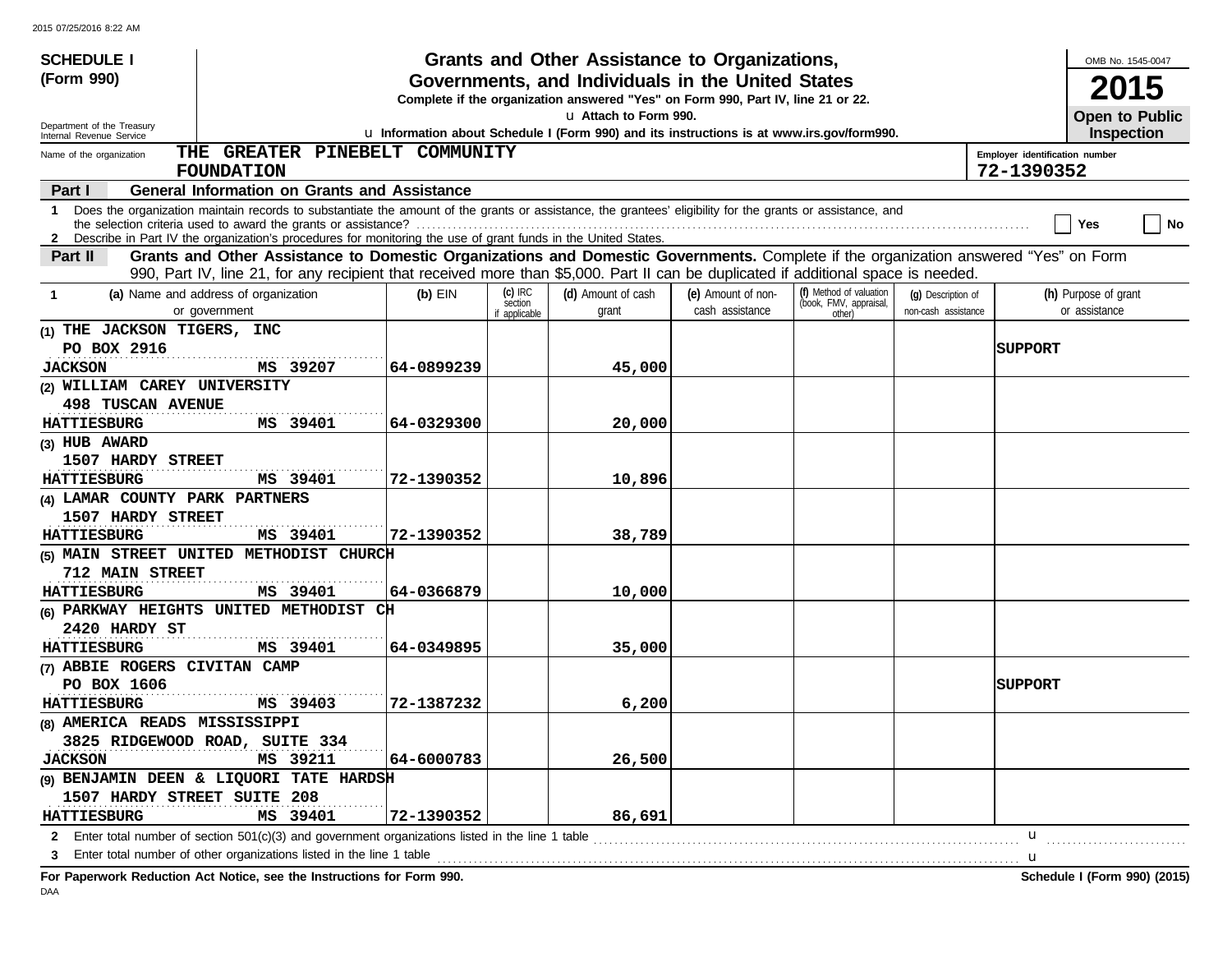| <b>SCHEDULE I</b><br>(Form 990)<br>Department of the Treasury                                                                                                                                                                                                                                                                                                                                                                       |                                                                                                         |                                       | Grants and Other Assistance to Organizations,<br>Governments, and Individuals in the United States<br>Complete if the organization answered "Yes" on Form 990, Part IV, line 21 or 22.<br>u Attach to Form 990. |                                       |                                                             |                                           | OMB No. 1545-0047<br>2015<br>Open to Public |  |  |  |
|-------------------------------------------------------------------------------------------------------------------------------------------------------------------------------------------------------------------------------------------------------------------------------------------------------------------------------------------------------------------------------------------------------------------------------------|---------------------------------------------------------------------------------------------------------|---------------------------------------|-----------------------------------------------------------------------------------------------------------------------------------------------------------------------------------------------------------------|---------------------------------------|-------------------------------------------------------------|-------------------------------------------|---------------------------------------------|--|--|--|
| Internal Revenue Service                                                                                                                                                                                                                                                                                                                                                                                                            | u Information about Schedule I (Form 990) and its instructions is at www.irs.gov/form990.<br>Inspection |                                       |                                                                                                                                                                                                                 |                                       |                                                             |                                           |                                             |  |  |  |
| THE GREATER PINEBELT COMMUNITY<br>Employer identification number<br>Name of the organization<br>72-1390352<br><b>FOUNDATION</b>                                                                                                                                                                                                                                                                                                     |                                                                                                         |                                       |                                                                                                                                                                                                                 |                                       |                                                             |                                           |                                             |  |  |  |
| <b>General Information on Grants and Assistance</b><br>Part I                                                                                                                                                                                                                                                                                                                                                                       |                                                                                                         |                                       |                                                                                                                                                                                                                 |                                       |                                                             |                                           |                                             |  |  |  |
| 1 Does the organization maintain records to substantiate the amount of the grants or assistance, the grantees' eligibility for the grants or assistance, and<br>Yes<br>No<br>2 Describe in Part IV the organization's procedures for monitoring the use of grant funds in the United States.<br>Grants and Other Assistance to Domestic Organizations and Domestic Governments. Complete if the organization answered "Yes" on Form |                                                                                                         |                                       |                                                                                                                                                                                                                 |                                       |                                                             |                                           |                                             |  |  |  |
| Part II                                                                                                                                                                                                                                                                                                                                                                                                                             |                                                                                                         |                                       |                                                                                                                                                                                                                 |                                       |                                                             |                                           |                                             |  |  |  |
| 990, Part IV, line 21, for any recipient that received more than \$5,000. Part II can be duplicated if additional space is needed.                                                                                                                                                                                                                                                                                                  |                                                                                                         |                                       |                                                                                                                                                                                                                 |                                       |                                                             |                                           |                                             |  |  |  |
| (a) Name and address of organization<br>-1<br>or government                                                                                                                                                                                                                                                                                                                                                                         | $(b)$ EIN                                                                                               | $(c)$ IRC<br>section<br>if applicable | (d) Amount of cash<br>grant                                                                                                                                                                                     | (e) Amount of non-<br>cash assistance | (f) Method of valuation<br>(book, FMV, appraisal,<br>other) | (q) Description of<br>non-cash assistance | (h) Purpose of grant<br>or assistance       |  |  |  |
| (1) CHILDREN & FAMILY SERVICES CENTER                                                                                                                                                                                                                                                                                                                                                                                               |                                                                                                         |                                       |                                                                                                                                                                                                                 |                                       |                                                             |                                           |                                             |  |  |  |
| 601 EAST 5TH STREET SUITE 100                                                                                                                                                                                                                                                                                                                                                                                                       |                                                                                                         |                                       |                                                                                                                                                                                                                 |                                       |                                                             |                                           |                                             |  |  |  |
| <b>CHARLOTTE</b><br>NC 28202                                                                                                                                                                                                                                                                                                                                                                                                        | 56-2215129                                                                                              |                                       | 6,500                                                                                                                                                                                                           |                                       |                                                             |                                           |                                             |  |  |  |
| (2) COLUMBIA STRONG                                                                                                                                                                                                                                                                                                                                                                                                                 |                                                                                                         |                                       |                                                                                                                                                                                                                 |                                       |                                                             |                                           |                                             |  |  |  |
| PO BOX 609                                                                                                                                                                                                                                                                                                                                                                                                                          |                                                                                                         |                                       |                                                                                                                                                                                                                 |                                       |                                                             |                                           |                                             |  |  |  |
| MS 39429<br>COLUMBIA                                                                                                                                                                                                                                                                                                                                                                                                                | 47-3113578                                                                                              |                                       | 355,217                                                                                                                                                                                                         |                                       |                                                             |                                           |                                             |  |  |  |
| (3) HATTIESBURG CIVIC CHORUS & CONCERT                                                                                                                                                                                                                                                                                                                                                                                              |                                                                                                         |                                       |                                                                                                                                                                                                                 |                                       |                                                             |                                           |                                             |  |  |  |
| PO BOX 16028                                                                                                                                                                                                                                                                                                                                                                                                                        |                                                                                                         |                                       |                                                                                                                                                                                                                 |                                       |                                                             |                                           |                                             |  |  |  |
| MS 39404<br><b>HATTIESBURG</b>                                                                                                                                                                                                                                                                                                                                                                                                      | 64-0881120                                                                                              |                                       | 98,525                                                                                                                                                                                                          |                                       |                                                             |                                           |                                             |  |  |  |
| (4) HEALTH INSURANCE PREMIUM ASSISTANCE                                                                                                                                                                                                                                                                                                                                                                                             |                                                                                                         |                                       |                                                                                                                                                                                                                 |                                       |                                                             |                                           |                                             |  |  |  |
| 1507 HARDY STREET SUITE 208                                                                                                                                                                                                                                                                                                                                                                                                         |                                                                                                         |                                       |                                                                                                                                                                                                                 |                                       |                                                             |                                           |                                             |  |  |  |
| MS 39401<br><b>HATTIESBURG</b>                                                                                                                                                                                                                                                                                                                                                                                                      | 72-1390352                                                                                              |                                       | 97,252                                                                                                                                                                                                          |                                       |                                                             |                                           |                                             |  |  |  |
| (5) MENNONITE DISASTER SERVICE                                                                                                                                                                                                                                                                                                                                                                                                      |                                                                                                         |                                       |                                                                                                                                                                                                                 |                                       |                                                             |                                           |                                             |  |  |  |
| 1452 HWY 98 EAST                                                                                                                                                                                                                                                                                                                                                                                                                    |                                                                                                         |                                       |                                                                                                                                                                                                                 |                                       |                                                             |                                           |                                             |  |  |  |
| COLUMBIA<br>MS 39429                                                                                                                                                                                                                                                                                                                                                                                                                | 23-2713127                                                                                              |                                       | 94,267                                                                                                                                                                                                          |                                       |                                                             |                                           |                                             |  |  |  |
| (6) MUCH MINISTRIES                                                                                                                                                                                                                                                                                                                                                                                                                 |                                                                                                         |                                       |                                                                                                                                                                                                                 |                                       |                                                             |                                           |                                             |  |  |  |
| PO BOX 24599                                                                                                                                                                                                                                                                                                                                                                                                                        |                                                                                                         |                                       |                                                                                                                                                                                                                 |                                       |                                                             |                                           |                                             |  |  |  |
| GA 31522<br>SAINT SIMONS ISLAND                                                                                                                                                                                                                                                                                                                                                                                                     | 20-8162133                                                                                              |                                       | 6,000                                                                                                                                                                                                           |                                       |                                                             |                                           |                                             |  |  |  |
| $(7)$ R3SM, INC                                                                                                                                                                                                                                                                                                                                                                                                                     |                                                                                                         |                                       |                                                                                                                                                                                                                 |                                       |                                                             |                                           |                                             |  |  |  |
| 301 BUSCHMAN STREET                                                                                                                                                                                                                                                                                                                                                                                                                 |                                                                                                         |                                       |                                                                                                                                                                                                                 |                                       |                                                             |                                           |                                             |  |  |  |
| <b>HATTIESBURG</b><br>MS 39403                                                                                                                                                                                                                                                                                                                                                                                                      | 26-1666534                                                                                              |                                       | 9,019                                                                                                                                                                                                           |                                       |                                                             |                                           |                                             |  |  |  |
| (8) SAMARITAN'S PURSE                                                                                                                                                                                                                                                                                                                                                                                                               |                                                                                                         |                                       |                                                                                                                                                                                                                 |                                       |                                                             |                                           |                                             |  |  |  |
| PO BOX 3000                                                                                                                                                                                                                                                                                                                                                                                                                         |                                                                                                         |                                       |                                                                                                                                                                                                                 |                                       |                                                             |                                           |                                             |  |  |  |
| <b>BOONE</b><br>NC 28607                                                                                                                                                                                                                                                                                                                                                                                                            | 58-1437002                                                                                              |                                       | 15,600                                                                                                                                                                                                          |                                       |                                                             |                                           |                                             |  |  |  |
| (9) SEE SPOT RUN DOG PARK FUND                                                                                                                                                                                                                                                                                                                                                                                                      |                                                                                                         |                                       |                                                                                                                                                                                                                 |                                       |                                                             |                                           |                                             |  |  |  |
| 1507 HARDY STREET SUITE 208                                                                                                                                                                                                                                                                                                                                                                                                         |                                                                                                         |                                       |                                                                                                                                                                                                                 |                                       |                                                             |                                           |                                             |  |  |  |
| MS 39401<br><b>HATTIESBURG</b>                                                                                                                                                                                                                                                                                                                                                                                                      | 72-1390352                                                                                              |                                       | 70,674                                                                                                                                                                                                          |                                       |                                                             |                                           |                                             |  |  |  |
| 2 Enter total number of section 501(c)(3) and government organizations listed in the line 1 table                                                                                                                                                                                                                                                                                                                                   |                                                                                                         |                                       |                                                                                                                                                                                                                 |                                       |                                                             |                                           | u                                           |  |  |  |
| 3 Enter total number of other organizations listed in the line 1 table <b>conserved</b> to the line 1 table                                                                                                                                                                                                                                                                                                                         |                                                                                                         |                                       |                                                                                                                                                                                                                 |                                       |                                                             |                                           |                                             |  |  |  |

**For Paperwork Reduction Act Notice, see the Instructions for Form 990. Schedule I (Form 990) (2015)**

DAA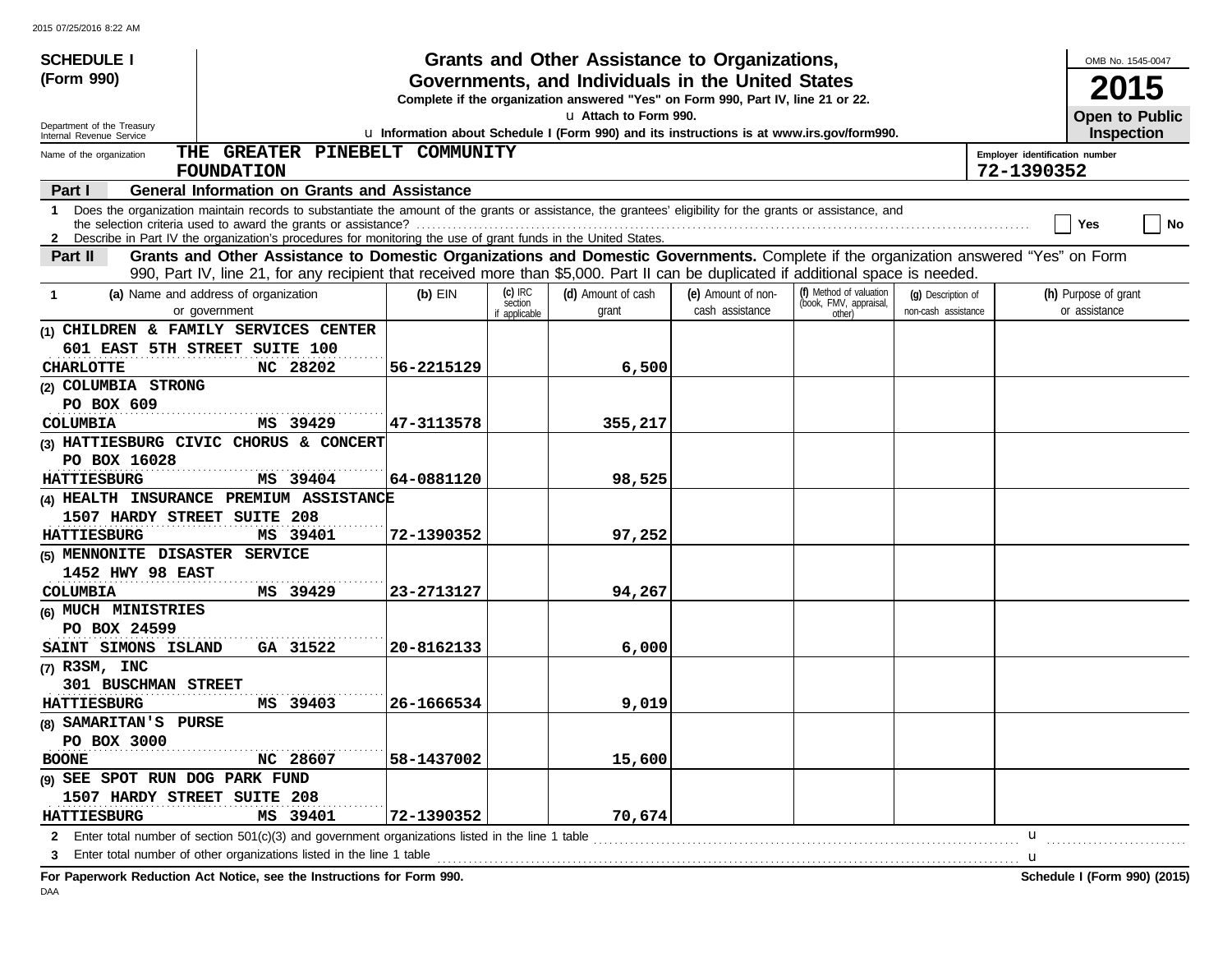| <b>SCHEDULE I</b>                                                                                                                                                                                                                                                                                  |                                                                                                                                                            |                      | Grants and Other Assistance to Organizations, |                    |                                                   |                     |   | OMB No. 1545-0047    |  |  |
|----------------------------------------------------------------------------------------------------------------------------------------------------------------------------------------------------------------------------------------------------------------------------------------------------|------------------------------------------------------------------------------------------------------------------------------------------------------------|----------------------|-----------------------------------------------|--------------------|---------------------------------------------------|---------------------|---|----------------------|--|--|
| (Form 990)                                                                                                                                                                                                                                                                                         | Governments, and Individuals in the United States                                                                                                          |                      |                                               |                    |                                                   |                     |   |                      |  |  |
|                                                                                                                                                                                                                                                                                                    | 2015<br>Complete if the organization answered "Yes" on Form 990, Part IV, line 21 or 22.                                                                   |                      |                                               |                    |                                                   |                     |   |                      |  |  |
| Department of the Treasury<br>Internal Revenue Service                                                                                                                                                                                                                                             | La Attach to Form 990.<br><b>Open to Public</b><br>u Information about Schedule I (Form 990) and its instructions is at www.irs.gov/form990.<br>Inspection |                      |                                               |                    |                                                   |                     |   |                      |  |  |
| THE GREATER PINEBELT COMMUNITY<br>Employer identification number<br>Name of the organization                                                                                                                                                                                                       |                                                                                                                                                            |                      |                                               |                    |                                                   |                     |   |                      |  |  |
| 72-1390352<br><b>FOUNDATION</b>                                                                                                                                                                                                                                                                    |                                                                                                                                                            |                      |                                               |                    |                                                   |                     |   |                      |  |  |
| <b>General Information on Grants and Assistance</b><br>Part I                                                                                                                                                                                                                                      |                                                                                                                                                            |                      |                                               |                    |                                                   |                     |   |                      |  |  |
| Does the organization maintain records to substantiate the amount of the grants or assistance, the grantees' eligibility for the grants or assistance, and<br>1.<br>  No<br>Yes<br>2 Describe in Part IV the organization's procedures for monitoring the use of grant funds in the United States. |                                                                                                                                                            |                      |                                               |                    |                                                   |                     |   |                      |  |  |
| Grants and Other Assistance to Domestic Organizations and Domestic Governments. Complete if the organization answered "Yes" on Form<br>Part II                                                                                                                                                     |                                                                                                                                                            |                      |                                               |                    |                                                   |                     |   |                      |  |  |
| 990, Part IV, line 21, for any recipient that received more than \$5,000. Part II can be duplicated if additional space is needed.                                                                                                                                                                 |                                                                                                                                                            |                      |                                               |                    |                                                   |                     |   |                      |  |  |
| (a) Name and address of organization<br>-1                                                                                                                                                                                                                                                         | $(b)$ EIN                                                                                                                                                  | $(c)$ IRC<br>section | (d) Amount of cash                            | (e) Amount of non- | (f) Method of valuation<br>(book, FMV, appraisal, | (q) Description of  |   | (h) Purpose of grant |  |  |
| or government                                                                                                                                                                                                                                                                                      |                                                                                                                                                            | if applicable        | grant                                         | cash assistance    | other)                                            | non-cash assistance |   | or assistance        |  |  |
| (1) SOUTH PLEASANT HILL BAPTIST CHURCH                                                                                                                                                                                                                                                             |                                                                                                                                                            |                      |                                               |                    |                                                   |                     |   |                      |  |  |
| PO BOX 1741                                                                                                                                                                                                                                                                                        |                                                                                                                                                            |                      |                                               |                    |                                                   |                     |   |                      |  |  |
| MS 39474<br>PRENTISS<br>(2) THE JOSHUA FUND                                                                                                                                                                                                                                                        | 94-3424738                                                                                                                                                 |                      | 10,000                                        |                    |                                                   |                     |   |                      |  |  |
| PO BOX 2589                                                                                                                                                                                                                                                                                        |                                                                                                                                                            |                      |                                               |                    |                                                   |                     |   |                      |  |  |
| CO 80132-2589 20-5350994<br>MONUMENT                                                                                                                                                                                                                                                               |                                                                                                                                                            |                      | 35,000                                        |                    |                                                   |                     |   |                      |  |  |
| (3) THE UNIVERSITY OF SOUTHERN MISSISSI                                                                                                                                                                                                                                                            |                                                                                                                                                            |                      |                                               |                    |                                                   |                     |   |                      |  |  |
| 118 COLLEGE DRIVE                                                                                                                                                                                                                                                                                  |                                                                                                                                                            |                      |                                               |                    |                                                   |                     |   |                      |  |  |
| <b>HATTIESBURG</b><br>MS 39406                                                                                                                                                                                                                                                                     | 64-6000818                                                                                                                                                 |                      | 6,000                                         |                    |                                                   |                     |   |                      |  |  |
| (4) USM FOUNDATION                                                                                                                                                                                                                                                                                 |                                                                                                                                                            |                      |                                               |                    |                                                   |                     |   |                      |  |  |
| 118 COLLEGE DRIVE                                                                                                                                                                                                                                                                                  |                                                                                                                                                            |                      |                                               |                    |                                                   |                     |   |                      |  |  |
| MS 39406<br><b>HATTIESBURG</b>                                                                                                                                                                                                                                                                     | 64-6022505                                                                                                                                                 |                      | 11,000                                        |                    |                                                   |                     |   |                      |  |  |
| (5) THE VENUE CHURCH                                                                                                                                                                                                                                                                               |                                                                                                                                                            |                      |                                               |                    |                                                   |                     |   |                      |  |  |
| 127 BUSCHMAN STREET SUITE 10                                                                                                                                                                                                                                                                       |                                                                                                                                                            |                      |                                               |                    |                                                   |                     |   |                      |  |  |
| <b>HATTIESBURG</b><br>MS 39401                                                                                                                                                                                                                                                                     | 27-2804382                                                                                                                                                 |                      | 10,250                                        |                    |                                                   |                     |   |                      |  |  |
| (6) UNITED WAY OF SOUTHEAST MISSISSIPPI                                                                                                                                                                                                                                                            |                                                                                                                                                            |                      |                                               |                    |                                                   |                     |   |                      |  |  |
| 210 WEST FRONT STREET                                                                                                                                                                                                                                                                              |                                                                                                                                                            |                      |                                               |                    |                                                   |                     |   |                      |  |  |
| MS 39401<br><b>HATTIESBURG</b><br>(7) ARC- FORREST COUNTY                                                                                                                                                                                                                                          | 64-0410475                                                                                                                                                 |                      | 5,217                                         |                    |                                                   |                     |   |                      |  |  |
| PO BOX 18800                                                                                                                                                                                                                                                                                       |                                                                                                                                                            |                      |                                               |                    |                                                   |                     |   |                      |  |  |
| <b>HATTIESBURG</b><br>MS 39404                                                                                                                                                                                                                                                                     | 64-0685174                                                                                                                                                 |                      | 30,000                                        |                    |                                                   |                     |   |                      |  |  |
| (8)                                                                                                                                                                                                                                                                                                |                                                                                                                                                            |                      |                                               |                    |                                                   |                     |   |                      |  |  |
|                                                                                                                                                                                                                                                                                                    |                                                                                                                                                            |                      |                                               |                    |                                                   |                     |   |                      |  |  |
|                                                                                                                                                                                                                                                                                                    |                                                                                                                                                            |                      |                                               |                    |                                                   |                     |   |                      |  |  |
| (9)                                                                                                                                                                                                                                                                                                |                                                                                                                                                            |                      |                                               |                    |                                                   |                     |   |                      |  |  |
|                                                                                                                                                                                                                                                                                                    |                                                                                                                                                            |                      |                                               |                    |                                                   |                     |   |                      |  |  |
| 2                                                                                                                                                                                                                                                                                                  |                                                                                                                                                            |                      |                                               |                    |                                                   |                     | u |                      |  |  |
| Enter total number of other organizations listed in the line 1 table                                                                                                                                                                                                                               |                                                                                                                                                            |                      |                                               |                    |                                                   |                     |   |                      |  |  |
|                                                                                                                                                                                                                                                                                                    |                                                                                                                                                            |                      |                                               |                    |                                                   |                     | u |                      |  |  |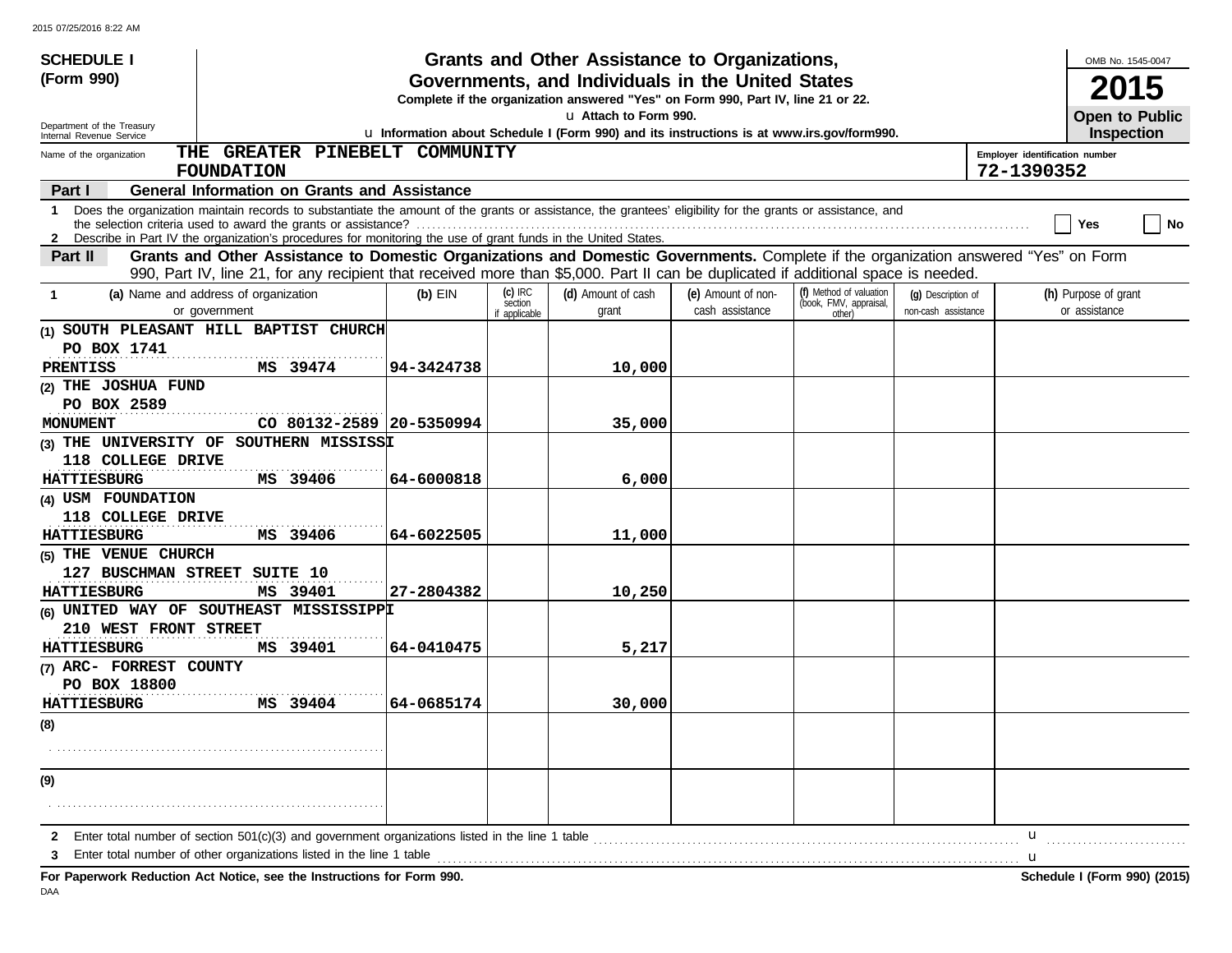## 72-1390352 Schedule | (Form 990) (2015) THE GREATER PINEBELT COMMUNITY

| Part III                                                                | Grants and Other Assistance to Domestic Individuals. Complete if the organization answered "Yes" on Form 990, Part IV, line 22. |                             |                             |                                      |                                                                                                                                           |                                        |  |  |  |  |  |
|-------------------------------------------------------------------------|---------------------------------------------------------------------------------------------------------------------------------|-----------------------------|-----------------------------|--------------------------------------|-------------------------------------------------------------------------------------------------------------------------------------------|----------------------------------------|--|--|--|--|--|
|                                                                         | Part III can be duplicated if additional space is needed.<br>(a) Type of grant or assistance                                    |                             |                             |                                      |                                                                                                                                           |                                        |  |  |  |  |  |
|                                                                         |                                                                                                                                 | (b) Number of<br>recipients | (c) Amount of<br>cash grant | (d) Amount of<br>non-cash assistance | (e) Method of valuation (book,<br>FMV, appraisal, other)                                                                                  | (f) Description of non-cash assistance |  |  |  |  |  |
|                                                                         |                                                                                                                                 |                             |                             |                                      |                                                                                                                                           |                                        |  |  |  |  |  |
| 1 SCHOLARSHIPS                                                          |                                                                                                                                 |                             | 217,325                     |                                      |                                                                                                                                           |                                        |  |  |  |  |  |
| $\mathbf{2}$                                                            |                                                                                                                                 |                             |                             |                                      |                                                                                                                                           |                                        |  |  |  |  |  |
| 3                                                                       |                                                                                                                                 |                             |                             |                                      |                                                                                                                                           |                                        |  |  |  |  |  |
|                                                                         |                                                                                                                                 |                             |                             |                                      |                                                                                                                                           |                                        |  |  |  |  |  |
| 5                                                                       |                                                                                                                                 |                             |                             |                                      |                                                                                                                                           |                                        |  |  |  |  |  |
| 6                                                                       |                                                                                                                                 |                             |                             |                                      |                                                                                                                                           |                                        |  |  |  |  |  |
|                                                                         |                                                                                                                                 |                             |                             |                                      |                                                                                                                                           |                                        |  |  |  |  |  |
| 7<br>Part IV                                                            |                                                                                                                                 |                             |                             |                                      | Supplemental Information. Provide the information required in Part I, line 2, Part III, column (b), and any other additional information. |                                        |  |  |  |  |  |
| Part IV - Additional Information                                        |                                                                                                                                 |                             |                             |                                      |                                                                                                                                           |                                        |  |  |  |  |  |
| FUND DISBURSEMENTS ARE ADMINISTERED IN ACCORDANCE WITH FUND AGREEMENTS. |                                                                                                                                 |                             |                             |                                      |                                                                                                                                           |                                        |  |  |  |  |  |
|                                                                         |                                                                                                                                 |                             |                             |                                      |                                                                                                                                           |                                        |  |  |  |  |  |
|                                                                         |                                                                                                                                 |                             |                             |                                      |                                                                                                                                           |                                        |  |  |  |  |  |
|                                                                         |                                                                                                                                 |                             |                             |                                      |                                                                                                                                           |                                        |  |  |  |  |  |
|                                                                         |                                                                                                                                 |                             |                             |                                      |                                                                                                                                           |                                        |  |  |  |  |  |
|                                                                         |                                                                                                                                 |                             |                             |                                      |                                                                                                                                           |                                        |  |  |  |  |  |
|                                                                         |                                                                                                                                 |                             |                             |                                      |                                                                                                                                           |                                        |  |  |  |  |  |
|                                                                         |                                                                                                                                 |                             |                             |                                      |                                                                                                                                           |                                        |  |  |  |  |  |
|                                                                         |                                                                                                                                 |                             |                             |                                      |                                                                                                                                           |                                        |  |  |  |  |  |
|                                                                         |                                                                                                                                 |                             |                             |                                      |                                                                                                                                           |                                        |  |  |  |  |  |
|                                                                         |                                                                                                                                 |                             |                             |                                      |                                                                                                                                           |                                        |  |  |  |  |  |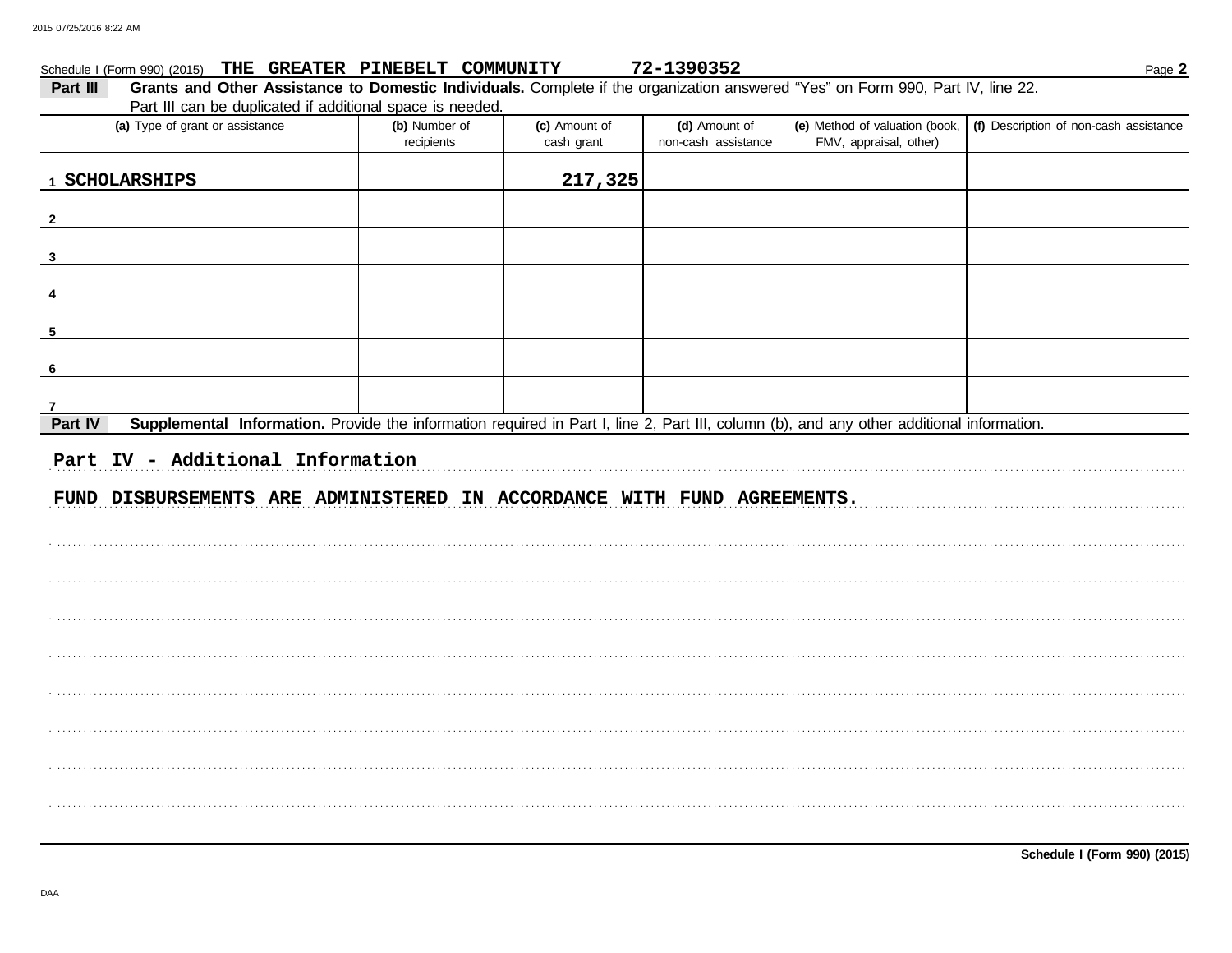| <b>SCHEDULE O</b>                                                                                                                                              | Supplemental Information to Form 990 or 990-EZ                                                                                            |                                | OMB No. 1545-0047                   |  |  |  |
|----------------------------------------------------------------------------------------------------------------------------------------------------------------|-------------------------------------------------------------------------------------------------------------------------------------------|--------------------------------|-------------------------------------|--|--|--|
| (Form 990 or 990-EZ)<br>Complete to provide information for responses to specific questions on<br>Form 990 or 990-EZ or to provide any additional information. |                                                                                                                                           |                                |                                     |  |  |  |
| Department of the Treasury<br>Internal Revenue Service                                                                                                         | u Attach to Form 990 or 990-EZ.                                                                                                           |                                | Open to Public<br><b>Inspection</b> |  |  |  |
| Name of the organization                                                                                                                                       | La Information about Schedule O (Form 990 or 990-EZ) and its instructions is at www.irs.gov/form990.<br>THE<br>GREATER PINEBELT COMMUNITY | Emplover identification number |                                     |  |  |  |
|                                                                                                                                                                | <b>FOUNDATION</b>                                                                                                                         | 72-1390352                     |                                     |  |  |  |
|                                                                                                                                                                | Amended Return Explanation                                                                                                                |                                |                                     |  |  |  |
|                                                                                                                                                                | SECTION V, QUESTIONS 8 AND 9 WERE MISTAKENLY NOT COMPLETED ON THE ORIGINAL                                                                |                                |                                     |  |  |  |
| <b>RETURN.</b>                                                                                                                                                 |                                                                                                                                           |                                |                                     |  |  |  |
|                                                                                                                                                                |                                                                                                                                           |                                |                                     |  |  |  |
|                                                                                                                                                                | Form 990 - Organization's Mission                                                                                                         |                                |                                     |  |  |  |
| THE                                                                                                                                                            | FOUNDATION IS A NOT-FOR-PROFIT ORGANIZATION DESIGNED TO SUPPORT                                                                           |                                |                                     |  |  |  |
|                                                                                                                                                                | CHARITABLE ACTIVITIES<br>THE RESIDENTS OF<br><b>TO BENEFIT</b>                                                                            | THE PINE BELT AREA OF          |                                     |  |  |  |
| SOUTH MISSISSIPPI.                                                                                                                                             | THE MISSION IS<br>TO BUILD BETTER COMMUNITIES                                                                                             |                                | <b>THROUGH</b>                      |  |  |  |
| PHILANTHROPY.                                                                                                                                                  | AS A DRIVING FORCE IN OUR REGION, OUR MISSION IS TO BUILD                                                                                 |                                |                                     |  |  |  |
| STRONGER COMMUNITIES                                                                                                                                           | THROUGH PHILANTHROPY.<br><b>DONORS</b>                                                                                                    |                                | CAN ESTABLISH CHARITABLE            |  |  |  |
|                                                                                                                                                                | <b>LEGAIES AND PROVIDE LEADERSHIP</b><br>TO ADDRESS COMMUNITY NEEDS                                                                       |                                | IN A MANNER THAT                    |  |  |  |
| IS.                                                                                                                                                            | RESPONSIBLE, RESPONSIVE, AND LASTING.                                                                                                     |                                |                                     |  |  |  |
|                                                                                                                                                                |                                                                                                                                           |                                |                                     |  |  |  |
|                                                                                                                                                                | Form 990, Part I, Line 6                                                                                                                  |                                |                                     |  |  |  |
|                                                                                                                                                                |                                                                                                                                           |                                |                                     |  |  |  |
| FUNDRAISING                                                                                                                                                    |                                                                                                                                           |                                |                                     |  |  |  |
|                                                                                                                                                                | Form 990, Part III, Line 4d - All Other Accomplishment                                                                                    |                                |                                     |  |  |  |
|                                                                                                                                                                |                                                                                                                                           |                                |                                     |  |  |  |
|                                                                                                                                                                | CONTRIBUTIONS AND PROGRAM SERVICE DISBURSEMENTS FOR CHARITABLE PURPOSES.                                                                  |                                |                                     |  |  |  |
|                                                                                                                                                                |                                                                                                                                           |                                |                                     |  |  |  |
|                                                                                                                                                                | Form 990, Part VI, Line 11b - Organization's Process to Review Form 990                                                                   |                                |                                     |  |  |  |
|                                                                                                                                                                | THE FOUNDATION'S FINANCE COMMITTEE (OR ITS DELEGATED MEMBER) REVIEW THE                                                                   |                                |                                     |  |  |  |
|                                                                                                                                                                | FORM 990 BEFORE IT IS SIGNED AND FILED.                                                                                                   |                                |                                     |  |  |  |
|                                                                                                                                                                |                                                                                                                                           |                                |                                     |  |  |  |
|                                                                                                                                                                | Form 990, Part VI, Line 12c - Enforcement of Conflicts Policy                                                                             |                                |                                     |  |  |  |
|                                                                                                                                                                | THE FOUNDATION REQUIRES ITS OFFICERS, DIRECTORS AND KEY EMPLOYEES (IF ANY)                                                                |                                |                                     |  |  |  |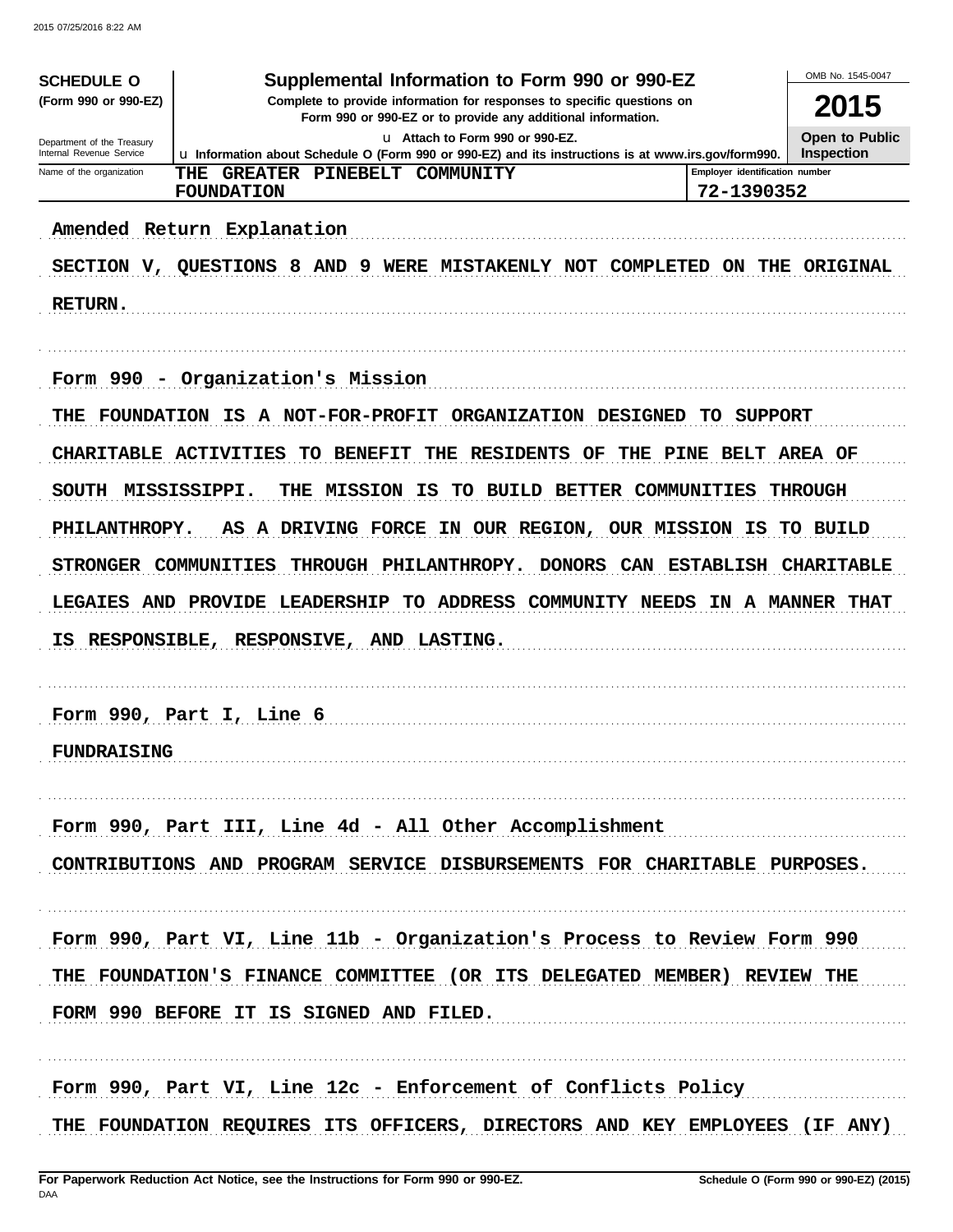| Schedule O (Form 990 or 990-EZ) (2015)<br>Name of the organization         | Page 2<br>Employer identification number |
|----------------------------------------------------------------------------|------------------------------------------|
| THE GREATER PINEBELT COMMUNITY                                             | 72-1390352                               |
| TO READ AND SIGN AS HAVING READ THE WRITTEN CONFLICT OF                    | INTEREST POLICY.                         |
| Form 990, Part VI, Line 15a - Compensation Process for Top Official        |                                          |
| THE FOUNDATION'S EXECUTIVE COMMITTEE AND THE FINANCE COMMITTEE MEET TO     |                                          |
| DISCUSS AND DETERMINE THE COMPENSATION OF THE EXECUTIVE DIRECTOR AND KEY   |                                          |
| EMPLOYEES (IF ANY). INDEPENDENT PERSONS COMPRISING THE EXECUTIVE COMMITTEE |                                          |
| AND FINANCE COMMITTEE REVIEWED AND APPROVED THE COMPENSATION AND DID SO    |                                          |
| CONTEMPORANEOUSLY WITH DELIBERATIONS.                                      |                                          |
| Form 990, Part VI, Line 19 - Governing Documents Disclosure Explanation    |                                          |
| THE FOUNDATION FOLLOWS PUBLIC INSPECTION REQUIREMENTS AND MAKES ITS        |                                          |
| GOVERNING DOCUMENTS AND FINANCIAL STATEMENTS AVAILABLE TO THE PUBLIC UPON  |                                          |
| REQUEST. PUBLIC INSPECTION MAY BE MADE AT THE FOUNDATION'S ADMINISTRATIVE  |                                          |
| OFFICE LOCATED AT 1507 HARDY STREET, SUITE 208, HATTIESBURG, MISSISSIPPI   |                                          |
| 39401 DURING NORMAL BUSINESS HOURS UPON SCHEDULING AN APPOINTMENT BY       |                                          |
| CALLING 601-583-6180.                                                      |                                          |
|                                                                            |                                          |
|                                                                            |                                          |
|                                                                            |                                          |
|                                                                            |                                          |
|                                                                            |                                          |
|                                                                            |                                          |
|                                                                            |                                          |
|                                                                            |                                          |
|                                                                            |                                          |
|                                                                            |                                          |
|                                                                            |                                          |
|                                                                            |                                          |

| Page 1 of 1                            |  |  |  |
|----------------------------------------|--|--|--|
| Schedule O (Form 990 or 990-EZ) (2015) |  |  |  |

DAA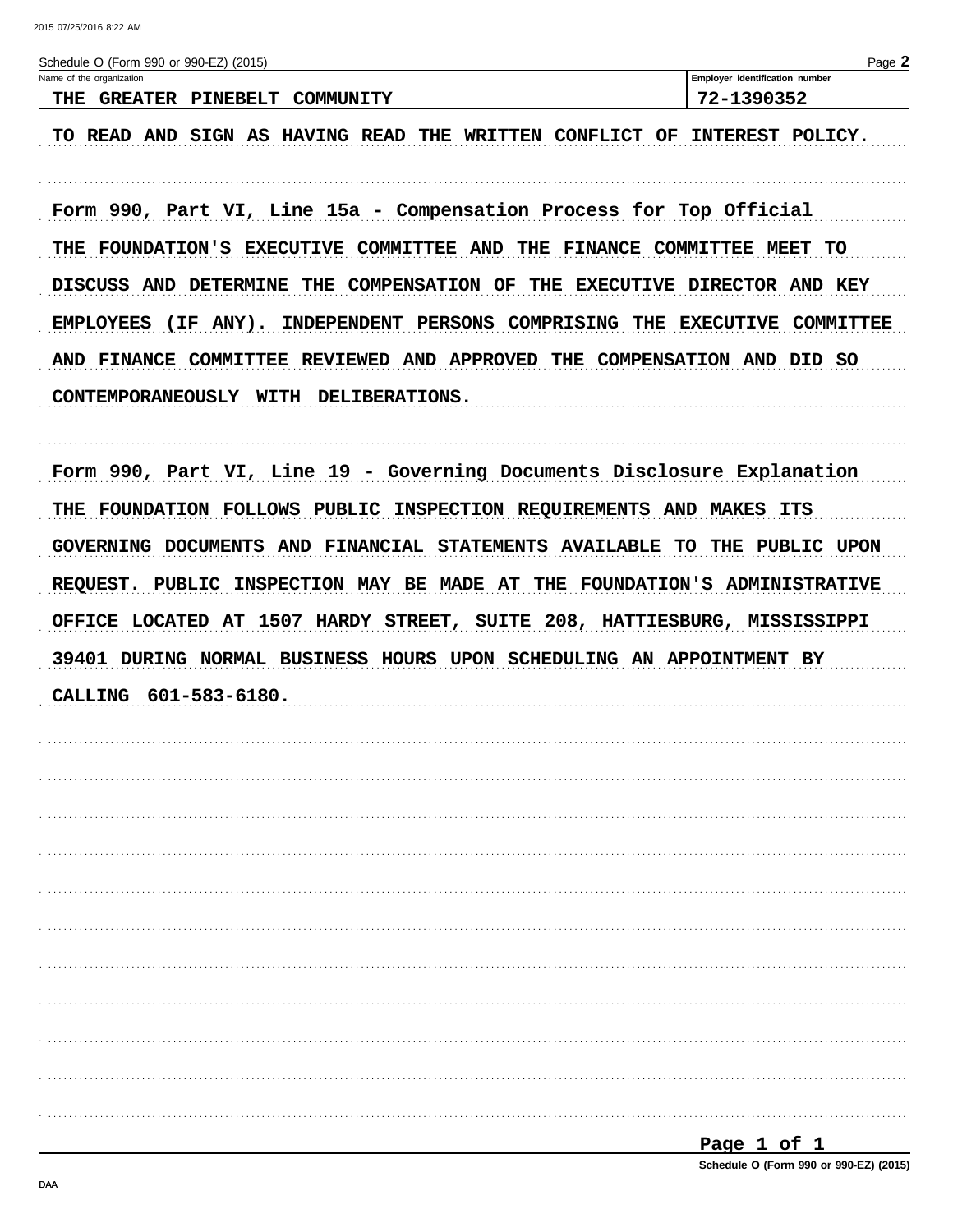|          |                                                                                                                                                                                      |                             |                                                                                                             |                                                                                  | <b>Depreciation and Amortization</b> |                                 |                  |                         | OMB No. 1545-0172          |                  |
|----------|--------------------------------------------------------------------------------------------------------------------------------------------------------------------------------------|-----------------------------|-------------------------------------------------------------------------------------------------------------|----------------------------------------------------------------------------------|--------------------------------------|---------------------------------|------------------|-------------------------|----------------------------|------------------|
|          | Form 4562                                                                                                                                                                            |                             |                                                                                                             |                                                                                  |                                      |                                 |                  |                         |                            |                  |
|          | Department of the Treasury<br>(99)                                                                                                                                                   |                             | La Information about Form 4562 and its separate instructions is at www.irs.gov/form4562.                    |                                                                                  | u Attach to your tax return.         |                                 |                  |                         | Attachment                 | 179              |
|          | Internal Revenue Service<br>Name(s) shown on return                                                                                                                                  |                             | THE GREATER PINEBELT COMMUNITY                                                                              |                                                                                  |                                      |                                 |                  | Identifying number      | Sequence No.               |                  |
|          |                                                                                                                                                                                      | <b>FOUNDATION</b>           |                                                                                                             |                                                                                  |                                      |                                 |                  | 72-1390352              |                            |                  |
|          | Business or activity to which this form relates<br>Indirect Depreciation                                                                                                             |                             |                                                                                                             |                                                                                  |                                      |                                 |                  |                         |                            |                  |
|          | Part I                                                                                                                                                                               |                             | Election To Expense Certain Property Under Section 179                                                      |                                                                                  |                                      |                                 |                  |                         |                            |                  |
|          |                                                                                                                                                                                      |                             | Note: If you have any listed property, complete Part V before you complete Part I.                          |                                                                                  |                                      |                                 |                  |                         |                            |                  |
| 1        | Maximum amount (see instructions)                                                                                                                                                    |                             |                                                                                                             |                                                                                  |                                      |                                 |                  | $\blacktriangleleft$    |                            | 500,000          |
| 2        |                                                                                                                                                                                      |                             |                                                                                                             |                                                                                  |                                      |                                 |                  | $\overline{2}$          |                            |                  |
| 3        |                                                                                                                                                                                      |                             |                                                                                                             |                                                                                  |                                      |                                 |                  | $\overline{\mathbf{3}}$ | 2,000,000                  |                  |
| 4        | Reduction in limitation. Subtract line 3 from line 2. If zero or less, enter -0-                                                                                                     |                             |                                                                                                             |                                                                                  |                                      |                                 |                  | $\overline{\mathbf{4}}$ |                            |                  |
| 5        | Dollar limitation for tax year. Subtract line 4 from line 1. If zero or less, enter -0-. If married filing separately, see instructions                                              |                             |                                                                                                             |                                                                                  |                                      |                                 |                  | 5                       |                            |                  |
| 6        |                                                                                                                                                                                      | (a) Description of property |                                                                                                             |                                                                                  | (b) Cost (business use only)         |                                 | (c) Elected cost |                         |                            |                  |
|          |                                                                                                                                                                                      |                             |                                                                                                             |                                                                                  |                                      |                                 |                  |                         |                            |                  |
| 7        | Listed property. Enter the amount from line 29                                                                                                                                       |                             |                                                                                                             |                                                                                  |                                      | $\overline{7}$                  |                  |                         |                            |                  |
| 8        | Total elected cost of section 179 property. Add amounts in column (c), lines 6 and 7 [[[[[[[[[[[[[[[[[[[[[[[[                                                                        |                             |                                                                                                             |                                                                                  |                                      |                                 |                  | 8                       |                            |                  |
| 9        | Tentative deduction. Enter the smaller of line 5 or line 8                                                                                                                           |                             |                                                                                                             |                                                                                  |                                      |                                 |                  | 9                       |                            |                  |
| 10       |                                                                                                                                                                                      |                             |                                                                                                             |                                                                                  |                                      |                                 |                  | 10                      |                            |                  |
| 11       | Business income limitation. Enter the smaller of business income (not less than zero) or line 5 (see instructions)                                                                   |                             |                                                                                                             |                                                                                  |                                      |                                 |                  | 11                      |                            |                  |
| 12       | Section 179 expense deduction. Add lines 9 and 10, but do not enter more than line 11  [11] expense deduction. Add lines 9 and 10, but do not enter more than line 11  [11] expenses |                             |                                                                                                             |                                                                                  |                                      |                                 |                  | 12                      |                            |                  |
| 13       | Carryover of disallowed deduction to 2016. Add lines 9 and 10, less line 12                                                                                                          |                             |                                                                                                             |                                                                                  |                                      | 13                              |                  |                         |                            |                  |
|          | Note: Do not use Part II or Part III below for listed property. Instead, use Part V.                                                                                                 |                             |                                                                                                             |                                                                                  |                                      |                                 |                  |                         |                            |                  |
|          | Part II                                                                                                                                                                              |                             | Special Depreciation Allowance and Other Depreciation (Do not include listed property.) (See instructions.) |                                                                                  |                                      |                                 |                  |                         |                            |                  |
| 14       | Special depreciation allowance for qualified property (other than listed property) placed in service                                                                                 |                             |                                                                                                             |                                                                                  |                                      |                                 |                  |                         |                            |                  |
|          | during the tax year (see instructions)                                                                                                                                               |                             |                                                                                                             |                                                                                  |                                      |                                 |                  | 14<br>15                |                            |                  |
| 15<br>16 |                                                                                                                                                                                      |                             |                                                                                                             |                                                                                  |                                      |                                 |                  | 16                      |                            | 24,480           |
|          | Part III                                                                                                                                                                             |                             | <b>MACRS Depreciation (Do not include listed property.) (See instructions.)</b>                             |                                                                                  |                                      |                                 |                  |                         |                            |                  |
|          |                                                                                                                                                                                      |                             |                                                                                                             | <b>Section A</b>                                                                 |                                      |                                 |                  |                         |                            |                  |
| 17       | MACRS deductions for assets placed in service in tax years beginning before 2015                                                                                                     |                             |                                                                                                             |                                                                                  |                                      |                                 |                  | 17                      |                            | 424              |
| 18       | If you are electing to group any assets placed in service during the tax year into one or more general asset accounts, check here                                                    |                             |                                                                                                             |                                                                                  |                                      |                                 | $\mathbf{u}$     |                         |                            |                  |
|          |                                                                                                                                                                                      |                             | Section B-Assets Placed in Service During 2015 Tax Year Using the General Depreciation System               |                                                                                  |                                      |                                 |                  |                         |                            |                  |
|          | (a) Classification of property                                                                                                                                                       |                             | (b) Month and year<br>placed in<br>service                                                                  | (c) Basis for depreciation<br>(business/investment use<br>only-see instructions) | (d) Recovery<br>period               | (e) Convention                  | (f) Method       |                         | (g) Depreciation deduction |                  |
| 19a      | 3-year property                                                                                                                                                                      |                             |                                                                                                             |                                                                                  |                                      |                                 |                  |                         |                            |                  |
| b        | 5-year property                                                                                                                                                                      |                             |                                                                                                             |                                                                                  |                                      |                                 |                  |                         |                            |                  |
| c        | 7-year property                                                                                                                                                                      |                             |                                                                                                             |                                                                                  |                                      |                                 |                  |                         |                            |                  |
| d        | 10-year property                                                                                                                                                                     |                             |                                                                                                             |                                                                                  |                                      |                                 |                  |                         |                            |                  |
| е        | 15-year property                                                                                                                                                                     |                             |                                                                                                             |                                                                                  |                                      |                                 |                  |                         |                            |                  |
|          | 20-year property                                                                                                                                                                     |                             |                                                                                                             |                                                                                  |                                      |                                 |                  |                         |                            |                  |
| g<br>h.  | 25-year property<br>Residential rental                                                                                                                                               |                             |                                                                                                             |                                                                                  | 25 yrs.<br>27.5 yrs.                 |                                 | S/L<br>S/L       |                         |                            |                  |
|          | property                                                                                                                                                                             |                             |                                                                                                             |                                                                                  | 27.5 yrs.                            | MМ<br>ΜМ                        | S/L              |                         |                            |                  |
| j.       | Nonresidential real                                                                                                                                                                  |                             |                                                                                                             |                                                                                  | 39 yrs.                              | МM                              | S/L              |                         |                            |                  |
|          | property                                                                                                                                                                             |                             |                                                                                                             |                                                                                  |                                      | MМ                              | S/L              |                         |                            |                  |
|          |                                                                                                                                                                                      |                             | Section C-Assets Placed in Service During 2015 Tax Year Using the Alternative Depreciation System           |                                                                                  |                                      |                                 |                  |                         |                            |                  |
| 20a      | Class life                                                                                                                                                                           |                             |                                                                                                             |                                                                                  |                                      |                                 | S/L              |                         |                            |                  |
|          | $b$ 12-year                                                                                                                                                                          |                             |                                                                                                             |                                                                                  | 12 yrs.                              |                                 | S/L              |                         |                            |                  |
|          | c 40-year                                                                                                                                                                            |                             |                                                                                                             |                                                                                  | 40 yrs.                              | MМ                              | S/L              |                         |                            |                  |
|          | Part IV<br><b>Summary</b> (See instructions.)                                                                                                                                        |                             |                                                                                                             |                                                                                  |                                      |                                 |                  |                         |                            |                  |
| 21       | Listed property. Enter amount from line 28                                                                                                                                           |                             |                                                                                                             |                                                                                  |                                      |                                 |                  | 21                      |                            |                  |
| 22       | Total. Add amounts from line 12, lines 14 through 17, lines 19 and 20 in column (g), and line 21. Enter                                                                              |                             |                                                                                                             |                                                                                  |                                      |                                 |                  |                         |                            |                  |
|          | here and on the appropriate lines of your return. Partnerships and S corporations-see instructions                                                                                   |                             |                                                                                                             |                                                                                  |                                      |                                 |                  | 22                      |                            | 24,904           |
| 23       | For assets shown above and placed in service during the current year, enter the                                                                                                      |                             |                                                                                                             |                                                                                  |                                      |                                 |                  |                         |                            |                  |
|          | portion of the basis attributable to section 263A costs<br>For Paperwork Reduction Act Notice, see separate instructions.                                                            |                             |                                                                                                             |                                                                                  |                                      | 23                              |                  |                         |                            | Form 4562 (2015) |
| DAA      |                                                                                                                                                                                      |                             |                                                                                                             |                                                                                  |                                      | There are no amounts for Page 2 |                  |                         |                            |                  |

**There are no amounts for Page 2**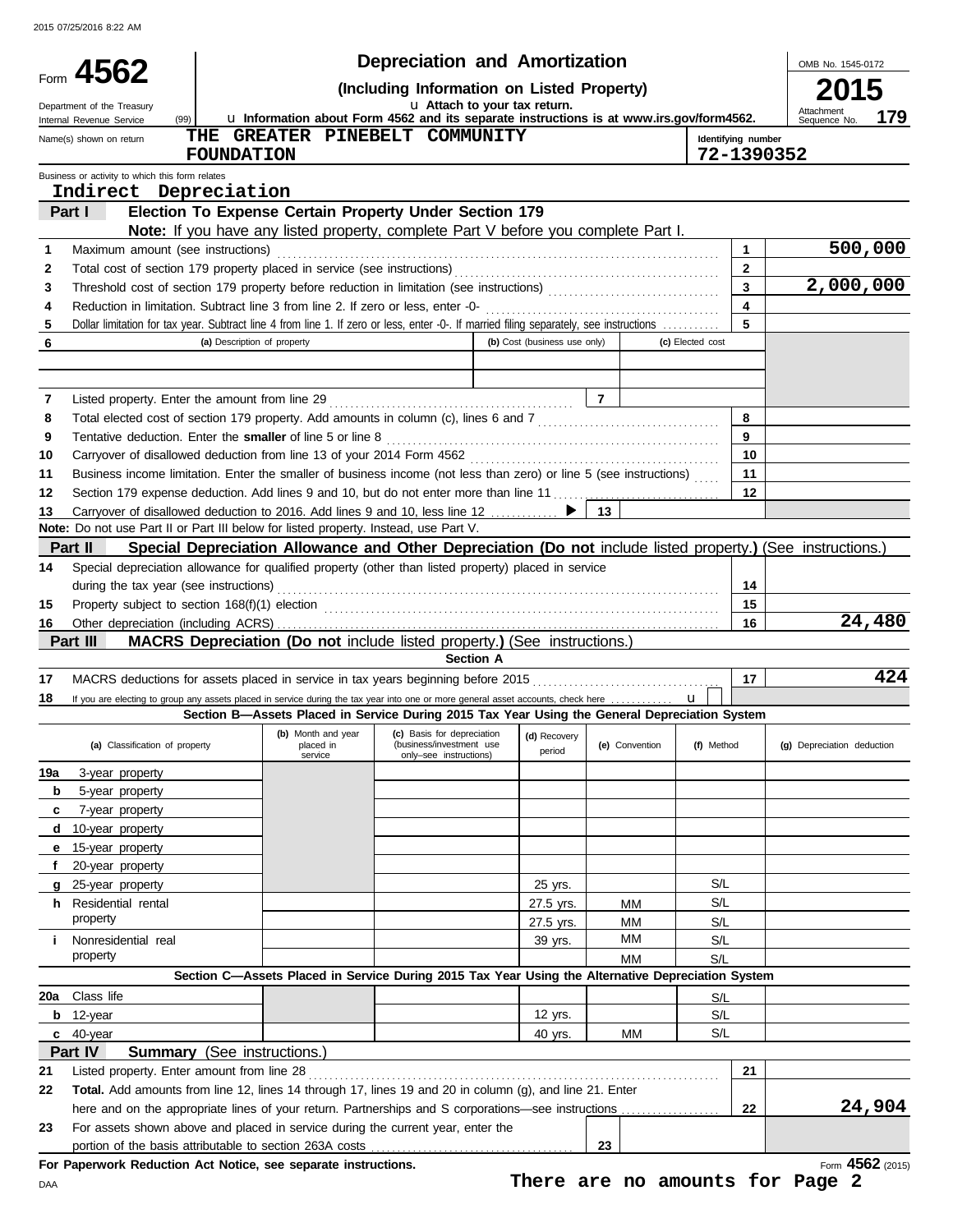## 2015 THE GREATER PINEBELT COMMUNITY 07/25/2016 8:22 AM 72-1390352 **Federal Asset Report**

# FYE: 12/31/2015 **Form 990, Page 1**

| Asset    | Description                                                           | Date<br>In Service   | Cost                       | $\%$ | Bus Sec<br>179 Bonus | Basis<br>for Depr   |   | Per Conv Meth        | Prior                        | Current                    |
|----------|-----------------------------------------------------------------------|----------------------|----------------------------|------|----------------------|---------------------|---|----------------------|------------------------------|----------------------------|
|          |                                                                       |                      |                            |      |                      |                     |   |                      |                              |                            |
| 42       | <b>Prior MACRS:</b><br><b>SOFA</b>                                    | 6/30/14              | 85                         |      | X                    | 42                  |   | 7 MQ200DB            | 50                           | 10                         |
| 43       | <b>HAT RACK</b>                                                       | 6/30/14              | 10                         |      | $\mathbf X$          | 5                   |   | 7 MQ200DB            | 6                            | -1                         |
| 44       | <b>CANNON IMAGE RUNNER PRINTER</b>                                    | 10/01/14             | 1.926                      |      | X                    | 963                 |   | 5 MQ200DB            | 1,011                        | 366                        |
| 45       | <b>FRIDGE</b>                                                         | 6/30/14              | 300                        |      | $\mathbf X$          | 150                 |   | 7 MQ200DB            | 177                          | 35                         |
| 46       | <b>CONFERENCE TABLE W/10 CHAIRS</b>                                   | 6/30/14              | 100                        |      | X                    | 50                  |   | 7 MQ200DB            | 59                           | 12                         |
|          |                                                                       |                      |                            |      |                      |                     |   |                      |                              |                            |
|          |                                                                       |                      | 2,421                      |      |                      | 1,210               |   |                      | 1,303                        | 424                        |
|          | <b>Other Depreciation:</b>                                            |                      |                            |      |                      |                     |   |                      |                              |                            |
| 1        | <b>TASK CHAIR</b>                                                     | 2/29/08              | 93                         |      |                      | 93                  |   | 7 MO S/L             | 91                           | 2                          |
| 2        | EXECUTIVE DIRECTOR CHAIR MAT                                          | 2/29/08              | 32                         |      |                      | 32                  | 7 | MO S/L               | 32                           | $\boldsymbol{0}$           |
| 3        | TASK CHAIR MAT                                                        | 2/29/08              | 32                         |      |                      | 32                  |   | 7 MO S/L             | 32                           | $\boldsymbol{0}$           |
| 4        | <b>4 DR LETTER FILE CABINET</b>                                       | 2/29/08              | 157                        |      |                      | 157                 |   | 7 MO S/L             | 154                          | 3                          |
| 7        | <b>EXECUTIVE DIRECTOR DESK</b>                                        | 3/06/08              | 641                        |      |                      | 641                 |   | 7 MO S/L             | 622                          | 19                         |
| 8        | <b>BLUE SIDE CHAIR</b>                                                | 3/06/08              | 181                        |      |                      | 181                 |   | 7 MO S/L             | 175                          | 6                          |
| 9        | <b>BLUE SIDE CHAIR</b>                                                | 3/06/08              | 181                        |      |                      | 181                 |   | 7 MO S/L             | 175                          | 6                          |
| 17       | EXECUTIVE DIRECTOR THINKPAD                                           | 3/21/08              | 700                        |      |                      | 700                 |   | 5 MO S/L             | 700                          | $\theta$                   |
| 18       | <b>DESK</b>                                                           | 3/21/08              | 406                        |      |                      | 406                 |   | 7 MO S/L             | 393                          | 13                         |
| 19       | COMPUTER DESK (PRINTER STAND)                                         | 3/21/08              | 37                         |      |                      | 37                  |   | 7 MO S/L             | 36                           | 1                          |
| 20       | <b>COMPUTER</b>                                                       | 4/08/08              | 1,048                      |      |                      | 1,048               |   | 5 MO S/L             | 1,048                        | $\boldsymbol{0}$           |
| 21       | LEGAL FILE CABINET-DONATED                                            | 6/30/08              | 25                         |      |                      | 25                  |   | 7 MO S/L             | 23                           | $\overline{2}$             |
| 23       | EXEC DIR CREDENZA- DONATED                                            | 6/30/08              | 250                        |      |                      | 250                 |   | 7 MO S/L             | 234                          | 16                         |
| 24       | 2 DR FIRE PROOF CABINET-DONATED                                       | 6/30/08              | 350                        |      |                      | 350                 |   | 7 MO S/L             | 327                          | 23                         |
| 26       | <b>BISSELL VACUUM</b>                                                 | 2/19/09              | 53                         |      |                      | 53                  |   | 7 MO S/L             | 45                           | 8<br>37                    |
| 28<br>30 | <b>BOOK SHELF-TRADE IN</b><br><b>PROJECTOR</b>                        | 10/13/09<br>11/09/09 | 264<br>618                 |      |                      | 264<br>618          |   | 7 MO S/L<br>7 MO S/L | 197<br>452                   | 89                         |
| 31       | RCA TELEPHONE ANSWERING                                               | 1/06/10              | 471                        |      |                      | 471                 |   | 7 MOS/L              | 333                          | 68                         |
| 32       | <b>RCA TELEPHONE</b>                                                  | 1/15/10              | 139                        |      |                      | 139                 |   | 7 MO S/L             | 99                           | 19                         |
| 33       | WOODEN EXECUTIVE DESK                                                 | 4/20/10              | 150                        |      |                      | 150                 |   | 7 MO S/L             | 101                          | 21                         |
| 34       | ARMED FABRIC TASK CHAIR                                               | 4/20/10              | 20                         |      |                      | 20                  |   | 7 MOS/L              | 13                           | 3                          |
| 36       | <b>4 DR FILE CABINET-DONATED</b>                                      | 4/20/10              | 30                         |      |                      | 30                  |   | 7 MO S/L             | 20                           | $\overline{4}$             |
| 37       | <b>4 DR FILE CABINET-DONATED</b>                                      | 4/20/10              | 30                         |      |                      | 30                  |   | 7 MO S/L             | 20                           | 4                          |
| 40       | LENOVA THINKCENTER COMPUTER-I 5/14/10                                 |                      | 1.220                      |      |                      | 1.220               |   | 5 MO S/L             | 1.128                        | 92                         |
| 41       | <b>DONOR MGT SOFTWARE</b>                                             | 6/01/13              | 72,132                     |      |                      | 72,132              |   | 3 MOAmort            | 38,069                       | 24,044                     |
| 47       | LENOVO THINK CENTRE M73 TOWER 12/23/15                                |                      | 1,070                      |      |                      | 1,070               |   | 5 MO S/L             | $\Omega$                     | $\Omega$                   |
| 48       | SHREDDER-DONATED                                                      | 12/22/15             | 50                         |      |                      | 50                  |   | 5 MO S/L             | $\boldsymbol{0}$             | $\overline{0}$             |
|          | <b>Total Other Depreciation</b>                                       |                      | 80,380                     |      |                      | 80,380              |   |                      | 44,519                       | 24,480                     |
|          | <b>Total ACRS and Other Depreciation</b>                              |                      | 80,380                     |      |                      | 80,380              |   |                      | 44,519                       | 24,480                     |
|          |                                                                       |                      |                            |      |                      |                     |   |                      |                              |                            |
|          | <b>Grand Totals</b>                                                   |                      | 82,801                     |      |                      | 81,590              |   |                      | 45,822                       | 24,904                     |
|          | <b>Less: Dispositions and Transfers</b><br>Less: Start-up/Org Expense |                      | $\theta$<br>$\overline{0}$ |      |                      | $\overline{0}$<br>0 |   |                      | $\mathbf{0}$<br>$\mathbf{0}$ | $\overline{0}$<br>$\theta$ |
|          |                                                                       |                      |                            |      |                      |                     |   |                      |                              |                            |
|          | <b>Net Grand Totals</b>                                               |                      | 82,801                     |      |                      | 81,590              |   |                      | 45,822                       | 24,904                     |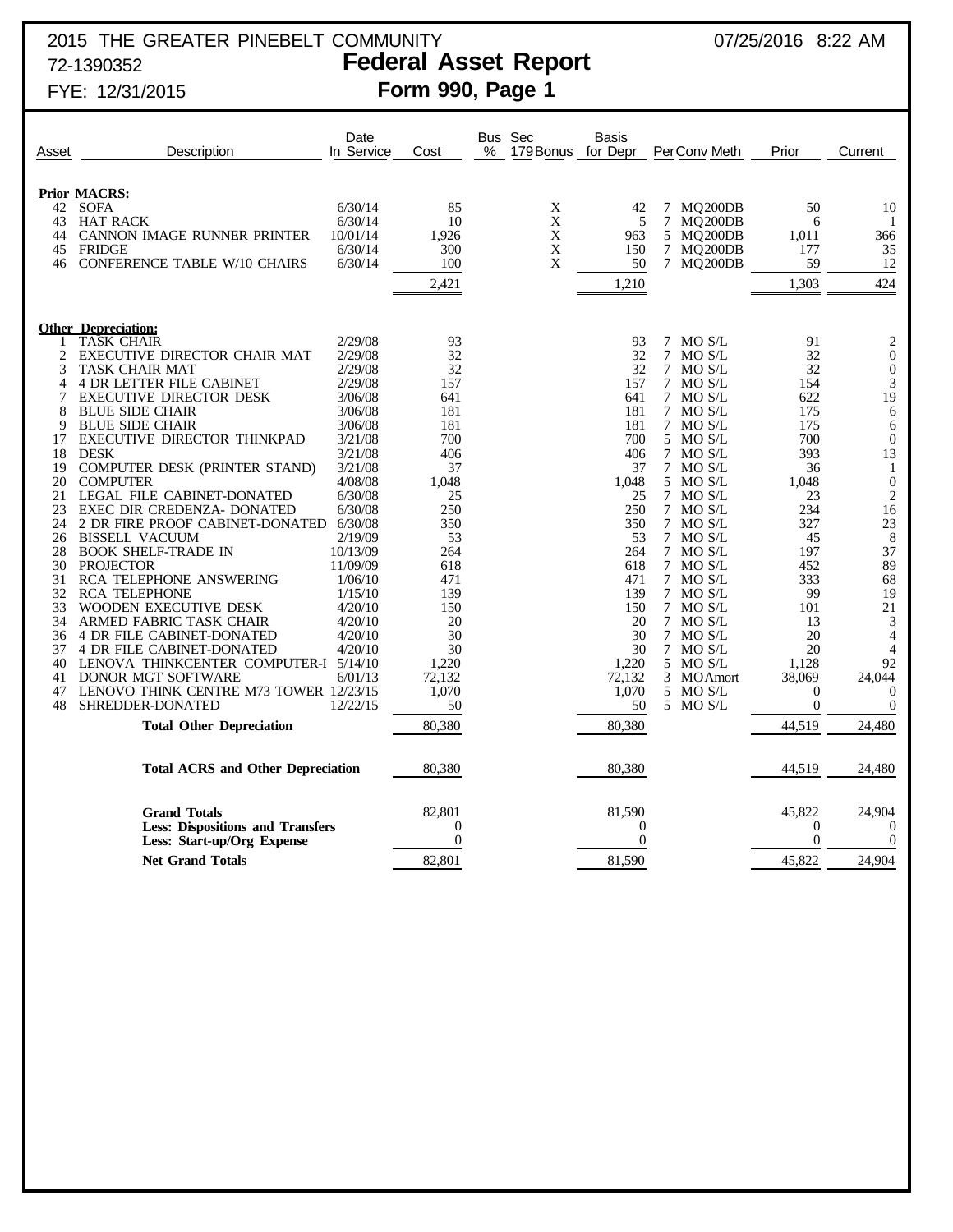## 2015 THE GREATER PINEBELT COMMUNITY **2015** 17/25/2016 8:22 AM 72-1390352 **AMT Asset Report**

# FYE: 12/31/2015 **Form 990, Page 1**

| <b>Prior MACRS:</b><br><b>SOFA</b><br>6/30/14<br>7 MQ200DB<br>42<br>85<br>X<br>42<br>50<br>$\mathbf X$<br>6/30/14<br>10<br>43<br><b>HAT RACK</b><br>5<br>7<br>MQ200DB<br>6<br>X<br>CANNON IMAGE RUNNER PRINTER<br>10/01/14<br>1,926<br>963<br>5 MQ200DB<br>44<br>1,011<br>6/30/14<br>300<br>X<br>7 MQ200DB<br>177<br>45<br><b>FRIDGE</b><br>150<br>X<br><b>CONFERENCE TABLE W/10 CHAIRS</b><br>6/30/14<br>100<br>50<br>7 MQ200DB<br>59<br>46<br>1,303<br>2,421<br>1,210<br><b>Other Depreciation:</b><br><b>TASK CHAIR</b><br>2/29/08<br>$\overline{0}$<br>$0$ HY<br>0<br>0<br>2<br>2/29/08<br>EXECUTIVE DIRECTOR CHAIR MAT<br>$\theta$<br>$0$ HY<br>0<br>0<br>3<br>TASK CHAIR MAT<br>2/29/08<br>$0$ HY<br>0<br>0<br>$\Omega$<br><b>4 DR LETTER FILE CABINET</b><br>2/29/08<br>$0$ HY<br>$\Omega$<br>4<br>0<br>$\Omega$<br>7<br><b>EXECUTIVE DIRECTOR DESK</b><br>3/06/08<br>$0$ HY<br>0<br>0<br>0<br>8<br>HY<br><b>BLUE SIDE CHAIR</b><br>3/06/08<br>$\Omega$<br>0<br>$\Omega$<br>9<br><b>BLUE SIDE CHAIR</b><br>3/06/08<br>$0$ HY<br>0<br>0<br>EXECUTIVE DIRECTOR THINKPAD<br>3/21/08<br>$0$ HY<br>$\overline{0}$<br>17<br>$\mathbf{0}$<br>18<br><b>DESK</b><br>3/21/08<br>$0$ HY<br>$\Omega$<br>$\Omega$<br>COMPUTER DESK (PRINTER STAND)<br>3/21/08<br>$0$ HY<br>19<br>0<br>0<br>20<br>4/08/08<br>$0$ HY<br>$\boldsymbol{0}$<br><b>COMPUTER</b><br>$\mathbf{0}$<br>LEGAL FILE CABINET-DONATED<br>6/30/08<br>$0$ HY<br>21<br>0<br>0<br>23<br>EXEC DIR CREDENZA- DONATED<br>6/30/08<br>$0$ HY<br>$\overline{0}$<br>$\mathbf{0}$<br>24<br>2 DR FIRE PROOF CABINET-DONATED<br>6/30/08<br>$0$ HY<br>0<br>0<br><b>BISSELL VACUUM</b><br>2/19/09<br>$0$ HY<br>26<br>$\mathbf{0}$<br>0 | Asset | Description | Date<br>In Service | Cost | % | Bus Sec<br>179 Bonus for Depr | Basis | Per Conv Meth | Prior | Current                              |
|------------------------------------------------------------------------------------------------------------------------------------------------------------------------------------------------------------------------------------------------------------------------------------------------------------------------------------------------------------------------------------------------------------------------------------------------------------------------------------------------------------------------------------------------------------------------------------------------------------------------------------------------------------------------------------------------------------------------------------------------------------------------------------------------------------------------------------------------------------------------------------------------------------------------------------------------------------------------------------------------------------------------------------------------------------------------------------------------------------------------------------------------------------------------------------------------------------------------------------------------------------------------------------------------------------------------------------------------------------------------------------------------------------------------------------------------------------------------------------------------------------------------------------------------------------------------------------------------------------------------------------------------------------------------------------|-------|-------------|--------------------|------|---|-------------------------------|-------|---------------|-------|--------------------------------------|
|                                                                                                                                                                                                                                                                                                                                                                                                                                                                                                                                                                                                                                                                                                                                                                                                                                                                                                                                                                                                                                                                                                                                                                                                                                                                                                                                                                                                                                                                                                                                                                                                                                                                                    |       |             |                    |      |   |                               |       |               |       |                                      |
|                                                                                                                                                                                                                                                                                                                                                                                                                                                                                                                                                                                                                                                                                                                                                                                                                                                                                                                                                                                                                                                                                                                                                                                                                                                                                                                                                                                                                                                                                                                                                                                                                                                                                    |       |             |                    |      |   |                               |       |               |       |                                      |
|                                                                                                                                                                                                                                                                                                                                                                                                                                                                                                                                                                                                                                                                                                                                                                                                                                                                                                                                                                                                                                                                                                                                                                                                                                                                                                                                                                                                                                                                                                                                                                                                                                                                                    |       |             |                    |      |   |                               |       |               |       | 10                                   |
|                                                                                                                                                                                                                                                                                                                                                                                                                                                                                                                                                                                                                                                                                                                                                                                                                                                                                                                                                                                                                                                                                                                                                                                                                                                                                                                                                                                                                                                                                                                                                                                                                                                                                    |       |             |                    |      |   |                               |       |               |       | -1                                   |
|                                                                                                                                                                                                                                                                                                                                                                                                                                                                                                                                                                                                                                                                                                                                                                                                                                                                                                                                                                                                                                                                                                                                                                                                                                                                                                                                                                                                                                                                                                                                                                                                                                                                                    |       |             |                    |      |   |                               |       |               |       | 366                                  |
|                                                                                                                                                                                                                                                                                                                                                                                                                                                                                                                                                                                                                                                                                                                                                                                                                                                                                                                                                                                                                                                                                                                                                                                                                                                                                                                                                                                                                                                                                                                                                                                                                                                                                    |       |             |                    |      |   |                               |       |               |       | 35                                   |
|                                                                                                                                                                                                                                                                                                                                                                                                                                                                                                                                                                                                                                                                                                                                                                                                                                                                                                                                                                                                                                                                                                                                                                                                                                                                                                                                                                                                                                                                                                                                                                                                                                                                                    |       |             |                    |      |   |                               |       |               |       | 12                                   |
|                                                                                                                                                                                                                                                                                                                                                                                                                                                                                                                                                                                                                                                                                                                                                                                                                                                                                                                                                                                                                                                                                                                                                                                                                                                                                                                                                                                                                                                                                                                                                                                                                                                                                    |       |             |                    |      |   |                               |       |               |       | 424                                  |
|                                                                                                                                                                                                                                                                                                                                                                                                                                                                                                                                                                                                                                                                                                                                                                                                                                                                                                                                                                                                                                                                                                                                                                                                                                                                                                                                                                                                                                                                                                                                                                                                                                                                                    |       |             |                    |      |   |                               |       |               |       |                                      |
|                                                                                                                                                                                                                                                                                                                                                                                                                                                                                                                                                                                                                                                                                                                                                                                                                                                                                                                                                                                                                                                                                                                                                                                                                                                                                                                                                                                                                                                                                                                                                                                                                                                                                    |       |             |                    |      |   |                               |       |               |       | $\theta$                             |
|                                                                                                                                                                                                                                                                                                                                                                                                                                                                                                                                                                                                                                                                                                                                                                                                                                                                                                                                                                                                                                                                                                                                                                                                                                                                                                                                                                                                                                                                                                                                                                                                                                                                                    |       |             |                    |      |   |                               |       |               |       | $\boldsymbol{0}$                     |
|                                                                                                                                                                                                                                                                                                                                                                                                                                                                                                                                                                                                                                                                                                                                                                                                                                                                                                                                                                                                                                                                                                                                                                                                                                                                                                                                                                                                                                                                                                                                                                                                                                                                                    |       |             |                    |      |   |                               |       |               |       | $\boldsymbol{0}$                     |
|                                                                                                                                                                                                                                                                                                                                                                                                                                                                                                                                                                                                                                                                                                                                                                                                                                                                                                                                                                                                                                                                                                                                                                                                                                                                                                                                                                                                                                                                                                                                                                                                                                                                                    |       |             |                    |      |   |                               |       |               |       | $\boldsymbol{0}$                     |
|                                                                                                                                                                                                                                                                                                                                                                                                                                                                                                                                                                                                                                                                                                                                                                                                                                                                                                                                                                                                                                                                                                                                                                                                                                                                                                                                                                                                                                                                                                                                                                                                                                                                                    |       |             |                    |      |   |                               |       |               |       | $\boldsymbol{0}$                     |
|                                                                                                                                                                                                                                                                                                                                                                                                                                                                                                                                                                                                                                                                                                                                                                                                                                                                                                                                                                                                                                                                                                                                                                                                                                                                                                                                                                                                                                                                                                                                                                                                                                                                                    |       |             |                    |      |   |                               |       |               |       | $\boldsymbol{0}$                     |
|                                                                                                                                                                                                                                                                                                                                                                                                                                                                                                                                                                                                                                                                                                                                                                                                                                                                                                                                                                                                                                                                                                                                                                                                                                                                                                                                                                                                                                                                                                                                                                                                                                                                                    |       |             |                    |      |   |                               |       |               |       | $\boldsymbol{0}$                     |
|                                                                                                                                                                                                                                                                                                                                                                                                                                                                                                                                                                                                                                                                                                                                                                                                                                                                                                                                                                                                                                                                                                                                                                                                                                                                                                                                                                                                                                                                                                                                                                                                                                                                                    |       |             |                    |      |   |                               |       |               |       | $\boldsymbol{0}$                     |
|                                                                                                                                                                                                                                                                                                                                                                                                                                                                                                                                                                                                                                                                                                                                                                                                                                                                                                                                                                                                                                                                                                                                                                                                                                                                                                                                                                                                                                                                                                                                                                                                                                                                                    |       |             |                    |      |   |                               |       |               |       | $\boldsymbol{0}$                     |
|                                                                                                                                                                                                                                                                                                                                                                                                                                                                                                                                                                                                                                                                                                                                                                                                                                                                                                                                                                                                                                                                                                                                                                                                                                                                                                                                                                                                                                                                                                                                                                                                                                                                                    |       |             |                    |      |   |                               |       |               |       | $\boldsymbol{0}$                     |
|                                                                                                                                                                                                                                                                                                                                                                                                                                                                                                                                                                                                                                                                                                                                                                                                                                                                                                                                                                                                                                                                                                                                                                                                                                                                                                                                                                                                                                                                                                                                                                                                                                                                                    |       |             |                    |      |   |                               |       |               |       | $\boldsymbol{0}$                     |
|                                                                                                                                                                                                                                                                                                                                                                                                                                                                                                                                                                                                                                                                                                                                                                                                                                                                                                                                                                                                                                                                                                                                                                                                                                                                                                                                                                                                                                                                                                                                                                                                                                                                                    |       |             |                    |      |   |                               |       |               |       | $\boldsymbol{0}$                     |
|                                                                                                                                                                                                                                                                                                                                                                                                                                                                                                                                                                                                                                                                                                                                                                                                                                                                                                                                                                                                                                                                                                                                                                                                                                                                                                                                                                                                                                                                                                                                                                                                                                                                                    |       |             |                    |      |   |                               |       |               |       | $\boldsymbol{0}$                     |
|                                                                                                                                                                                                                                                                                                                                                                                                                                                                                                                                                                                                                                                                                                                                                                                                                                                                                                                                                                                                                                                                                                                                                                                                                                                                                                                                                                                                                                                                                                                                                                                                                                                                                    |       |             |                    |      |   |                               |       |               |       | $\boldsymbol{0}$                     |
| 28<br><b>BOOK SHELF-TRADE IN</b><br>10/13/09<br>$0$ HY<br>$\theta$<br>0<br>0                                                                                                                                                                                                                                                                                                                                                                                                                                                                                                                                                                                                                                                                                                                                                                                                                                                                                                                                                                                                                                                                                                                                                                                                                                                                                                                                                                                                                                                                                                                                                                                                       |       |             |                    |      |   |                               |       |               |       | $\boldsymbol{0}$<br>$\boldsymbol{0}$ |
| 30<br>11/09/09<br>HY<br><b>PROJECTOR</b><br>$\Omega$<br>$\Omega$<br>$\Omega$                                                                                                                                                                                                                                                                                                                                                                                                                                                                                                                                                                                                                                                                                                                                                                                                                                                                                                                                                                                                                                                                                                                                                                                                                                                                                                                                                                                                                                                                                                                                                                                                       |       |             |                    |      |   |                               |       |               |       | $\boldsymbol{0}$                     |
| 31<br><b>RCA TELEPHONE ANSWERING</b><br>1/06/10<br>$0$ HY<br>0<br>$\Omega$                                                                                                                                                                                                                                                                                                                                                                                                                                                                                                                                                                                                                                                                                                                                                                                                                                                                                                                                                                                                                                                                                                                                                                                                                                                                                                                                                                                                                                                                                                                                                                                                         |       |             |                    |      |   |                               |       |               |       | $\boldsymbol{0}$                     |
| 32<br>1/15/10<br>HY<br><b>RCA TELEPHONE</b><br>$\Omega$<br>0<br>0                                                                                                                                                                                                                                                                                                                                                                                                                                                                                                                                                                                                                                                                                                                                                                                                                                                                                                                                                                                                                                                                                                                                                                                                                                                                                                                                                                                                                                                                                                                                                                                                                  |       |             |                    |      |   |                               |       |               |       | $\boldsymbol{0}$                     |
| 33<br>WOODEN EXECUTIVE DESK<br>4/20/10<br>$0$ HY<br>0<br>$\Omega$                                                                                                                                                                                                                                                                                                                                                                                                                                                                                                                                                                                                                                                                                                                                                                                                                                                                                                                                                                                                                                                                                                                                                                                                                                                                                                                                                                                                                                                                                                                                                                                                                  |       |             |                    |      |   |                               |       |               |       | $\boldsymbol{0}$                     |
| $0$ HY<br>34<br>ARMED FABRIC TASK CHAIR<br>4/20/10<br>0<br>0                                                                                                                                                                                                                                                                                                                                                                                                                                                                                                                                                                                                                                                                                                                                                                                                                                                                                                                                                                                                                                                                                                                                                                                                                                                                                                                                                                                                                                                                                                                                                                                                                       |       |             |                    |      |   |                               |       |               |       | $\boldsymbol{0}$                     |
| <b>4 DR FILE CABINET-DONATED</b><br>4/20/10<br>$0$ HY<br>$\theta$<br>36<br>O<br>$\Omega$                                                                                                                                                                                                                                                                                                                                                                                                                                                                                                                                                                                                                                                                                                                                                                                                                                                                                                                                                                                                                                                                                                                                                                                                                                                                                                                                                                                                                                                                                                                                                                                           |       |             |                    |      |   |                               |       |               |       | $\mathbf{0}$                         |
| $0$ HY<br>37<br><b>4 DR FILE CABINET-DONATED</b><br>4/20/10<br>0<br>$\Omega$<br>0                                                                                                                                                                                                                                                                                                                                                                                                                                                                                                                                                                                                                                                                                                                                                                                                                                                                                                                                                                                                                                                                                                                                                                                                                                                                                                                                                                                                                                                                                                                                                                                                  |       |             |                    |      |   |                               |       |               |       | $\boldsymbol{0}$                     |
| $0$ HY<br>LENOVA THINKCENTER COMPUTER-I 5/14/10<br>$\theta$<br>$\mathbf{0}$<br>$\overline{0}$<br>40                                                                                                                                                                                                                                                                                                                                                                                                                                                                                                                                                                                                                                                                                                                                                                                                                                                                                                                                                                                                                                                                                                                                                                                                                                                                                                                                                                                                                                                                                                                                                                                |       |             |                    |      |   |                               |       |               |       | $\boldsymbol{0}$                     |
| LENOVO THINK CENTRE M73 TOWER 12/23/15<br>5 MOS/L<br>$\theta$<br>47<br>1.070<br>1,070                                                                                                                                                                                                                                                                                                                                                                                                                                                                                                                                                                                                                                                                                                                                                                                                                                                                                                                                                                                                                                                                                                                                                                                                                                                                                                                                                                                                                                                                                                                                                                                              |       |             |                    |      |   |                               |       |               |       | $\mathbf{0}$                         |
| $\theta$<br>48<br>SHREDDER-DONATED<br>12/22/15<br>$0$ HY<br>0<br>$\boldsymbol{0}$                                                                                                                                                                                                                                                                                                                                                                                                                                                                                                                                                                                                                                                                                                                                                                                                                                                                                                                                                                                                                                                                                                                                                                                                                                                                                                                                                                                                                                                                                                                                                                                                  |       |             |                    |      |   |                               |       |               |       | $\boldsymbol{0}$                     |
| $\theta$<br>1,070<br>1,070<br><b>Total Other Depreciation</b>                                                                                                                                                                                                                                                                                                                                                                                                                                                                                                                                                                                                                                                                                                                                                                                                                                                                                                                                                                                                                                                                                                                                                                                                                                                                                                                                                                                                                                                                                                                                                                                                                      |       |             |                    |      |   |                               |       |               |       | $\overline{0}$                       |
|                                                                                                                                                                                                                                                                                                                                                                                                                                                                                                                                                                                                                                                                                                                                                                                                                                                                                                                                                                                                                                                                                                                                                                                                                                                                                                                                                                                                                                                                                                                                                                                                                                                                                    |       |             |                    |      |   |                               |       |               |       |                                      |
| 1,070<br>1,070<br>$\boldsymbol{0}$<br><b>Total ACRS and Other Depreciation</b>                                                                                                                                                                                                                                                                                                                                                                                                                                                                                                                                                                                                                                                                                                                                                                                                                                                                                                                                                                                                                                                                                                                                                                                                                                                                                                                                                                                                                                                                                                                                                                                                     |       |             |                    |      |   |                               |       |               |       | $\mathbf{0}$                         |
| 3,491<br>2,280<br>1,303<br><b>Grand Totals</b>                                                                                                                                                                                                                                                                                                                                                                                                                                                                                                                                                                                                                                                                                                                                                                                                                                                                                                                                                                                                                                                                                                                                                                                                                                                                                                                                                                                                                                                                                                                                                                                                                                     |       |             |                    |      |   |                               |       |               |       | 424                                  |
| <b>Less: Dispositions and Transfers</b><br>0<br>$\Omega$<br>0                                                                                                                                                                                                                                                                                                                                                                                                                                                                                                                                                                                                                                                                                                                                                                                                                                                                                                                                                                                                                                                                                                                                                                                                                                                                                                                                                                                                                                                                                                                                                                                                                      |       |             |                    |      |   |                               |       |               |       | $\theta$                             |
| 2,280<br>3,491<br>1,303<br><b>Net Grand Totals</b>                                                                                                                                                                                                                                                                                                                                                                                                                                                                                                                                                                                                                                                                                                                                                                                                                                                                                                                                                                                                                                                                                                                                                                                                                                                                                                                                                                                                                                                                                                                                                                                                                                 |       |             |                    |      |   |                               |       |               |       | 424                                  |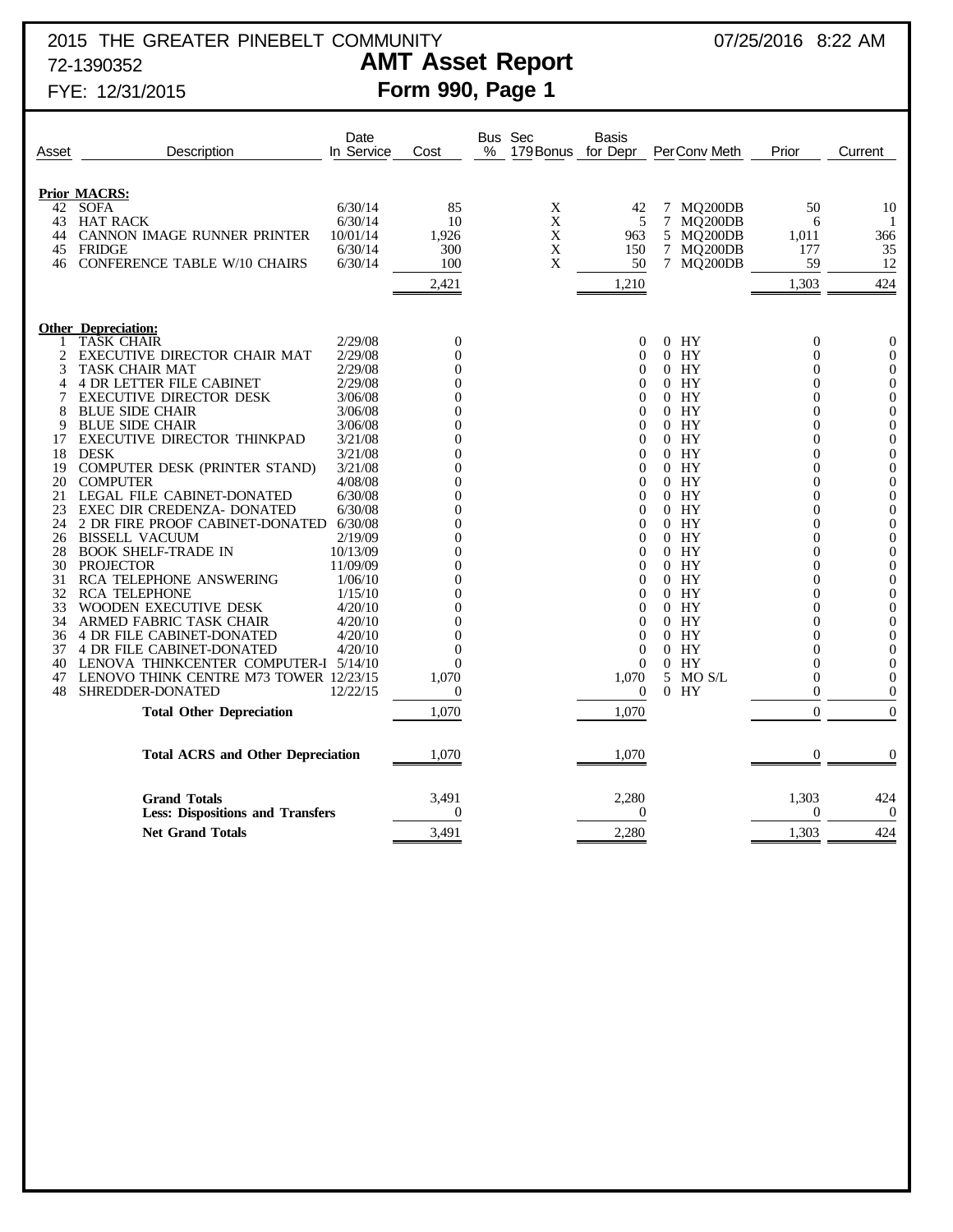# 2015 THE GREATER PINEBELT COMMUNITY 07/25/2016 8:22 AM 72-1390352 **Bonus Depreciation Report**

FYE: 12/31/2015

| Asset     | Description<br>Property           | Date In<br>Service | Tax<br>Cost | <b>Bus</b><br>Pct | Tax Sec<br>179 Exp | Current<br><b>Bonus</b> | Prior<br>Bonus | Tax - Basis<br>for Depr |
|-----------|-----------------------------------|--------------------|-------------|-------------------|--------------------|-------------------------|----------------|-------------------------|
|           | <b>Activity: Form 990, Page 1</b> |                    |             |                   |                    |                         |                |                         |
| 42 SOFA   |                                   | 6/30/14            | 85          |                   |                    | 0                       | 43             | 42                      |
| 43        | <b>HAT RACK</b>                   | 6/30/14            | 10          |                   |                    |                         |                |                         |
|           | 44 CANNON IMAGE RUNNER PRINTER    | 10/01/14           | 1,926       |                   |                    |                         | 963            | 963                     |
| 45 FRIDGE |                                   | 6/30/14            | 300         |                   |                    |                         | 150            | 150                     |
|           | 46 CONFERENCE TABLE W/10 CHAIRS   | 6/30/14            | 100         |                   |                    |                         | 50             | 50                      |
|           |                                   | Form 990, Page 1   | 2,421       |                   |                    | $\mathbf{\Omega}$       | 1.211          | 1,210                   |
|           |                                   |                    |             |                   |                    |                         |                |                         |
|           |                                   | <b>Grand Total</b> | 2.421       |                   |                    | 0                       | 1,211          | 1,210                   |